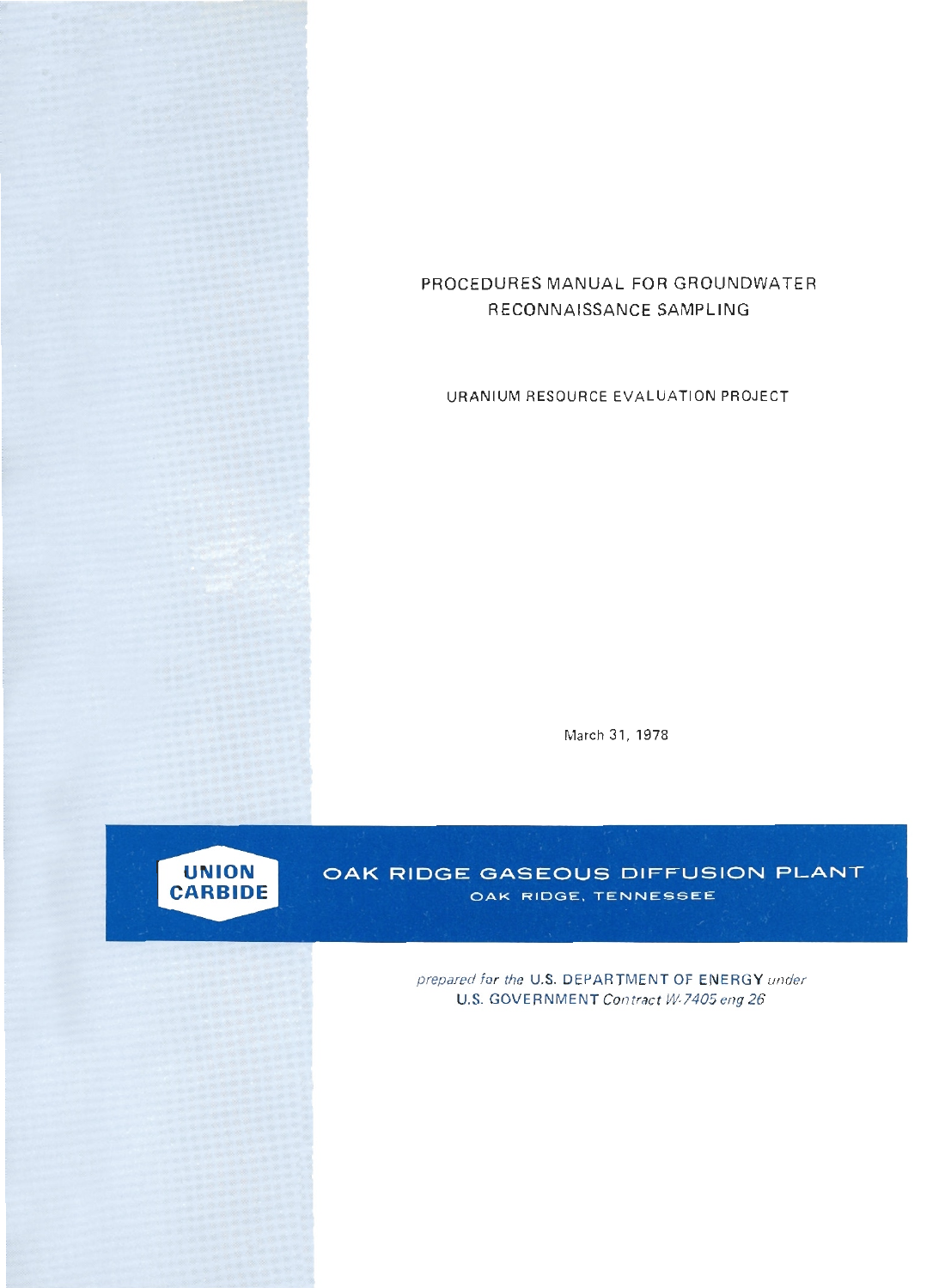Reference to a company **or** product name does not imply approval or recommendation of the product by Union Carbide Corporation or the U. S. Department of Energy to the exclusion of others that may meet specifications.

This report was prepared **as** an account **of** work rponsared by an agency of the United States Government. Neither the United States Government or any agency thereof, **nor** any of their employees, nor any of their contractors, sub-contractors. or their employees, makes any warranty, express or implied, nor assumes any legal liability or responsibility for any third party's use or the results of such use of any information. apparatus, product or process disclosed in this report, nor represents that its use by such third party would not infringe privately owned rights.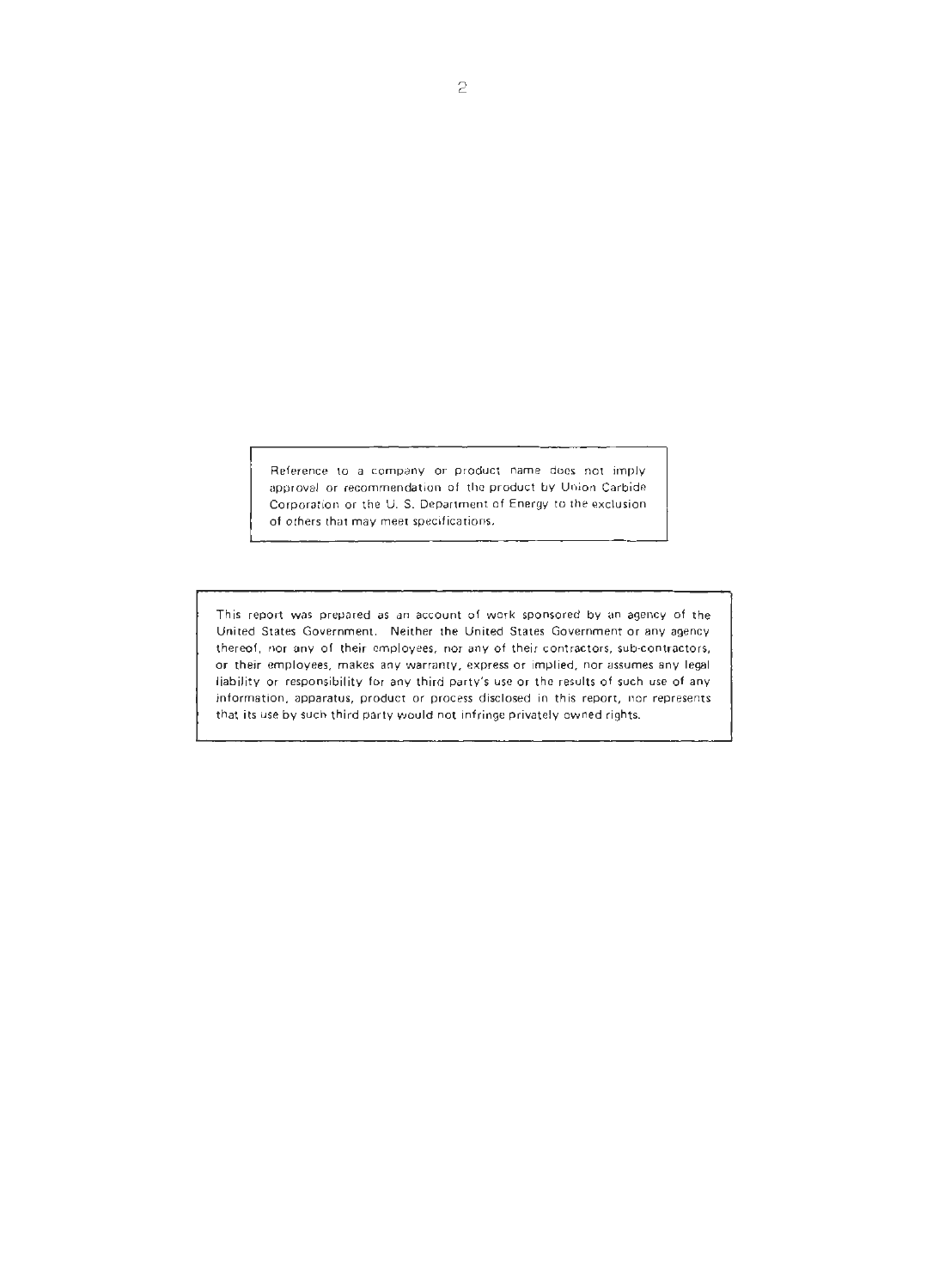Grand Junction Office FOR INMEDIATE RELEASE p.0. 6ox 2567, Grand Junction, CO 81501 May 11, 1978

DOE ISSUES FZUR REPORTS kS PART OF UPANIUIS RESOURCE EVALUATION PROGPAM

The Grand Junction, Colorado, Office, U.S. Department of Energy (DOE),<br>has issued four reports as part of the hydrogeochemical and stream sedimant reconnaissance, National Uranium Resource Evaluation (NURE). The reports are:

- 1. GJBX-61(78), "Orientation Study Data Release VI: Leesville, South Carolina Area," by Van Price and P.L. Jones, Savannah River Laboratory, Aiken, South Carolina, March 1978, 39 pages (SRL No. DPST-78-14! -1 ) .
- 2. GJBX-62(78), "Procedures Manual for Groundwater Peconnaissance Sampling," Oak Ridge Gaseous Diffusion Plant, Oak Ridge, Tennessee, March 31, 1978, 52 pages (ORGDP No. K/UR-12).
- *3.* GJBX-65(78), "Raw Data Report, Winnenucca Dry Lake Basin Orientation Study, Nevada," K.P. Puchlik, B.E. Holder, and C.F. Smith. Lawrence Livermore Laboratory, Livermore, California, January 1978, 36 pages, 8 oversize overlays, and 1 microfiche table (ILL No. UCID-17699).
- 4. GJBX-66(78), "Hydrogeochemical and Stream Sediment Reconnaissance -Eastern United Srates, January-March 1978 ," Savannah River Laboratory (SRL NO. DPST-78-138-1) .

The four reports resulted as part of NURE, a program of DOE's Grand Junction Office which includes the compilation and development of geologic and other information with which to assess the magnitude and distribution of uranium resources and to determine areas favorable Tor the occurrence of uranium in the United States.

The reports have been placed on open file at the following locations:

NO. 78-48 News Media Contact: Peter Mygatt, 303/242-8621, Ext. 293 To order microfiche: Contact Library, Ext. 278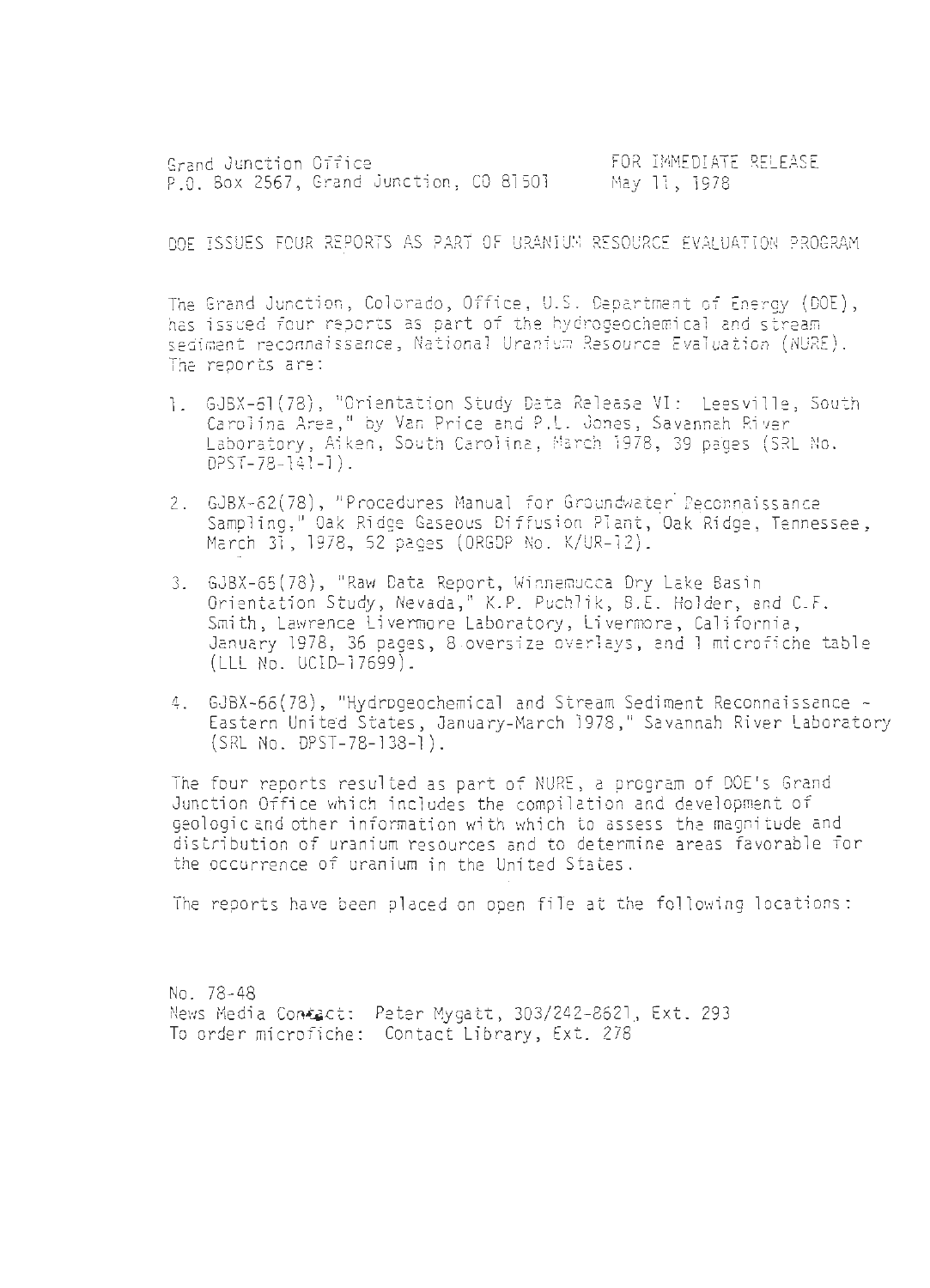GRAND JUNCTION, CO: Technical Ubrary, Grand Junction Office, Departnent of Energy.

ALSUQUERQUE, NM: Government Publicztions Section, Zimmerman<br>Library, University of New Mexico, 11 a.m. MST

ANCHORAGE, AK: Division of Geological & Geophysical Surveys, 322 E. 4th Avenue.

ATLANTA, GA: December of Energy, Suce 438, 1355 Peachtree Street, 1, p.m. EST

ا فضاح المساحي المستحدين.<br>AUSTIN, TX: Bureau of Economic Geology, Geology Building, University of Texas.

 $SUTTE$ , MT: Montana Bureau of Mines and Geology, Montana College of<br>Mineral Science and Technology,

CAMBAIDOE, *MA: Massachusetts Institute* of Technology, Lindgren Library,<br>148-210,

CASPER, WY: Natrona County Public Library,

COLUMBIA, SC: Division of Geology, South Carolina State Development Board,

DENVER, CO: Colorado Geological Survey, Department of Natural<br>Resources, State-Cantenniei Bidd., 1313 Sharman St., Rm. 715,

GOLDEN, CO: U.S. Geological Survey Library, 1526 Cole Blvd., (West Coffax at Hawthorne),

LARAMIE, WY: Wyoming Geological Survey, P.O. Box 3008, University Sta**tion.** 

**LAWRENCE. KS: X1-- Gnbwcd Suncr. IS32 Amue** "r. **Campus Wai. Th\* Unrcriq o! Kansas.** .~

**LUBBOCK.** TX: **Dncumcnu** *Cbi.~,* **Tells Tach 'Iniuer\*,".** 

 $MENLO$  PARX. CA: U.S. Geological Survey, Library, 345 Middlefield Road.

**NCRMkN. OX: Oliahoma Gnhylcal** *SUM(.* **The Unirerriw of OkBhna. E23 van mrr:** ow,. **3a.** ,a.

**PITSZURGH. Pk Oeoamoni rt Energy. SuilcZL1.9 hrkrer Cmrm. m5 Gi~nir~B ad.** 

**PORTUNO. OR: O-nm-8 of Gnb and Minvai indurnies.** ICES **Stam OHmcs Bnmbag.** '.

BALEIGH, NC: Office of Elma Resources, Department of Natural and Economic Resources,

RENO, NV: Nevada Bureau of Mines and Geology, Mackay School of Mines, University of Nevada,

RESTON, VA: U.S. Geological Survey Library, Gitts & Exchange Unit, National Center

SALT LAKE CITY, UT. Decuments Division, Mariott Corary, University of **Liberty** 

SALT LAKE CITY, UT: Uten Geological Survey, 606 Black Hawk Way,

**SOCORRO. XM: Wsr Uexk 3%:- d >finer.** Cam- **Saon.** 

SPOKANE, WA: U.S. Geological Survey Library, U.S. Court House; Rm 578,

WASHINGTON, D.C.: Disarction of Energy, Library, 20 Messachuserts Avenue, NW

These reports will be avajlable on microfiche from the Grand Junction Office DOE, at the following prices : GJSX-61(78), GJSX-62(78). GJBX66(78), \$3 each; GJBX-65(78), \$7. Prepaid orders should be sent to: Bendix Field Engineering Corporation, Technical Library, P.O. Sox 1569, Grand Junction, Colorado 81501. Checks or money orders should be made out to Sendix Field Engineering Corporation, the operating contractor for DCE's Grand Junction Office.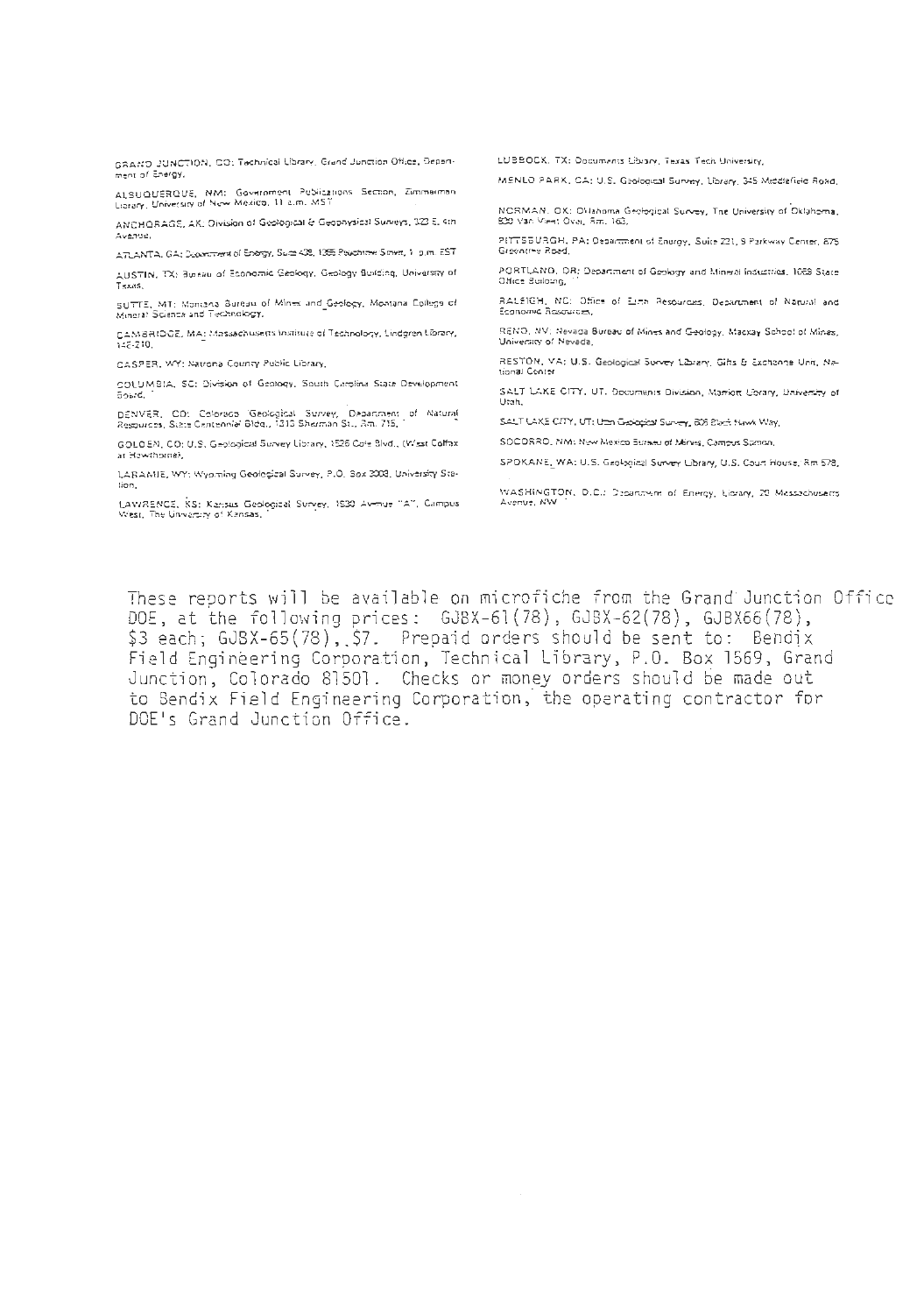Date of Issue: March 31, 1978

Report Number: K/UR-12

# PROCEDURES MANUAL FOR GROUNDWATER RECONNAISSANCE SAMPLING

Uranium Resource Evaluation Project

Union Carbide Corporation, Nuclear Division Oak Ridge Gaseous Diffusion Plant Oak Ridge, Tennessee

Prepared for the U. S. Department of **Energy**  Under U. S. Government Contract W-7405 eng 26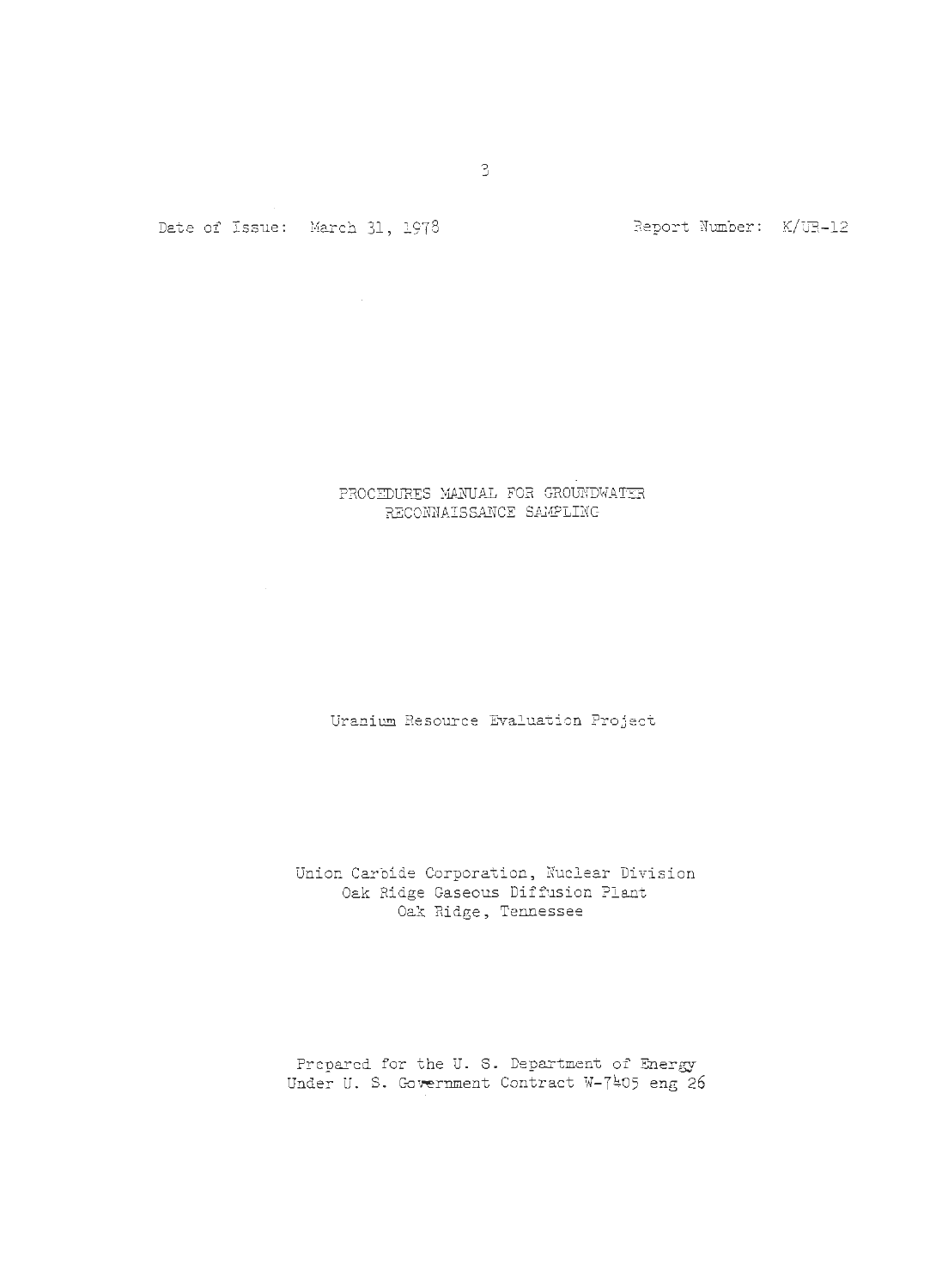John W. Arendt - Project Manager

Uranium Resource Evaluation Project Oak Ridge Gaseous Diffusion Plant P. O. Box P, Mail Stop 246 Oak Ridge, Tennessee 37830

Telephone: (615) 483-8611, Ext. 3-9463

Todd R. Butz - Field Geology Program, Contracts Management Steve C. Minkin - Field Geology Operations Chester E. Nichols - Geology and Geochemistry Victor E. Kane - Geostatistics and Data Management Gordon W. Cagle - Analytical Chemistry and Reports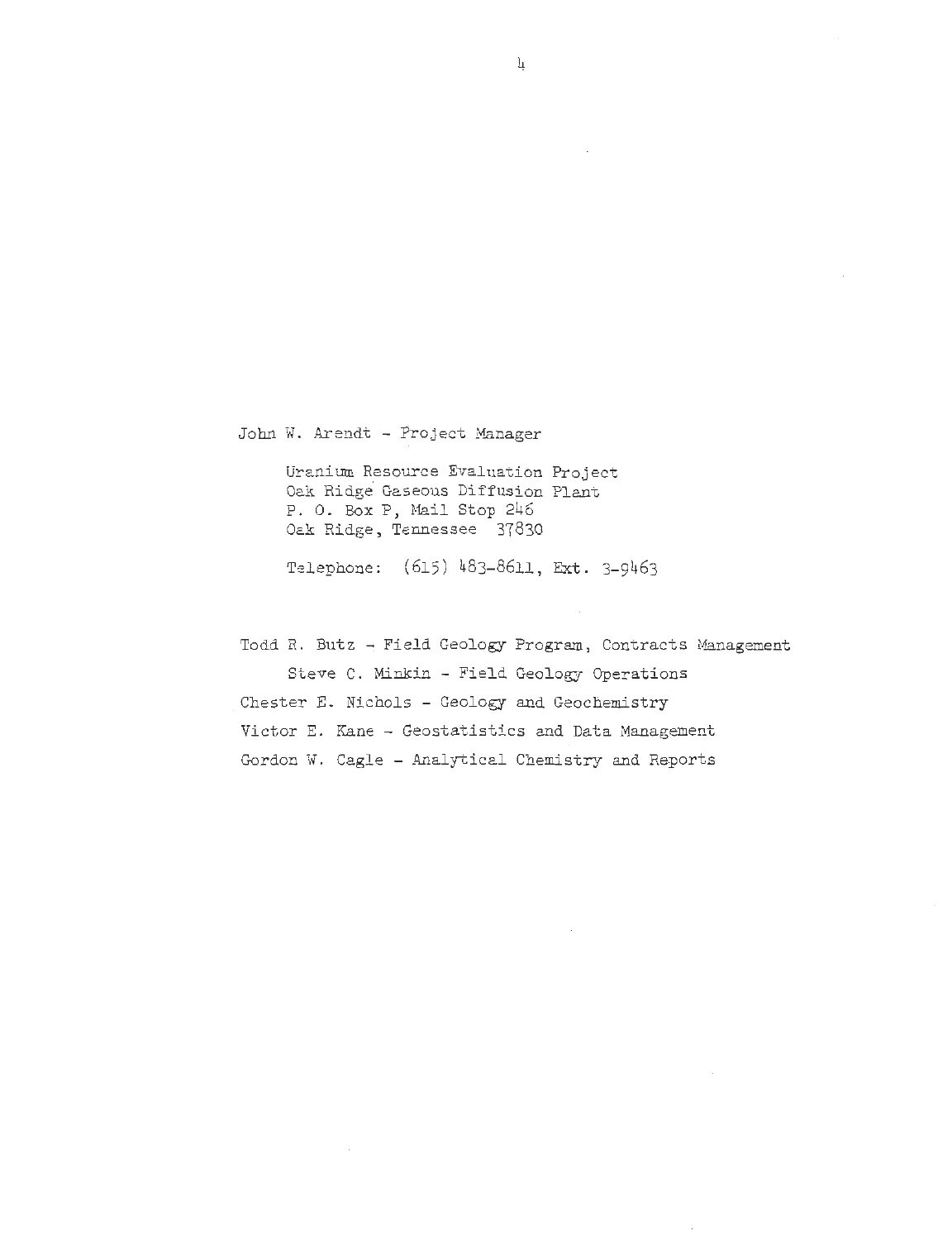## TABLE OF CONTENTS

Page

|                                                                      | 7       |
|----------------------------------------------------------------------|---------|
| National Uranium Resource Evaluation Program                         | 7       |
|                                                                      | 8       |
|                                                                      | 8       |
|                                                                      | 10      |
|                                                                      | 11      |
|                                                                      | 14      |
|                                                                      | 15      |
|                                                                      | 15      |
| Publicity Program $\ldots \ldots \ldots \ldots \ldots \ldots \ldots$ | 15      |
|                                                                      | 15      |
| Liaison with the URE Project Contract Supervisor $\ldots$            | 16      |
| Site Selection and Sampling Procedures                               | 16      |
|                                                                      | 16      |
|                                                                      | 16      |
|                                                                      | 17      |
|                                                                      | 17      |
|                                                                      | 17      |
|                                                                      | 17      |
|                                                                      | 18      |
|                                                                      | 18      |
| Receiving Packages from the URE Project Office                       | 19      |
| SITE SELECTION FOR WELL WATER SAMPLES<br>APPENDIX A.                 | $A-1$   |
| APPENDIX B. WELL WATER SAMPLE COLLECTION AND FIELD MEASUREMENT       | $B-1$   |
|                                                                      | $B-3$   |
|                                                                      | $B-3$   |
|                                                                      | $B-3$   |
|                                                                      | $B-4$   |
| Recommended Field Pack Contents                                      | $B-5$   |
|                                                                      | $B-5$   |
| Care of the Horiba U-7 Water Analyzer $\cdots$                       | $B-6$   |
| Field Measurements with the Horiba U-7 Water Analyzer $\ldots$ .     | $B-6$   |
|                                                                      | $B - 7$ |
| APPENDIX C. WELL WATER SAMPLE DATA RECORDING                         | $C-1$   |
|                                                                      | $C - 3$ |
|                                                                      | $C - 3$ |
|                                                                      | c–6     |
| Card 2, General Water Samples                                        | $C-11$  |
|                                                                      | $C-13$  |
|                                                                      | $C-16$  |
|                                                                      | $C-17$  |
|                                                                      | $C-18$  |
| EVALUATION OF CONTAMINATION<br>APPENDIX D.                           | $D-1$   |
| GENERAL GUIDELINES FOR DATA CONTROL<br>APPENDIX E.                   | $E-1$   |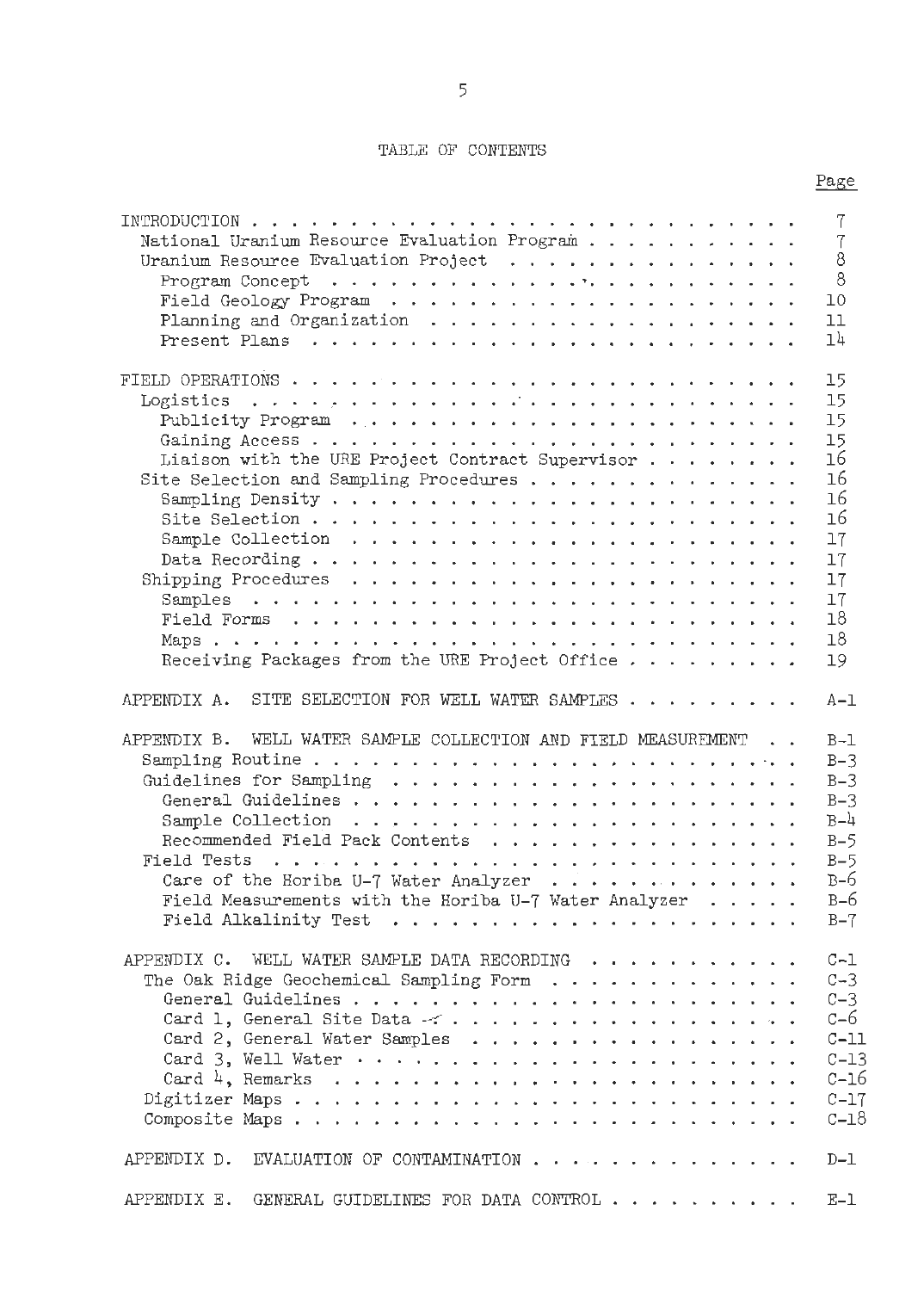#### INTRODUCTION

#### NATIONAL URANIUM RESOURCE EVALUATION PROGRAM

The National Uranium Resource Evaluation (NURE) Program was established in 1973 by the U. S. Atomic Energy Comnission (AEC) which later became the U. S. Energy Research and Development Administration (ERDA) and is now funded by the United States Department of Energy (DOE). The principal objectives of the NURE Program are:

- 1. To complete a comprehensive assessment of the uranium reserves of the United States as rapidly as possible,
- 2. To identify areas favorable for uranium resources, and
- 3. To develop new and improved technologies.

The DOE Grand Junction, Colorado Office (GJO) is responsible for administering and coordinating efforts to meet these objectives. Input to the NURE Program comes from DOE prime contractors, DOE-sponsored research and development, the uranium industry, U. S. Geological Survey, U. S. Bureau of Mines, and other governmental agencies and independent sources.

The NURE Program consists of five parts:

- 1. Hydrogeochemical and Stream Sediment Reconnaissance Survey,
- 2. Aerial Radiometric Survey,
- 3. Surface Geologic Investigations,
- 4. Drilling for Geologic Information, and
- 5. Geophysical Technology Development.

To ensure a standard reporting format, data from all five phases of the NURE Program will be combined within the 1° x 2° National Topographic Map Service (NTMS) quadrangle boundaries and will form the basis on which uranium reserve calculations will be made.

In 1975, ERDA assigned the Nuclear Division of Union Carbide Corporation (UCC-ND), Uranium Resource Evaluation Project (URE Project) located at the Oak Ridge Gaseous Diffusion Plant (ORGDP), Oak Ridge, Tennessee, the responsibility for hydrogeochemical and stream sediment reconnaissance in an area covering the states of Texas, Oklahoma, Kansas, Nebraska, South Dakota, North Dakota, Michigan, Minnesota, Wisconsin, Iowa, Indiana, Illinois, and parts of Missouri, Arkansas, and New Mexico. The objective of this portion of the program is to accomplish a systematic determination of the distribution of uranium and associated elements in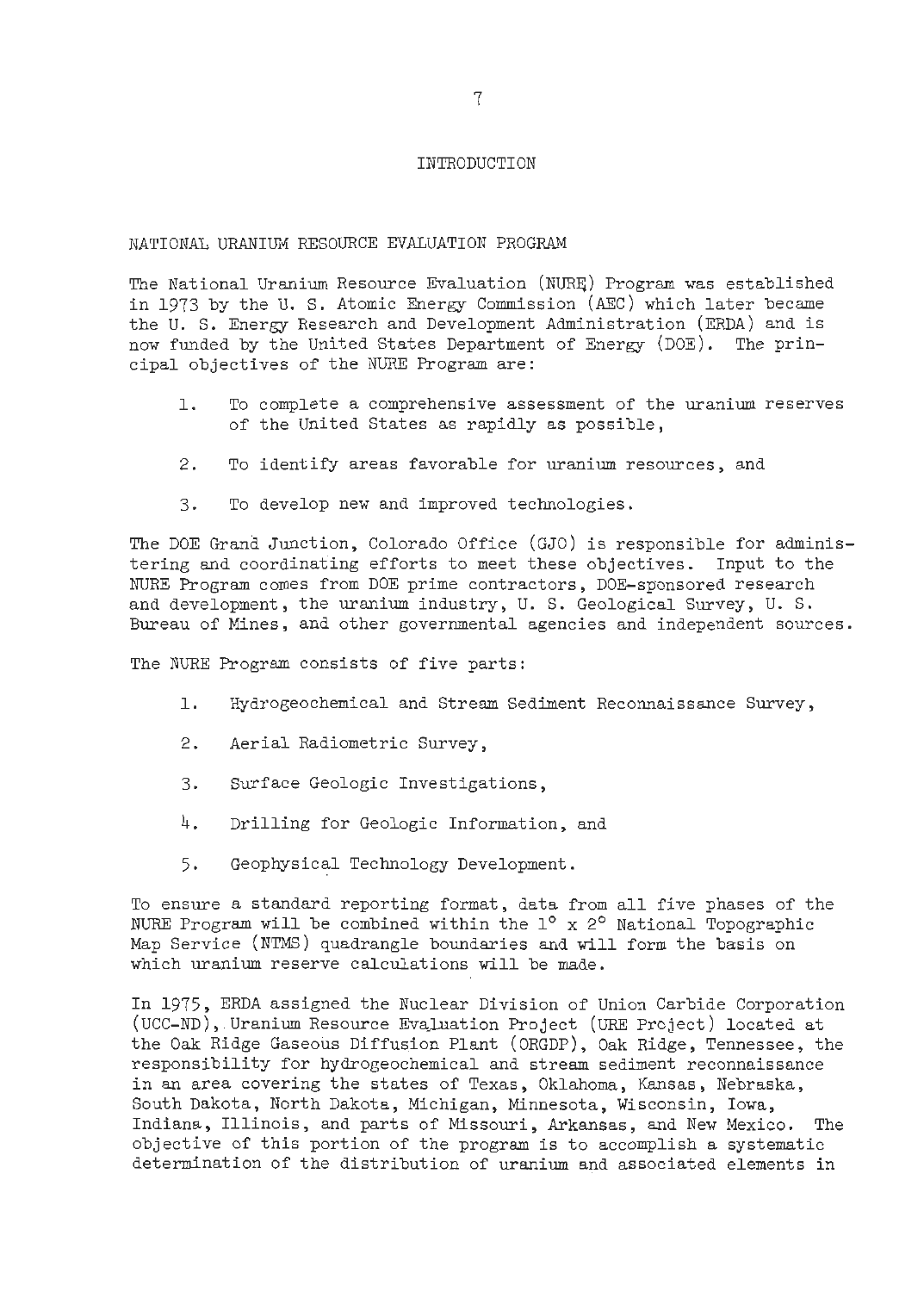surface and underground waters and in stream sediments. The significance of the distribution of uranium in natural waters and stream sediments will be assessed as an indicator of areas favorable for the identification of uranium provinces and districts.

Because the UCC-ND URE Project is a portion of the NURE Program and is being conducted with public funds, contractors participating in the URE Project have an obligation to hold all information as Business Confidential. All samples, duplicates, data, field form observations, site locations, equipment, and other information obtained during the course of operation under a contract to participate in the UCC-ND/URE Project are to be provided only to the UCC-ND/URE Project. Nothing is to be retained for private use nor is any information to be communicated to others without prior written consent of the **URE** Project Manager and DOE. The DOE-GJO will time-release data and reports on each  $1^\circ$  x 2° quadrangle simultaneously in a number of predesignated sites across the country as soon as these reports are made available by the URE Project. At that time, any information presented in the report is available for public use.

Landowners, who require that the Project provide results of analyses of samples collected on their property before giving permission to sample, are provided the information after the data have been open filed. The landowners' names and addresses are recorded on the field form at the time the samples are collected and then stored in the URE data base. After the data have been open filed by DOE, a computerized system prints a letter containing the analytical results and an address label for mailing.

URANIUM RESOURCE EVALUATION PROJECT

#### Program Concept

Geochemical sapling is considered to be a valuable technique by the exploration industry. The program, which is used for the entire area to be surveyed by the UCC-ND URE Project, is based on the concept that geochemical techniques can identify promising uranium-bearing areas at virtually any scale. Concentrations of uranium increase as a mineralized area is approached. Figure l shows an increase in the log uranium concentration versus aerial extent. As will be noted, the largest area is background where uranium concentrations are relatively low. The province may be of the order of 260  $km^2$  (100  $mi^2$ ) to 2600  $km^2$  (1000  $mi^2$ ), and the uranium concentration an order of magnitude greater in the province. Similarly, for a district, the area is  $26 \text{ km}^2$  (10 mi<sup>2</sup>) to  $260 \text{ km}^2$  (100 mi<sup>2</sup>) with a corresponding increase of uranium content. At the deposit scale, uranium content increases to ore grade. The objective of the URE Project is to define the aerial extent of uranium provinces and districts using geochemical exploration techniques.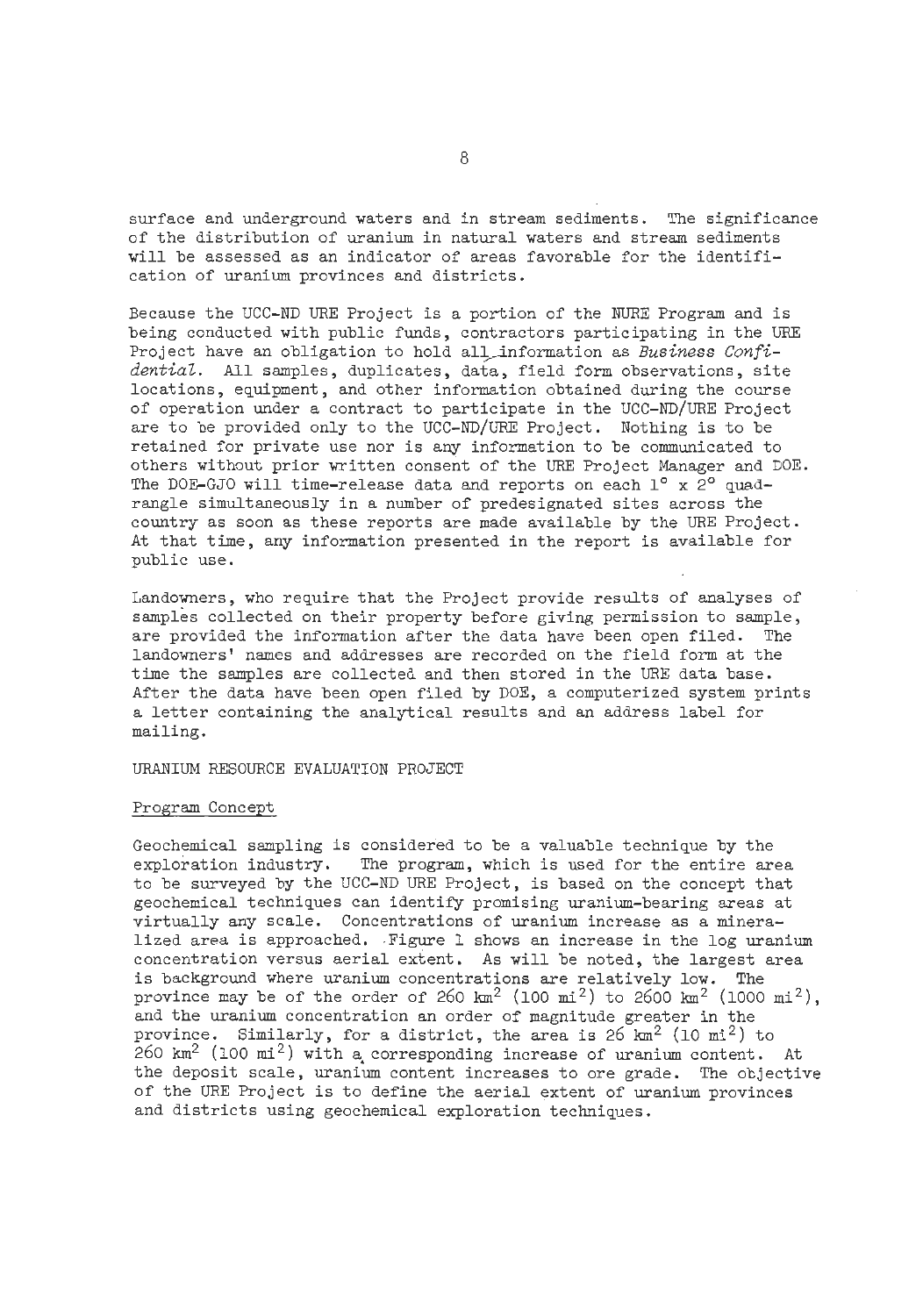



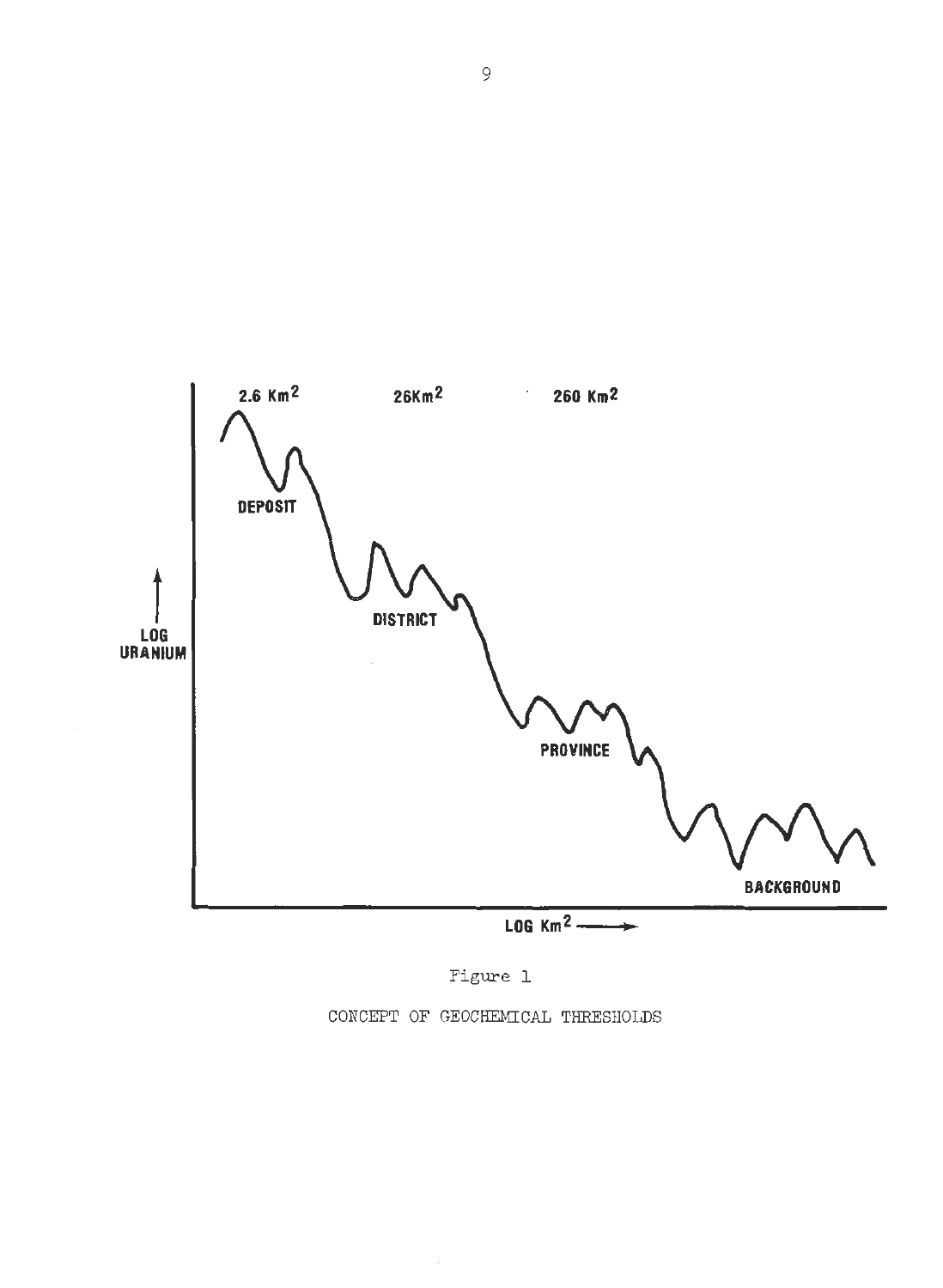The **URE** Project of UCC-ND consists of pilot surveys followed by geochemical reconnaissance with samples of stream sediment, stream water, and well water collected, depending on the results of pilot surveys. Samples are analyzed for uranium and other trace elements which more completely describe geochemical patterns. This allows collection of fewer samples than if analyses were for uranium only.

Pilot surveys are intended to provide information on the following:

- 1. Trace elements indicative of uranium mineralization,<br>2. Relationship between sample types and relative impor
- Relationship between sample types and relative importance of each,
- 3. Range of geochemical concentrations from mineralized to background areas,
- 4. Adequacy of laboratory sensitivity,
- 5. Types of treatments to be given samples,
- 6. Area to which pilot survey applies, and
- 7. Adequacy of sample spacing.

In the reconnaissance program, samples are collected from wells at a grid spacing of 5.1 km (3.2 mi) giving an average density of one well per $26$  km<sup>2</sup> (10 mi<sup>2</sup>). Stream sediment or stream water samples are collected from basins that range from 5.2 to 52  $km^2$  with supplemental coverage in areas where basins of the specified size range are not available. The result is an average sampling density for drainage basins of one sample per 26  $km^2$  (10  $mi^2$ ). Samples of well water and those collected from drainage basins provide geochemical data on both surface and subsurface conditions that serve as a basis for defining areas of uranium favorability.

#### Field Geology Program

The objectives of the field geology program are to:

- 1. Obtain necessary coverage of a geographic area,<br>2. Obtain the most representative samples possible
- Obtain the most representative samples possible,
- 3. Accurately evaluate and describe the environment from which the samples were taken, and
- 4. Complete coverage on schedule.

The sample types collected depend on the results of pilot surveys and may include:

- 1. Stream water,
- 2. Stream sediment composite, and
- 3. Well. Water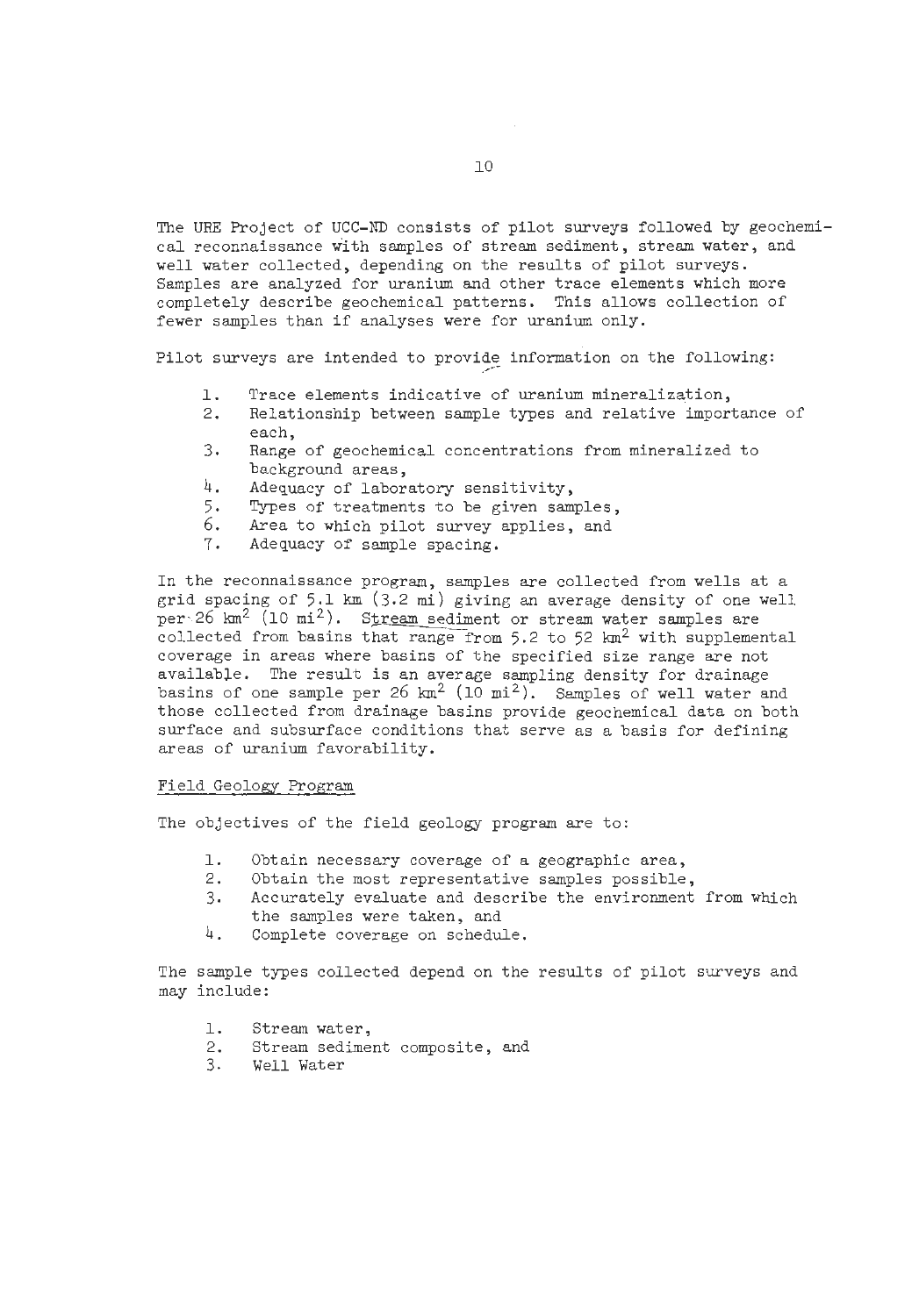Stream sediments are collected as composite samples generally parallel to the axis of the stream over a 25- to 50-m interval. The samples are placed in paper envelopes and sent to the URE Project Laboratory for disaggregation, sieving to <149  $\mu$ (100 mesh), dissolution, and analysis.

Water samples are collected directly in 250-ml polyethylene bottles with no field treatment. Stream water samples are collected at the point of maximum flow. Groundwater samples are collected from wells at the point nearest the well head. Measurements for water which are routinely made in the field include: temperature, conductivity, pH, dissolved oxygen, and alkalinity. Water samples are shipped to Oak Ridge for filtration and analysis.

Some botanical samples (tree branches) have been collected in pilot surveys to determine their potential usefulness but are not being collected in reconnaissance surveying.

#### Planning and Organization

Detailed project planning is an essential element being employed to carry out an innovative and cost-effective hydrogeochemical and stream sediment survey. The URE Project office is located at the ORGDP. The expertise and capabilities of the Y-12 Plant and the Oak. Ridge National Laboratory (ORNL) are also available to provide essential services to the project. In addition, the facilities and expertise of the Paducah Gaseous Diffusion Plant (PGDP) are also available for use in the project if required. Functional support services provided within the Nuclear Division are shown in Figure 2, and URE support organizations in Figure 3.

Many of the time-proven production procedures being used by UCC-ND were directly applicable to the URE Project. An example of this activity is the Y-12 Plant production control system which was used in the design of the URE sample storage and retrieval system. Samples collected during the program are optimally scheduled, controlled, and placed in retrievable storage for additional tests if required.

Project plans include the maximum use of automated equipment to minimize costs and potential errors. Automated equipment is included in the analytical.laboratories and data management activity. Automatic digitizers are also used to determine accurate latitudes and longitudes of sample sites on field maps.

Sampling is scheduled on a year-to-year basis and some considerations include:  $(1)$  uranium favorability,  $(2)$  funds available,  $(3)$  coordination with other DOE/NURE Program activities, and  $(4)$  weather. Basin sampling is scheduled during time of low runoff, but not during normal periods of freezing.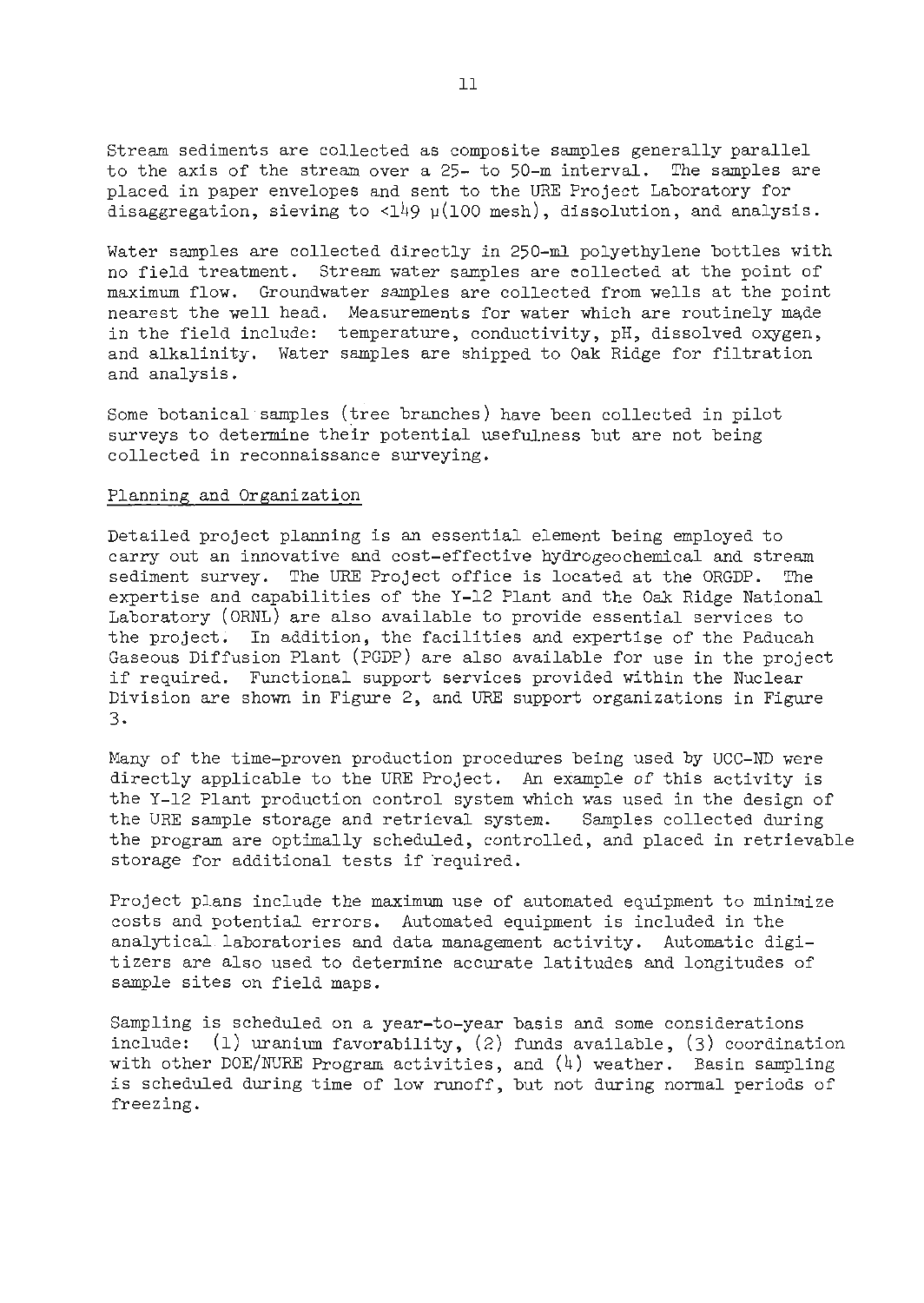

## FUNCTIONAL REQUIREMENTS OF THE URANIUM RESOURCE EVALUATION PROJECT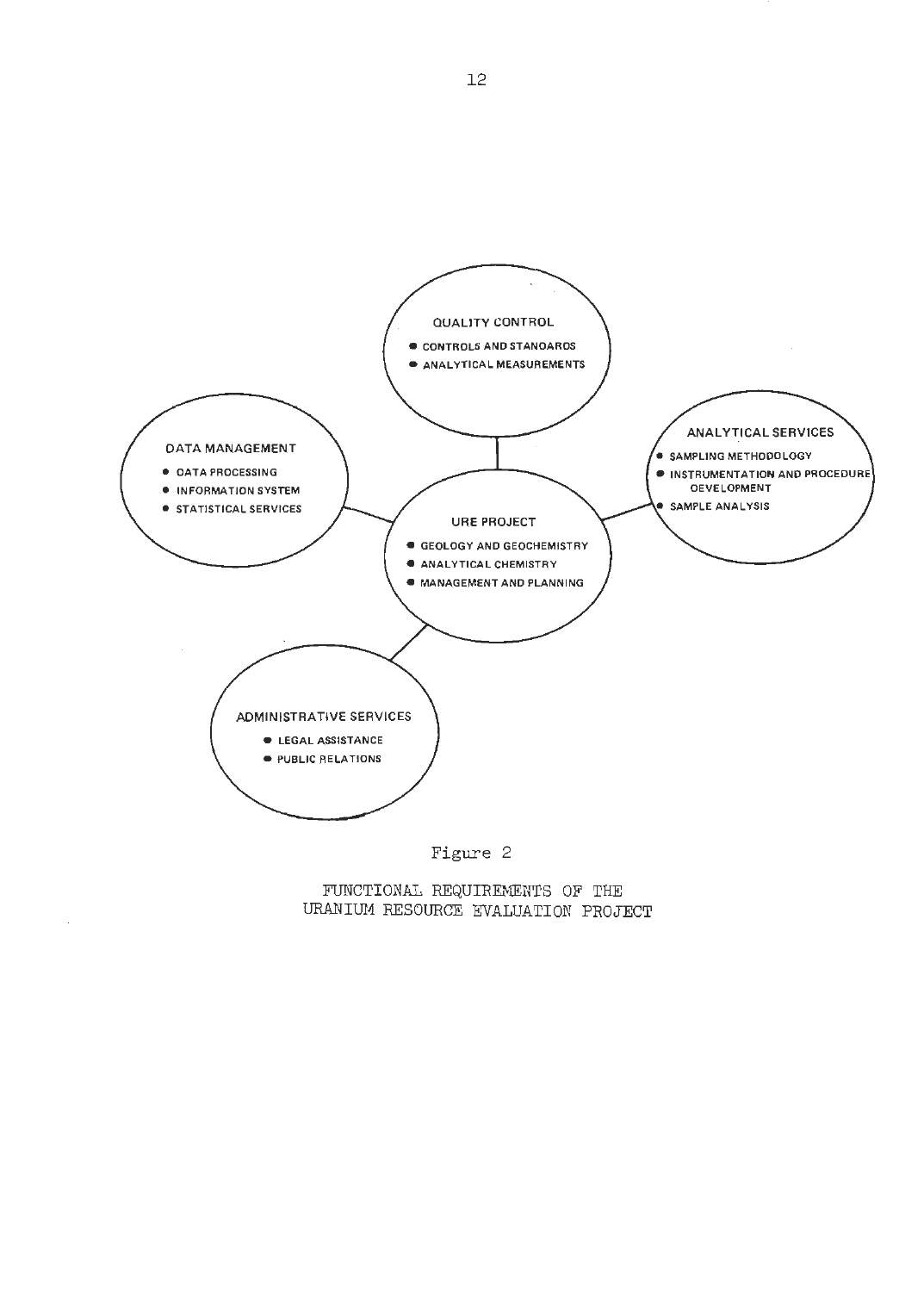

# Figure *3*

UXANIUM **RESOURCE EVALUATION PROJECT SUPPORT ORGANIZATIONS**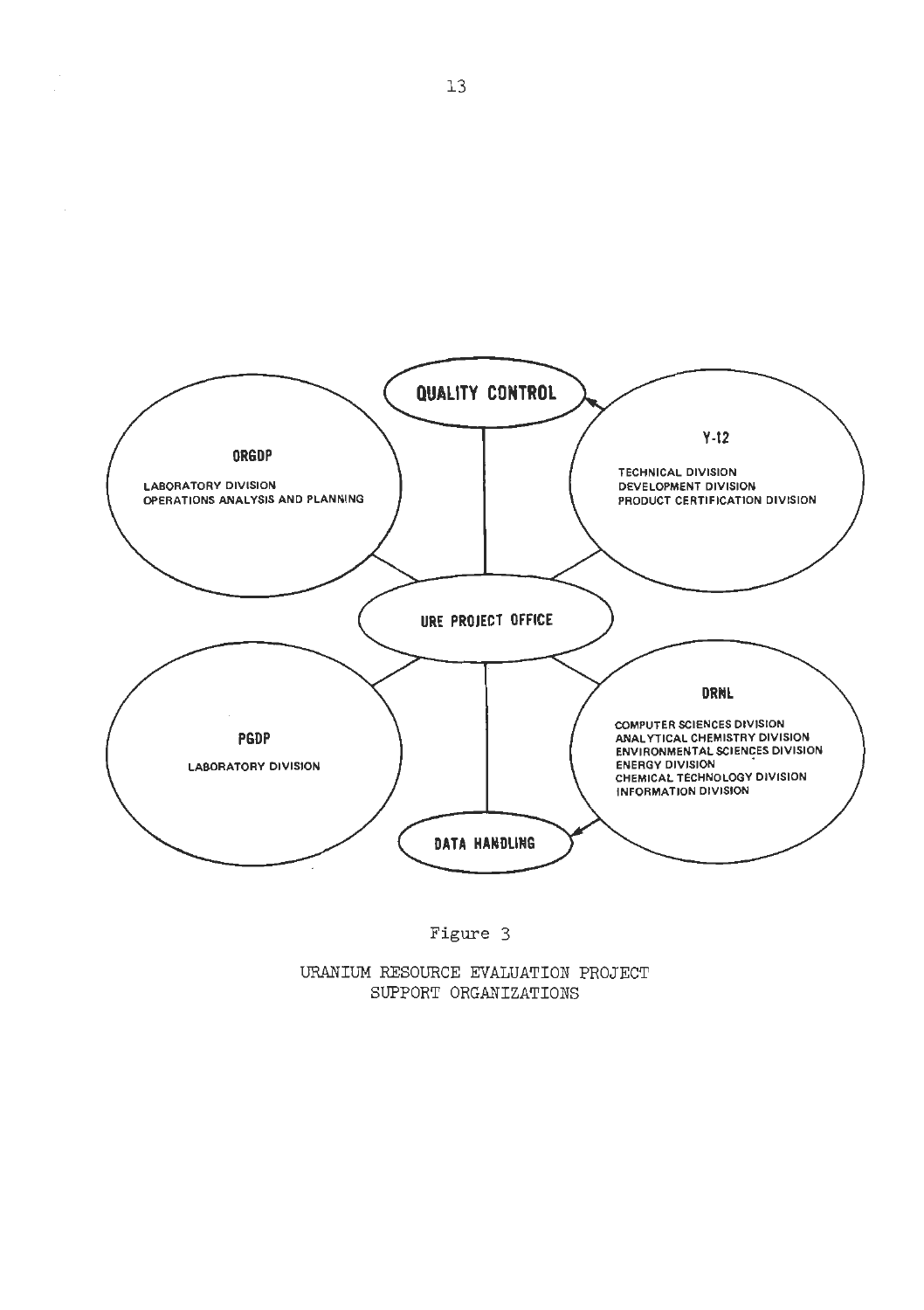#### Present Plans

The URE Project's area of responsibility is equivalent to approximately 2,600,000 **lan2** (1,000,000 mi2) and is contained on 154 maps of the 1<sup>0</sup> x <sup>20</sup> national topographic map series. Initial reconnaissance will be conducted only in geologically favorable areas assigned the highest priority by DOE. The remainder of the area will be sampled after completion of the favorable quadrangles. Reports for individual  $1^{\circ}$  x  $2^{\circ}$ quadrangles will be open filed as soon as possible after sampling, analysis, and data verification have been accomplished.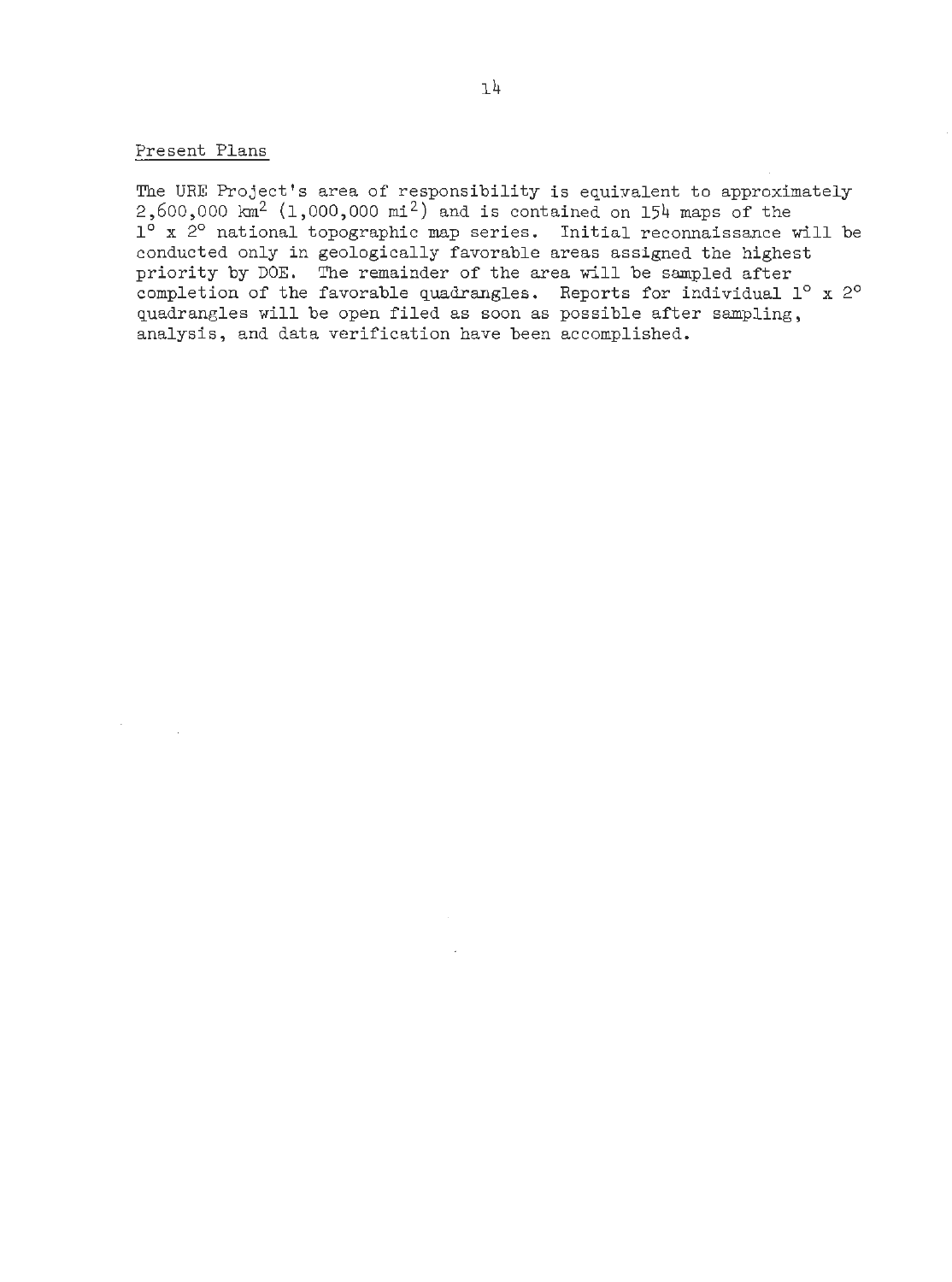#### FIELD OPERATIONS

#### LOGISTICS

#### Publicity Program

Pamphlets explaiping the NJRE Program and the responsibility of the URE Project may be provided to personnel collecting samples for the purpose of increasing public awareness and cooperation. At a contractor's request the URE Project will provide a short filmstrip to local television stations to increase public awareness of the NURE Program.

#### Gaining Access

Private Property. Most samples will be collected on private property. All rights of the property owner should be respected and care must be taken to avoid any damage. Most landowners will be happy to cooperate and may volunteer much useful information; however, if a landowner prohibits a sample from being taken or withdraws permission once a sample has been collected, return the sample and leave. Do not argue.

Forest Service Lands. Forest Service Lands of the U. S. Department of Agriculture constitute a significant land area in many of the quadrangles to be sampled. The NURE Program has been assured the cooperation of the Forest Service as long as the activities are not detrimental to the forest environment or resources. The URE Project will attempt to provide contractors with lists of the appropriate personnel to contact in each forest area. In general, each Forest Supervisor should be consulted in advance of field operations and must be notified at-least a week in advance of actual sampling. The URE Project should receive a copy of any correspondence between a contractor and Forest Service personnel. The contractor's field supervisor must contact District Rangers when sampling teams actually arrive and before sampling is begun.

Commercial exploration on Forest Service land requires the issuance of a mineral exploration permit. The Forest Service has agreed to waive this requirement for the NURE Program so care should be taken to respect Forest Service requests.

Indian Reservations, Parks, Wildlife Refuges, etc. The contractor's field supervisor should arrange contact with the local agent, tribal representative, ranger, warden, or other official in charge several weeks prior to anticipated sampling. In general, good public relations will gain access. The URE Project should receive a copy of any correspondence between the contractor and agencies or individuals contacted.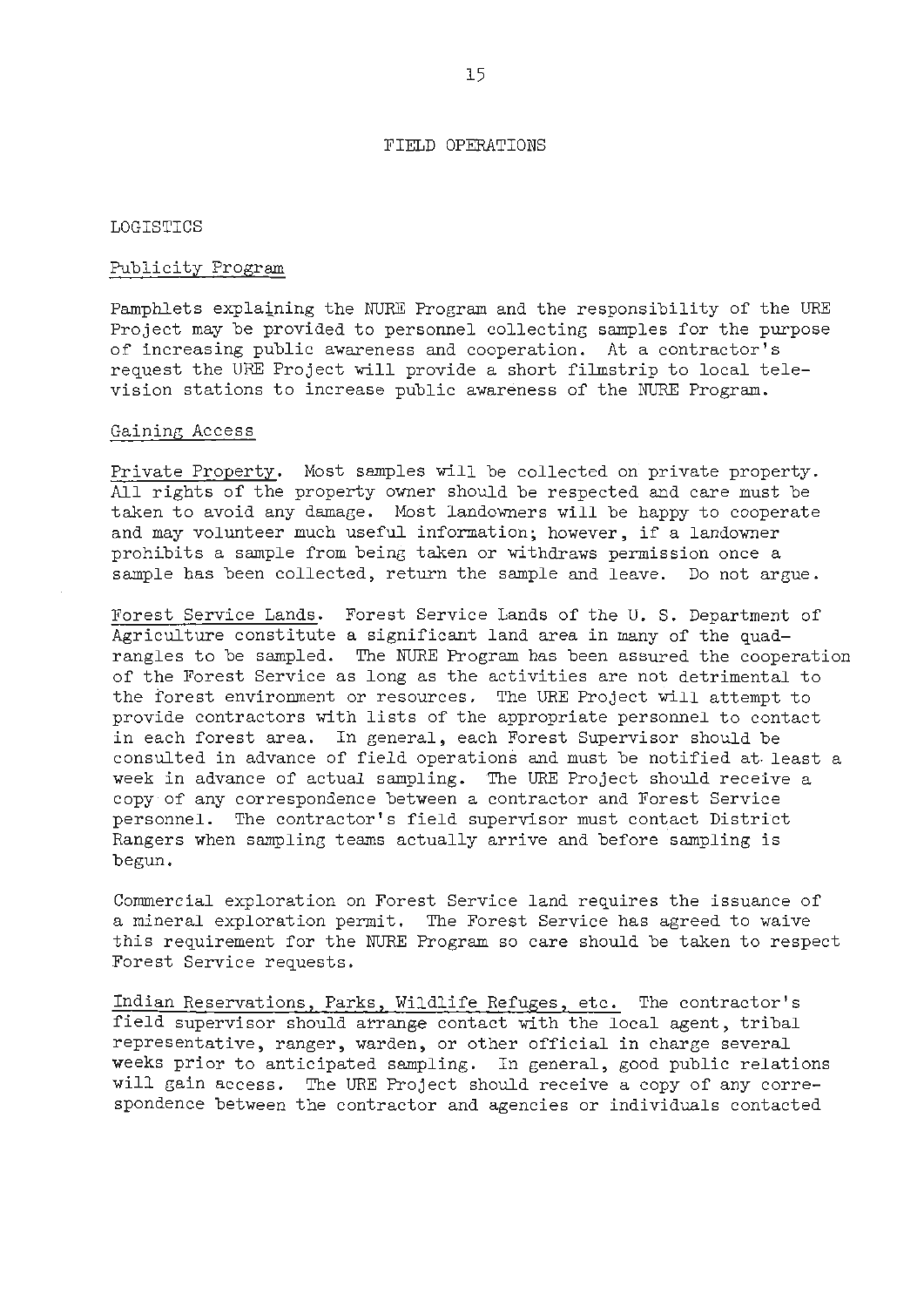Military Bases. Government of each military base is left to the discretion of the Base Commander and access to any installation is dependent on permission given only by the Base Commander. The contractor's field supervisor must attempt to contact this individual well in advance of any planned sampling on the base. Problems in gaining access should be reported to the **URE** Project. The URE Project should receive copies of any correspondence between the contractor and the Base Commander or a designated representative.

#### Liaison with the URE Project Contract Supervisor

The contractor's field supervisor will contact the URE Project's contract supervisor at least weekly by telephone. A motel address and telephone number where this supervisor can be contacted at URE Project initiative during any 24-hr period will be provided. The supervisor will also provide monthly progress reports due on the last week of each month on  $1^{\circ}$  x 2 $^{\circ}$  quadrangle maps showing the areas sampled.

The contractor's field supervisor is expected to be abreast of team activities at all times. Under normal circumstances, the URE Project will communicate with field teams only through the contractor's field supervisor.

Routine maintenance of equipment is the responsibility of the contractor's field supervisor. The URE Project will perform major repairs or replacement of equipment, but the turn-around time may be several weeks. The contractor's field supervisor should try to detect failing instruments and anticipate needed repairs. It is suggested that a daily log of instrument calibrations be kept to aid in identifying failing equipment.

The contractor's field supervisor should also anticipate the need for resupply far enough in advance to allow time for shipping. The URE Project will process requests for supplies made through the URE Project's contract supervisor once per week and turn-around time on such request can be expected to be at least two weeks.

#### SITE SELECTION AND SAMPLING PROCEDURES

#### Sampling Density

Pilot surveys have indicated the average sampling density necessary to define most geologic features. The sampling density to be used in each  $1^{\circ}$  x 2° quadrangle has been specified in the contract. It is the responsibility of the contractor to identify sites to maintain the specified density. When it is apparent that sites are not available to be sampled at the specified density, it is the responsibility of the contractor to inform the URE Project contract supervisor of the situation.

#### Site Selection

The procedure suggested for site selection is given in *Appendix* A.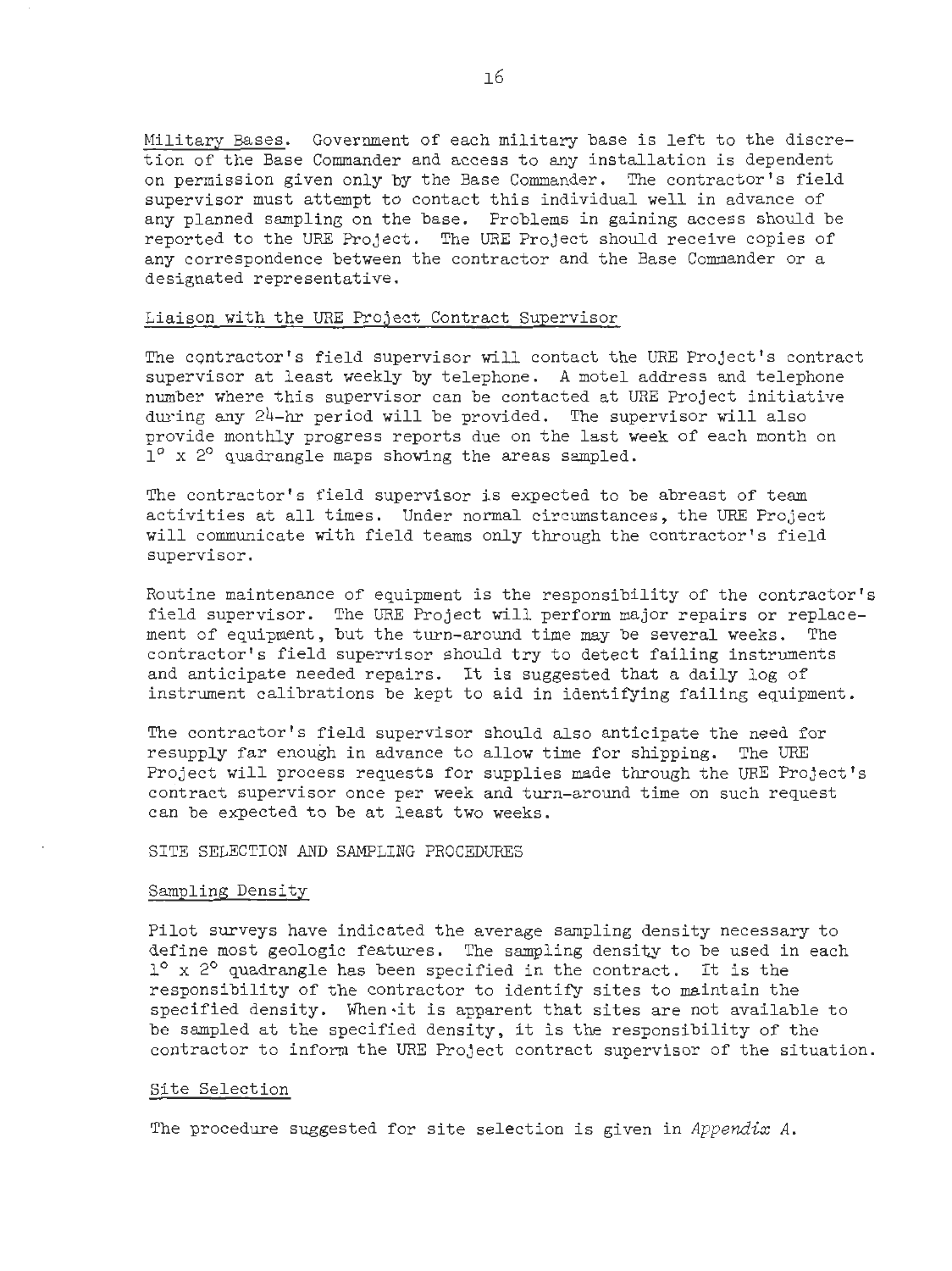#### Sample Collection

Detailed instructions for sample collection are given in **Appendix** B.

#### Data Recording

Detailed instructions for completing the Oak Ridge Geochemical Sampling Form and entering sites on **digitizer** *maps* are given in **Appendix** C.

SHIPPING PROCEDURES

#### Samples

Mail all samples within a week of collection, preferably on Friday or Saturday. Prior to mailing, check the total number of samples versus the total number of field forms completed and make sure that all sample labels are legible. Assemble a packing box that has been provided and tape securely. Samples should be packed snugly so that they cannot move around in the box. It may require using newspapers as a packing material to make sure that the fit is snug. When the bottom of the box is filled with bottles, put a cardboard insert on top of the first layer of bottles and fill the box with a second layer. Do not cut a shipping box for this purpose. When samples are placed in boxes, they must be kept in sequence within the boxes shipped. Attach one of the address labels provided to the inside flap of the box. Place another on the outside and also indicate the Oak Ridge address as the return address. The labels for the sample boxes are provided, and an example is shown below.

> Union Carbide Corporation Nuclear Division Attention: Mr. L. E. White P. 0. Box <sup>Y</sup> Building 9720-6, Dock 31 Oak Ridge, Tennessee 37830

On the outside of the box, record the sample number range included in the box. Two bottles of the same sample number should not be split between two boxes. Also, on the outside of the box, write the map code of the 1<sup>o</sup> x 2<sup>o</sup> quadrangle from which the samples have been collected (See Figure *5* for map codes); and indicate which box of how **many** are shipped on that day (example: box 1 of  $4$ , box 2 of  $4$ , box 3 of  $4$ , box 4 of  $\overline{4}$ ). At the post office, insure the box of samples for a minimum amount and mail *Parcel Post Regular*. Indicate at the post office that the contents are geologic samples.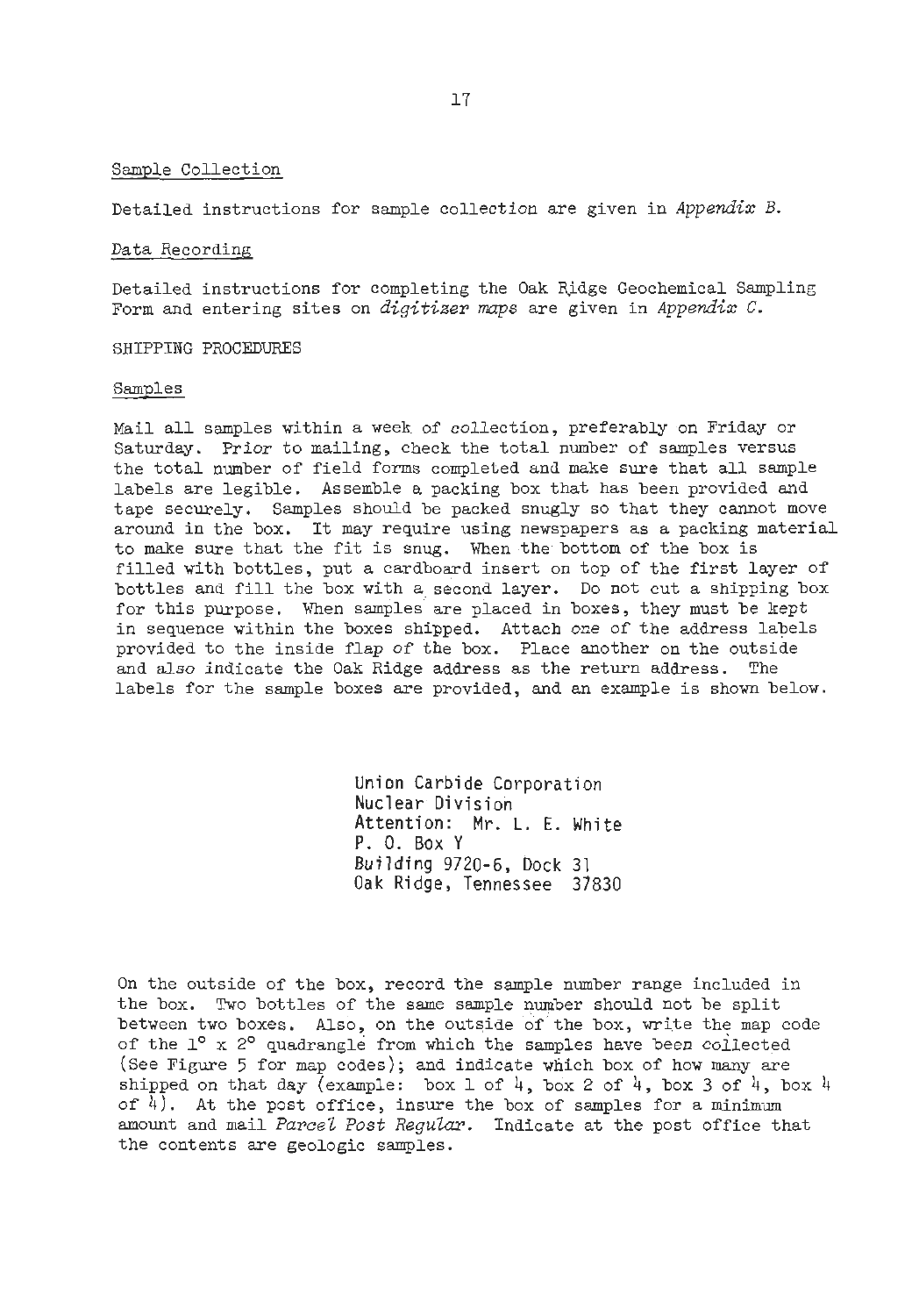The contractor's field supervisor shall inform the URE Project's field supervisor at the end of each month how many samples have been mailed during that month.

#### Field Forms

Mail the corresponding Oak Ridge Geochemical Sampling Forms to the URF Project office on the same day the samples are shipped. Field forms are to be placed in an envelope and the seams of the envelope are to be sealed with masking tape. The field forms are to be mailed *Certified Mail, No Return Receipt Requested.* The label for the field form envelopes is shown below. Note that this address is not the same as that to which samples are shipped.

> **J. W. Arendt Union Carbide Corporation Nuclear Division P. 0. Box P, Mail Stop 246 Oak Ridge, TN 37830**

Maps

Maps that are to be digitized *(digitizer* **maps),** with sample locations identified and numbered, are to be mailed to the URE Project office no more than two weeks after sampling has been completed for the area covered by that map. These maps shall remain unfolded and rolled in protective map tubes. Map tubes are to be mailed to the same address as field forms. The address is given below.

> **J. W. Arendt Union Carbide Corporation Nuclear Division P. 0. Box P, Mail Stop 246 Oak Ridge, TN 37830**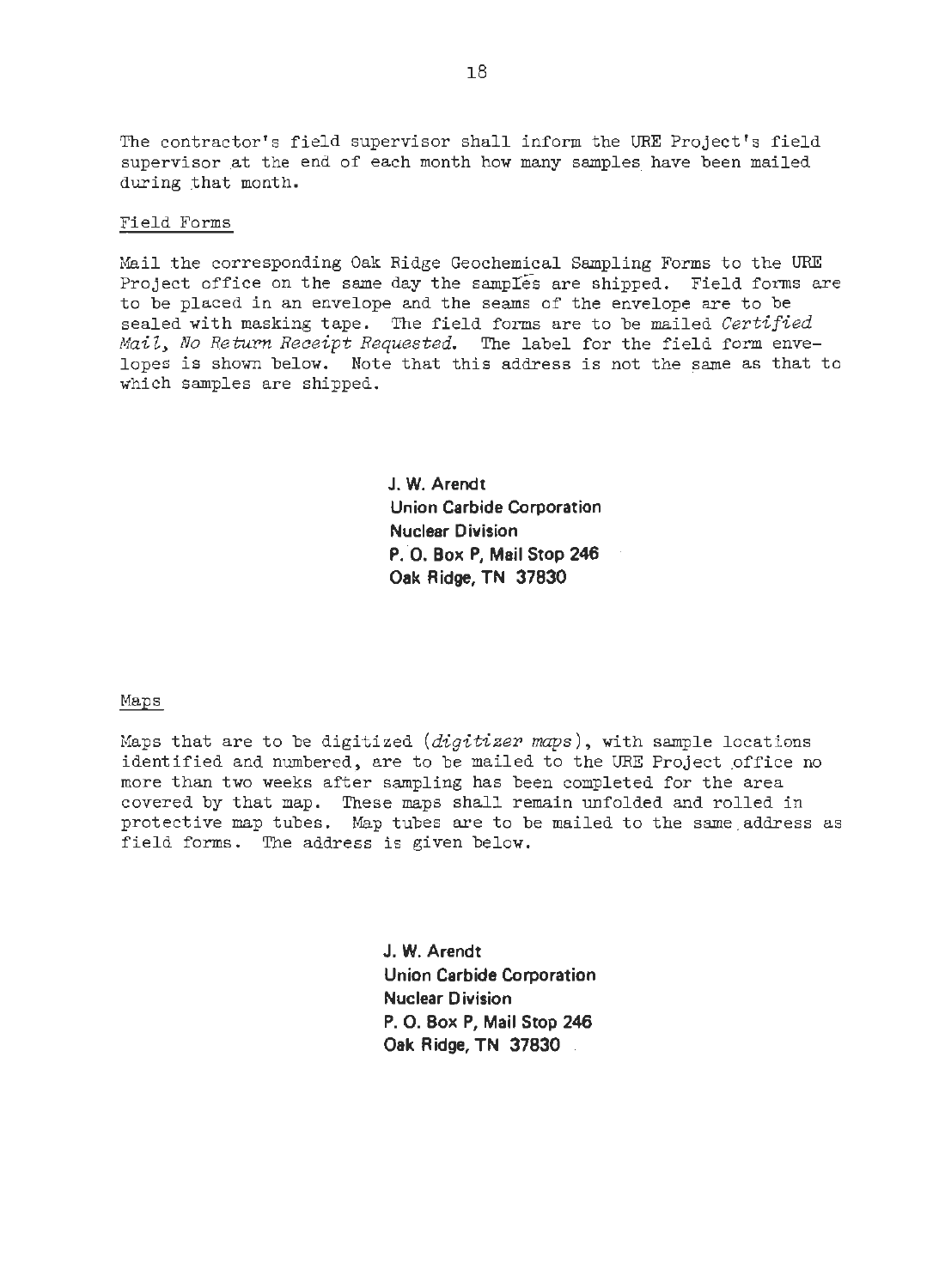The contractor's field supervisor is responsible for reporting to the URE Project's contract supervisor at the end of each month the number of maps sent to Oak Ridge to be digitized. It is important to note that many sample locations are present on an individual base map; and without the sample information from a base map, the actual sample and field form data are worthless.

#### Receiving Packages from the URE Project Office

Packages will be sent to the field addressed to the contractor's field supervisor, in care of either the contractor's office or General Delivery at a particular post office. The post office will usually hold this type of package for ten days. If it is not possible to pick up the package, call the post office to have the package held for a longer period or to have it forwarded. United Parcel Service does not normally have the facilities to hold packages as does the U. **S.** Post Office.

When a package from the URF Project is received, this information should be reported to the URF Project's contract supervisor.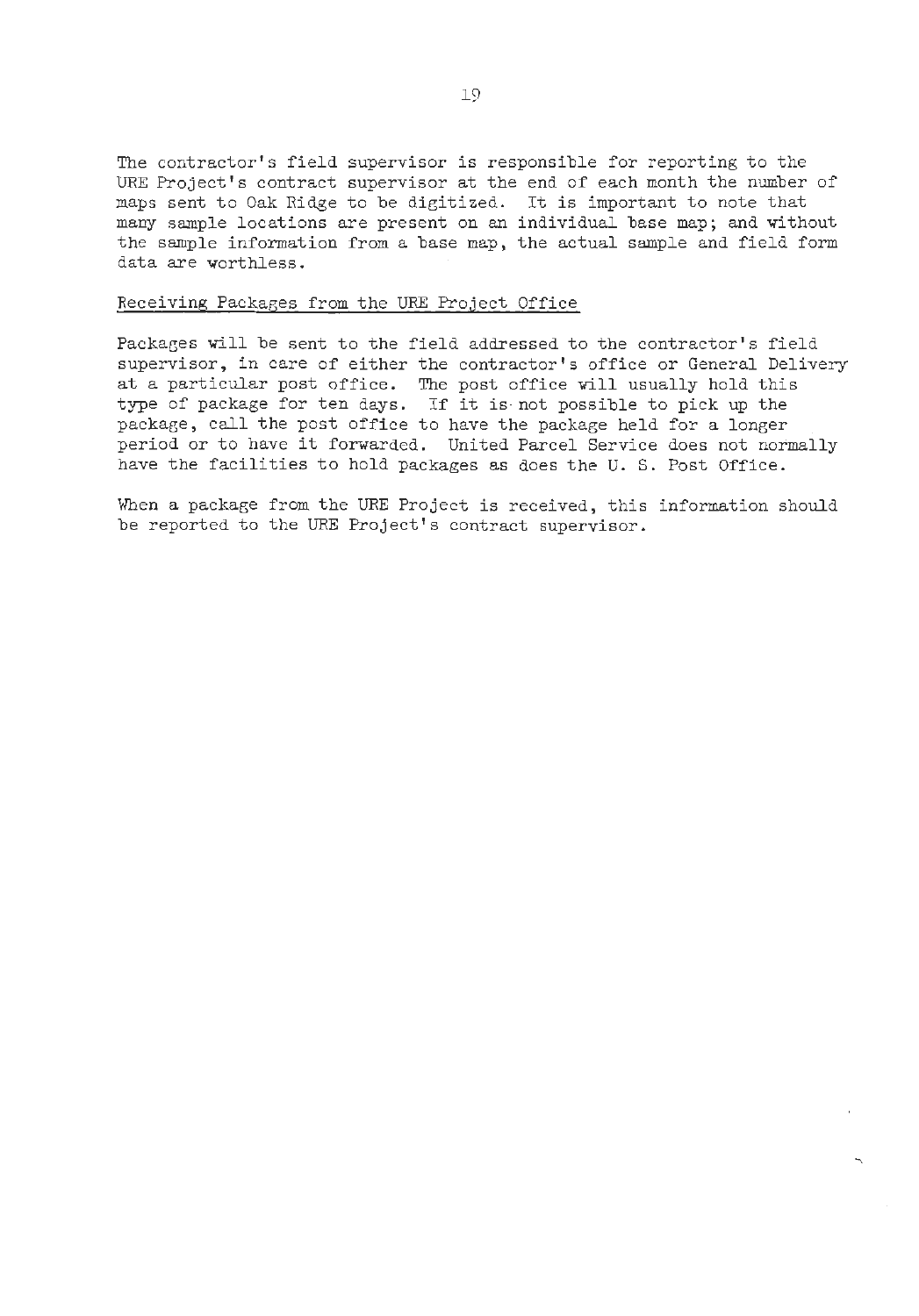APPENDIX A

SITE SELECTION FOR WELL WATER SAMPLES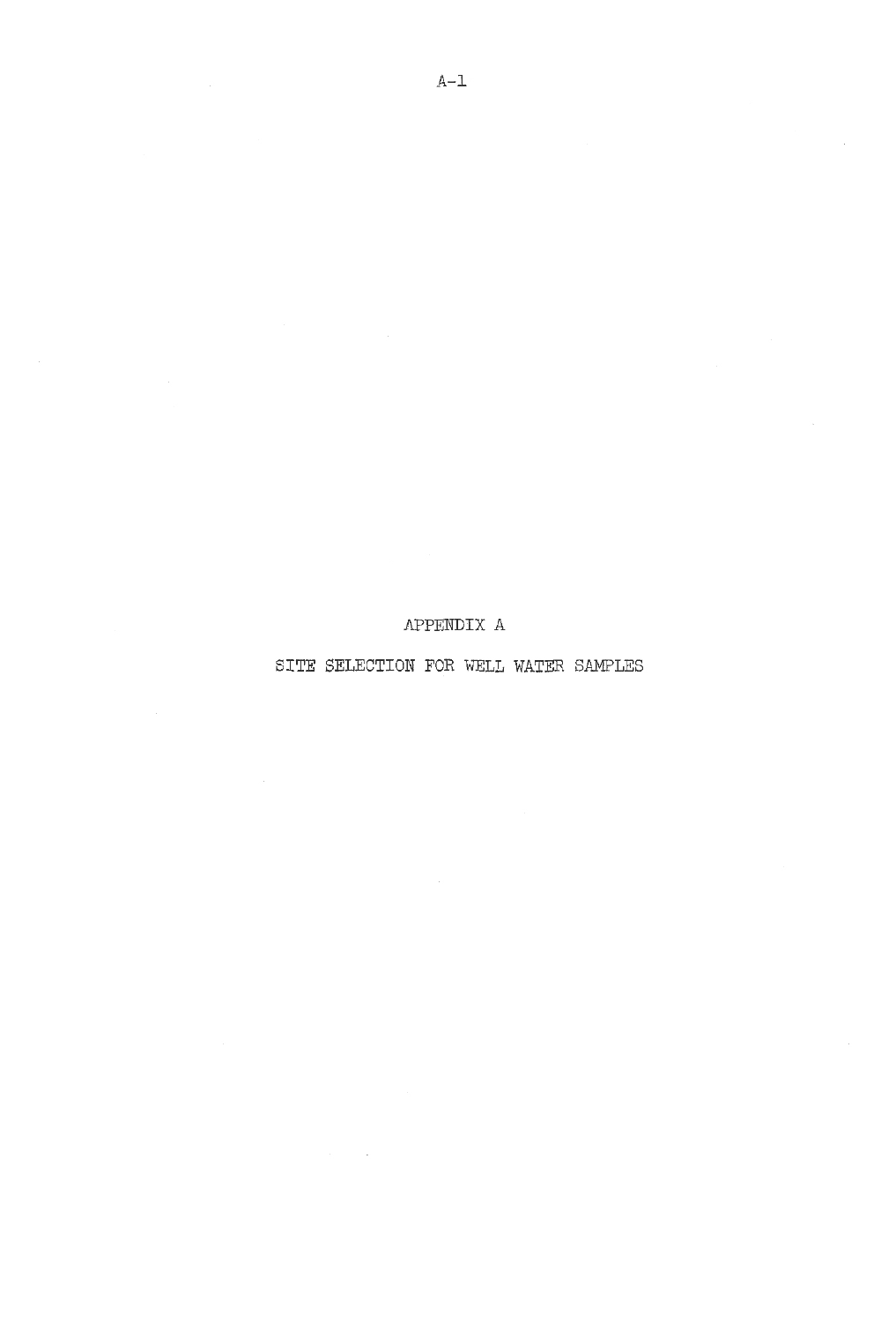#### APPENDIX A

SITE SELECTION FOR WELL WATER SAMPLES

The site selection procedure described herein was developed for areas which are being sampled at a nominal 3.2-mi spacing (one well per 10  $m1<sup>2</sup>$ ). The spacing to be used in a particular quadrangle is specified in the contract. This procedure is meant to serve as a guideline to ensure a degree of uniformity in site selection. It should be kept in mind that the primary objective is to obtain coverage that is uniform, complete, and representative. Note that uniform coverage of a favorable producing horizon should not be sacrificed for the uniform geographic distribution of data points. For general guidelines for data control, , see *Appendix* E.

- 1. Accurate base maps are required in the planning phase and for final sample location. When available, coverage should be planned on 7- 112' or 15' topographic maps. County highway maps may be substituted; however, inaccurate location of coordinates often leads to improper assignment of latitude and longitude for site locations. If county highway maps are to be used, their coordinates must be carefully checked. Site selection requires two copies of each of the  $7-1/2'$  or 15' topographic maps for a  $1^{\circ}$  x 2° quadrangle area and one copy of the  $1:250,000$  scale NTMS  $1^\circ$  x 2° topographic map. The  $1^{\circ}$  x  $2^{\circ}$  topographic map and one of the copies of the  $7-1/2'$  or 15' topographic maps are to be used for planning. The remaining copy of the  $7-1/2$ ' or 15' topographic map is to be used for plotting the actual sample locations and sent to Oak Ridge to be digitized.
- 2. Initial site selection is conducted by drawing the appropriate grid  $(3.2-mi)$  line spacing) on the  $1^{\circ}$  x  $2^{\circ}$ , 1:250,000 scale topographic map. The grid nodes established on the  $1^\circ$  x  $2^\circ$  master planning map should then be transferred to the appropriate  $7-1/2'$  or  $15'$  topographic maps (or county maps if they are used). The transfer of the grid nodes must be accomplished with great care so the grid does not become offset. It may be useful to transfer the grid nodes to the planning base maps by indicating them with an open circle drawn with a bright colored marking pen.
- 3. Once the grid nodes have all been established on the planning maps, actual site selection will be accomplished by searching existing well log records to find a water well producing from a known stratigraphic horizon as near to the grid node as possible. The tolerances are +1.6 mi from the grid node for wells at 3.2-mi spacing  $(10 \text{ mi}^2)$ . If a well is not available within the specified radius of the grid node, it is necessary to seek out a well and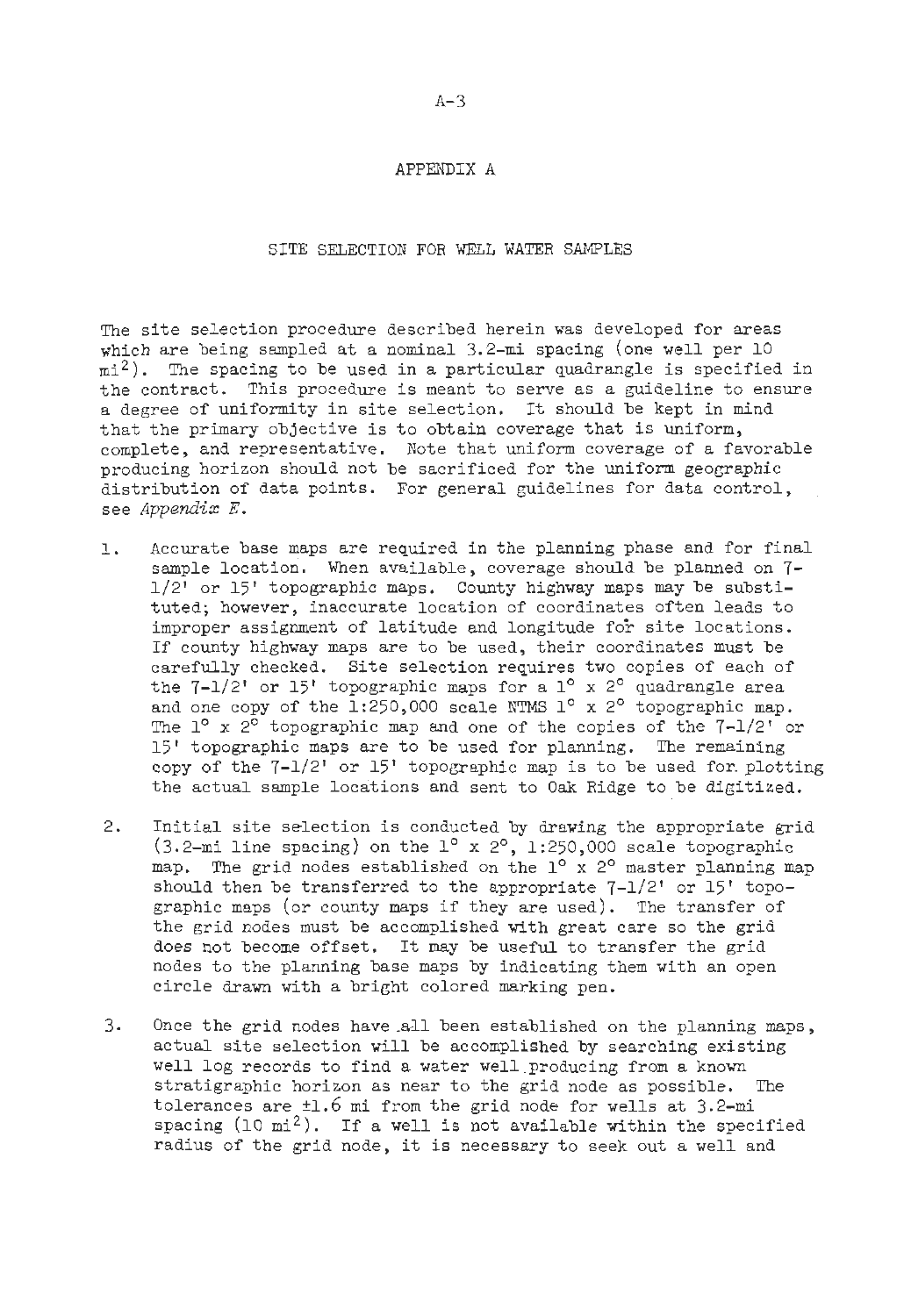establish producing horizon information in the field. If it is not possible to identify a well site in the field within the radius of the grid node, the potential site will be voided and so indicated on the planning maps.

4. Once preliminary wells have been identified by review of well logs, the following information will be entered on the **Oak** Ridge Geochemical Sampling Form from existing records using **URE** Project codes or categories:

> Surface geologic unit, Identity of producing horizon, Confidence of producing horizon identity, Source of producing horizon identity, Type of well, Type of casing, Depth to top of producing horizon, Confidence of producing horizon depth, Source of producing horizon depth information, Total well depth, Confidence of total well depth, Source of total well depth information, Owners name and address, and Well log number.

Field form information completed in the office should be entered according to procedures specified in Appendix C, *We22 Water SampZe Data Recording.* If certain information is not available from drillers records or other sources, it may be possible to obtain this information in the field from the well owner.

*5.* Sample coverage and field form information listed above is subject to the approval of the URE Project contract supervisor.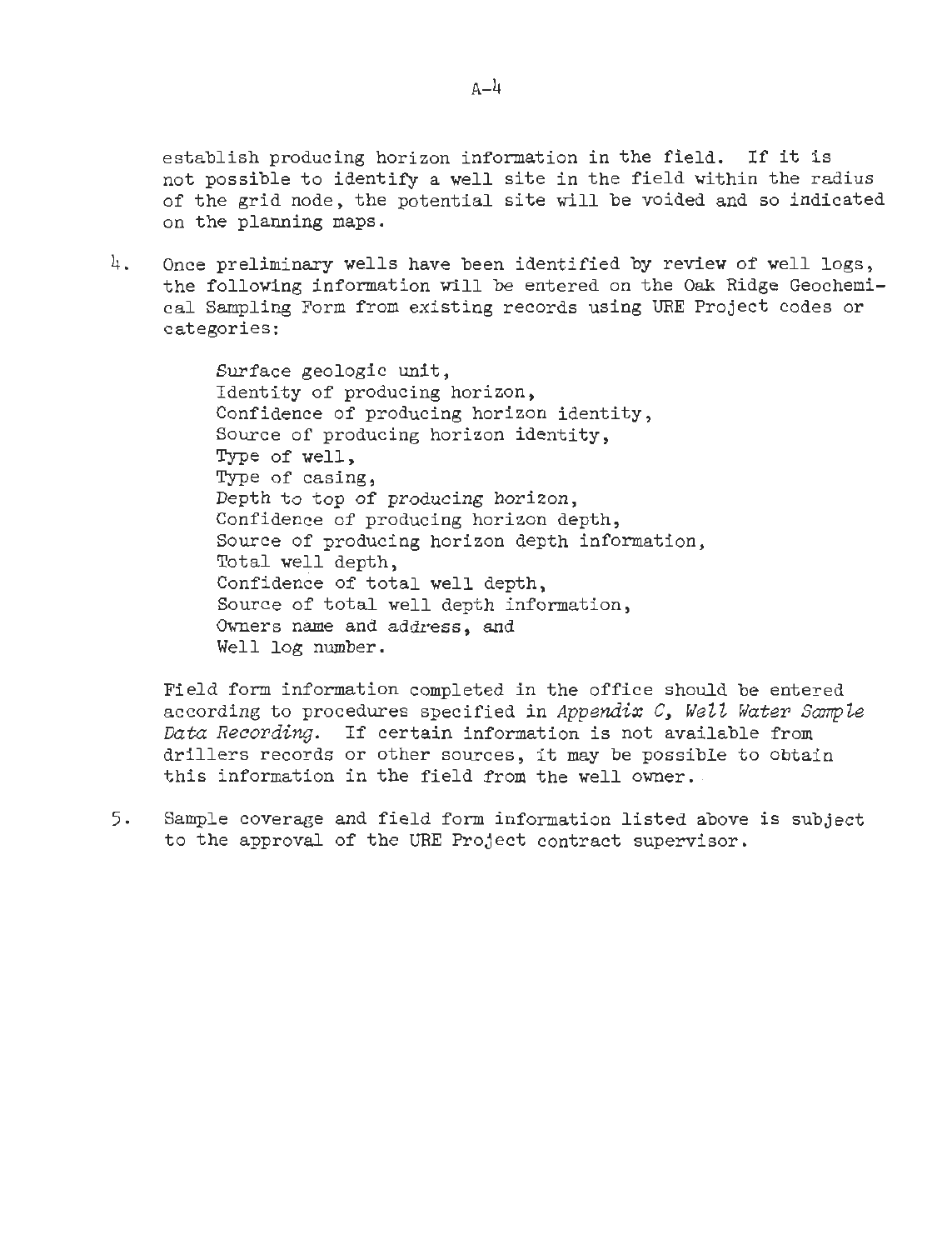APPENDIX B

 $\sim$ 

WELL WATER SAMPLE COLLECTION AND FIELD MEASUREMENT

 $\sim 10^{-11}$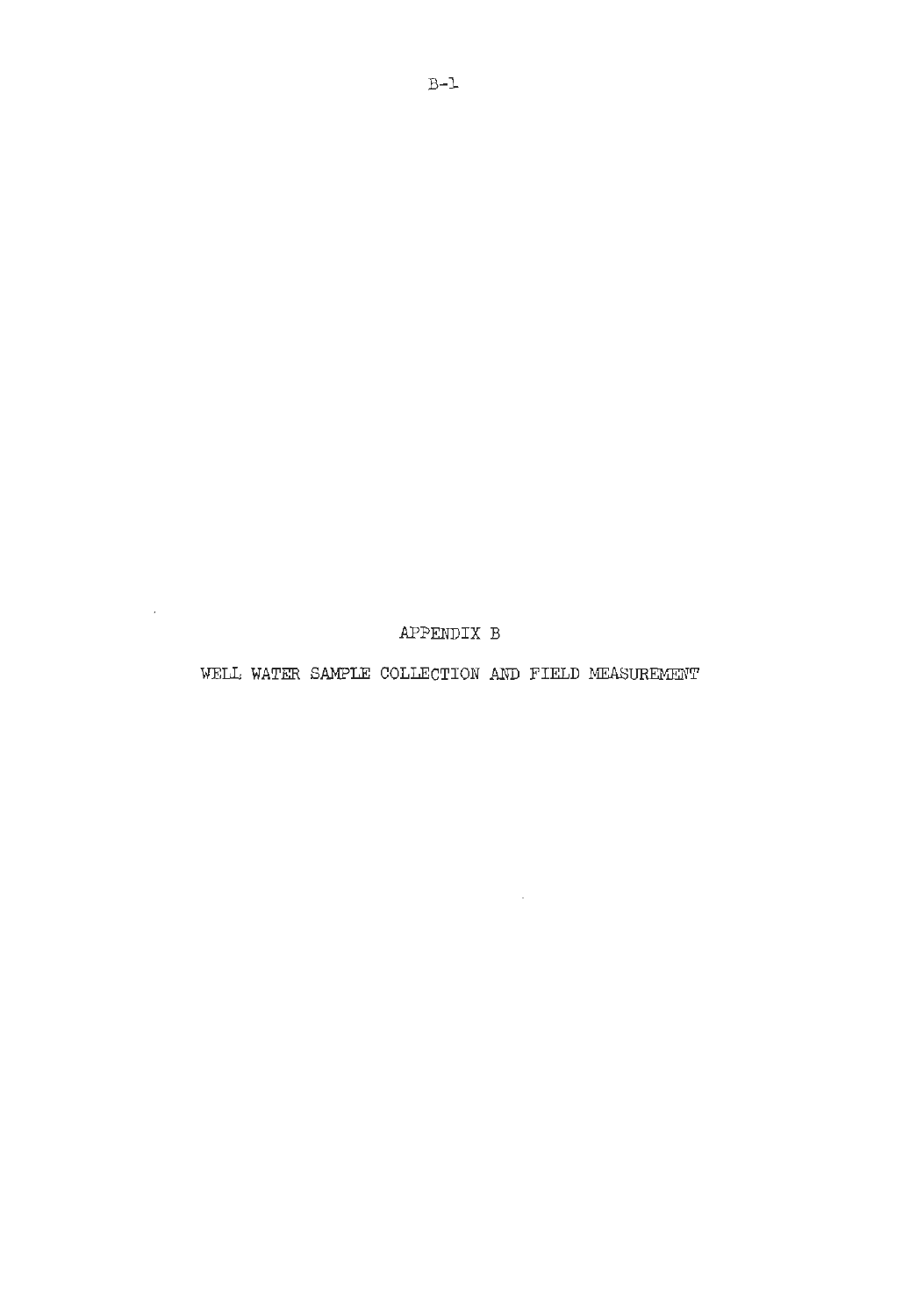#### APPENDIX B

#### WELL WATER SAMPLE COLLECTION AND **FIELD** MEASUREMENT

#### SAMPLING ROUTINE

- $\mathbf{1}$ . Drive to a sample site indicated on your planning map and verify that you are at that location.
- $2.$ Secure permission to sample.
- Ask the owner (resident) pertinent questions to establish the 3. accuracy of the information already listed on the field form.
- $\frac{1}{4}$ . Observe the well for contaminants.
- 5. Run water to flush the pipes and/or pressure **tank.**
- 6. Rinse both bottles and their caps.
- Collect the sample and seal both bottles. 7.
- 8. Label both the samples and the field form with a sample number.
- Make field measurements. (Make sure all measurements are 9. recorded as they are taken, do not work from memory.)
- 10. Complete the remaining sections of the field form.
- Enter the sample location and sample numbers on a *digitizer map.*
- 12. Review both field form and map data for accuracy.

#### GUIDELINES FOR SAMPLING

#### General Guidelines

- 1. Sampling the preselected wells is important. Do your best to gain access and obtain permission.
- 2. Try to find someone that knows about the well in order to verify the information.
- 3. Check the accuracy of the items on the field form that were completed in the office.
- 4. Ask the following questions about the well:
	- a. How old is the well? Note very old or very new wells in the *Remarks Section.*
	- b. Does the casing extend below the water table? Is the casing perforated? Is the casing corroded and allowing water seepage?
	- c. If the water has been sitting in the pipes (especially windmill) or pressure tank for long periods of time and it is not possible to flush them, record, in the *Remarks Section,* how many hours the water has been standing.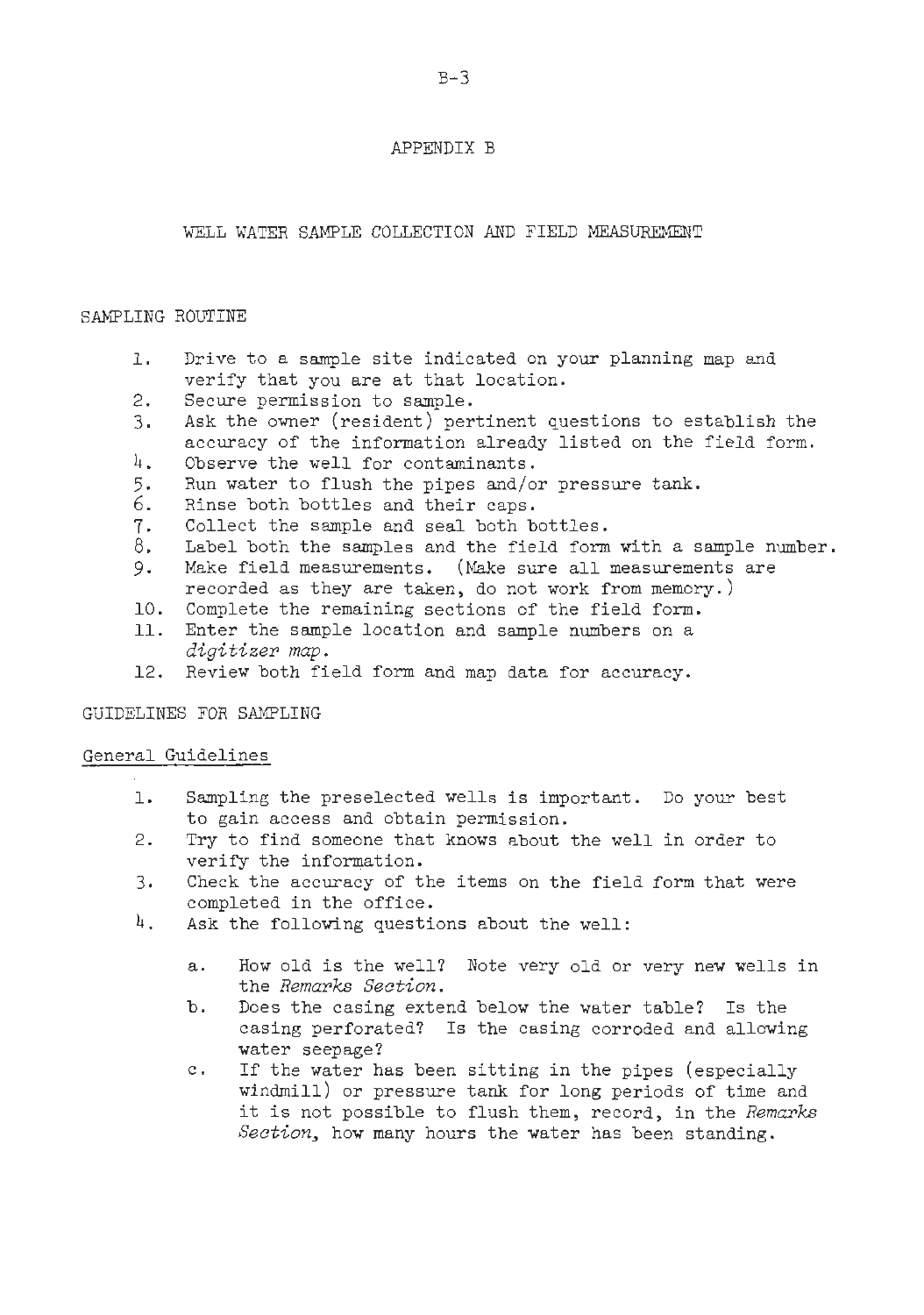- d. Is the pump submersible? What is the composition of the pump? Brass, steel, etc.?
- e. Inquire about possible contamination of the groundwater, such as cesspools or mining/oil-gas recovery techniques. Also, ask if the water has been treated, filtered, demineralized, or acidified (for cleaning the well). Do not collect water that has been softened or demineralized. (see *Appendix* D, *EvaZuation of Contamination).*
- f. Ask owner how the water tastes. Smell the water.
- g. Inquire about the quality of water (sulphur wells, gypsum water, brine) produced from other wells in the area. Record this information in the *Remarks Section*  of the field form. Also inquire about any mineral trends in the vicinity of the well being sampled.
- 5. If it is suspected that a well is producing from alluvium, ask the user if the water rises rapidly in the well during a flood. Alluvium wells should be avoided, if possible.

#### Sample Collection

- 1. Collect the well water sample as close to the well head as is feasible. A great majority of well samples are obtained from the pressure tank. If possible, obtain the sample before the pressure tank. In any case, get the well water as close to where it comes out of the ground as possible, but do not disassemble a well-pipe system for a sample.
- 2. Collect water from the holding tank only under extreme circumstances there are no other wells in the vicinity, and there is no way to obtain the water before the holding tank). If a holding tank sample is necessary, take the water from as close to the center as is possible. Note this on the field form as a contaminant in the *Remarks Section.*
- *3.* Flush water from pipes and/or pressure tank for as long as is necessary to reduce the water temperature to that of natural groundwater (indicating the sample is fresh from the aquifer).
- 4. Do not operate electric well switches or holding tank electrodes. Do not stand in the puddle of water created by flushing the tank or pipes.
- 5. Rinse two bottles and their caps five times. Rinse by filling bottles 10-20% full and shaking vigorously. Fill sample bottles 90% full and then screw on the caps. Tap the bottles on a hard surface to dislodge all bubbles, then invert the bottle and let the large air bubble collect all the small bubbles. Reopen the bottle and fill completely. Seal the cap tightly and tape with green vinyl tape. Be sure that the cap does not become unscrewed when applying the tape.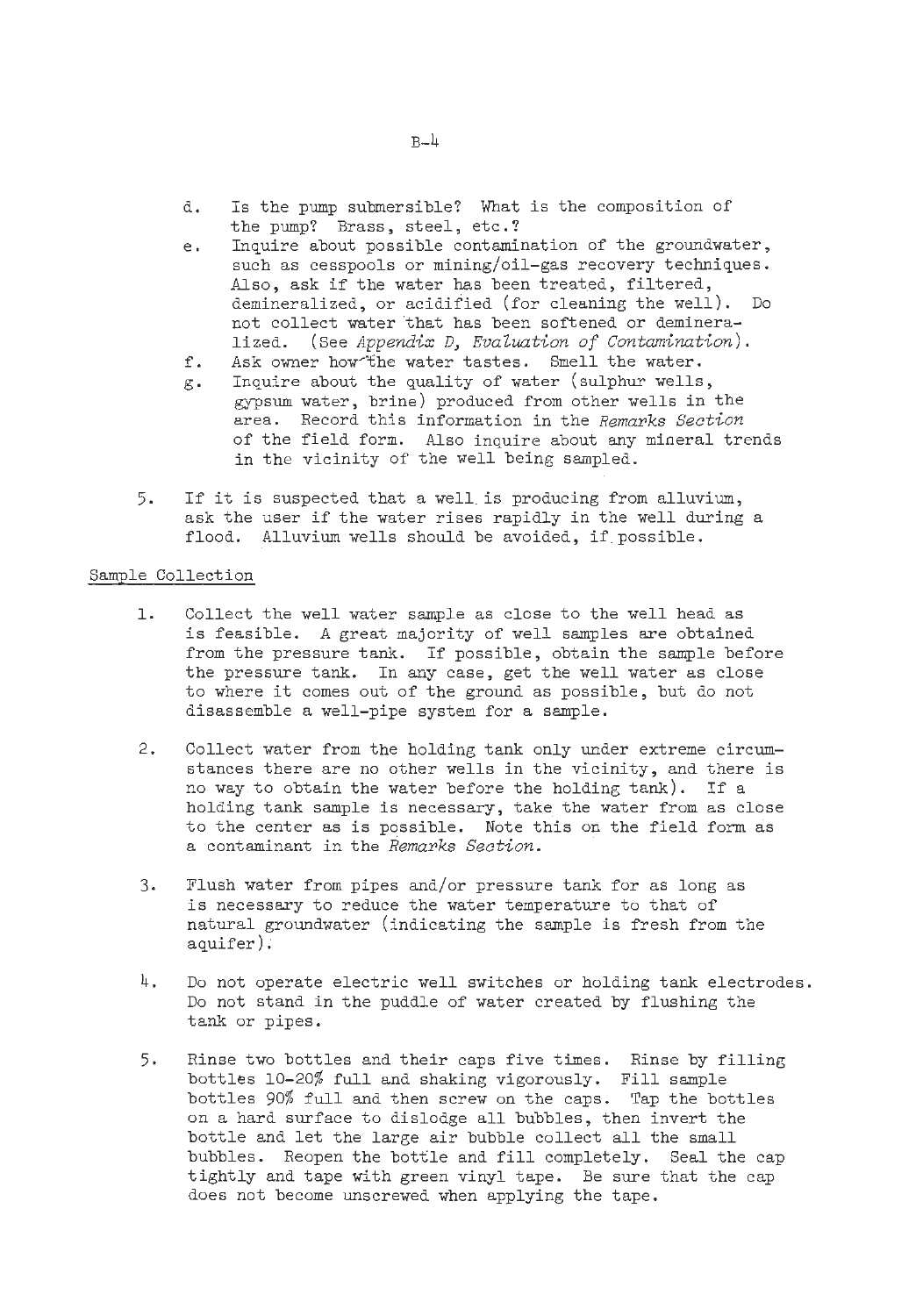- *6.* Wipe the sample bottles dry and apply the sample labels. (Note: the two bottles taken from a well should have identical sample numbers ) .
- 7. Fill out the remainder of the field form as specified in *Appendix* C, *Well Water Sample Data'~ecording.*

#### Recommended Field Pack Contents

- $\mathbf{1}$ . Hand towel,
- $2.$ Three sample bottles (1 extra in case of contamination inside a bottle),
- $3.$ Vinyl tape (to seal the bottles),
- 4. Notebook with field forms, labels, geologic map, and geologic unit code list,
- $5.$ Alkalinity kit with extra vial,
- 6. Horiba Model U-7 Water Analyzer in the field pack carrying case,
- 7. Bunge cord for Horiba case,
- 8. Plastic file box which includes:
	- a. Two thermometers
	- b. Extra pens
	- c. Pencil
	- d. Lo-Ion pH kits, and
- Plastic liter bottle. 9.

If it is necessary to hike to **a** location which is out of sight of the sample vehicle, carry a map for navigational purposes. Remember to keep the pack well supplied, because a trip back to the truck wastes valuable time.

#### FIELD TESTS

Field measurements are made of conductivity, dissolved oxygen, temperature, pH (using the Horiba U-7 Water Analyzer), and alkalinity (using a titration kit). Care must be exercised to ensure precise measurements that are useful in interpreting geochemical data. Under no circumstances should equipment be abused. It is the responsibility of the contractor's field supervisor to identify malfunctioning equipment and bring it to the attention of the URE Project's contract supervisor.

The Horiba is an expensive and delicate instrument designed to provide precise measurements and has proven to be an excellent piece of field equipment when treated with care. The instruction manual provided with each instrument *must* be thoroughly studied prior to operating the instrument. Loss of the instruction manual should be reported immediately. The Horiba must be calibrated for pH and dissolved oyygen each morning before going into the field. Each night after returning to the motel, the instrument should be recharged (refer to the appropriate section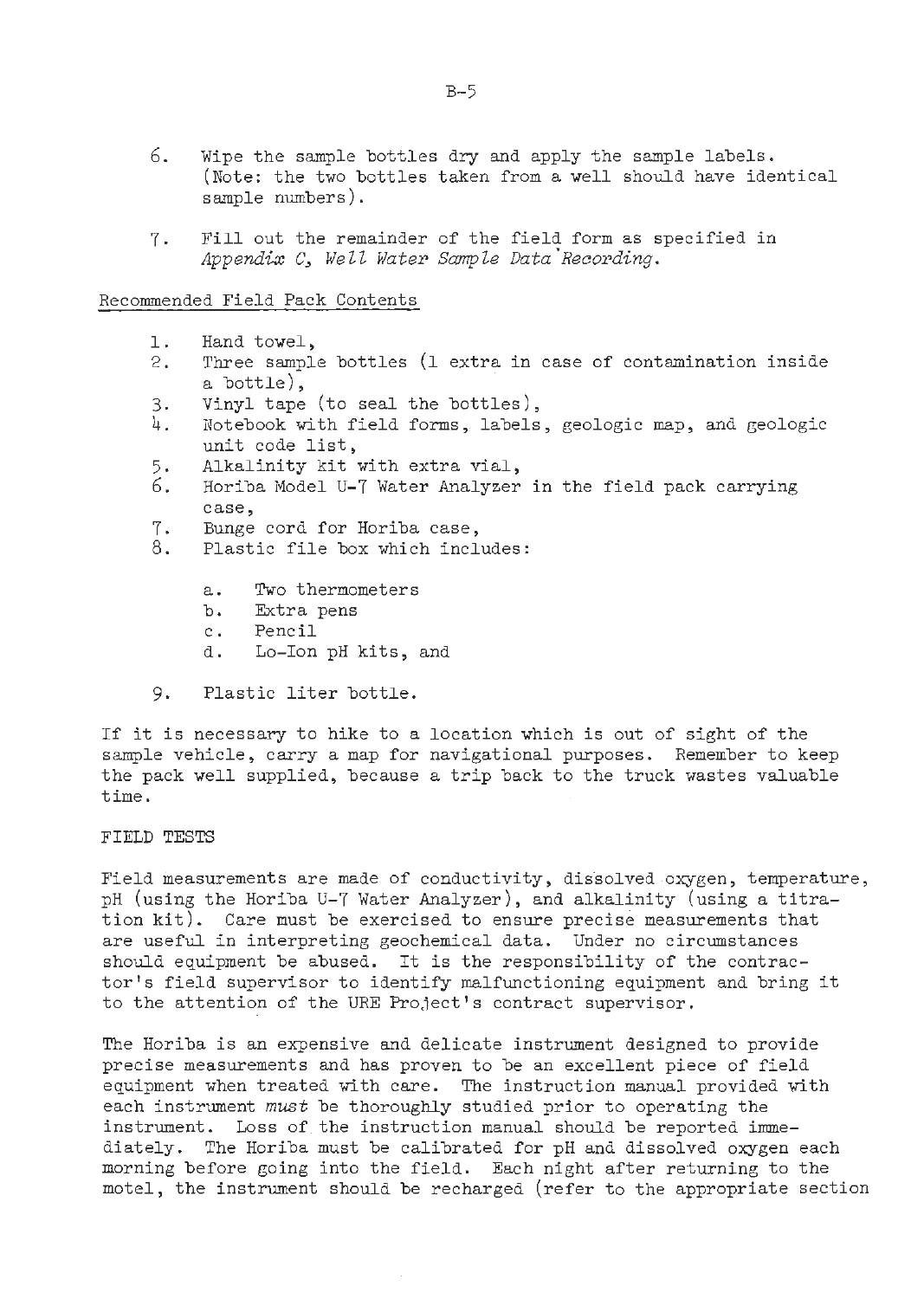of the instruction manual). The instrument may need occasional maintenance while in the field. This maintenance includes cleaning the sensor elements, recharging the pH reference electrode, recharging the dissolved oxygen electrode, and replacement of stirrer battery.

CAUTION: No maintenance shall be done without prior instruction from the URE Project contract supervisor, For detailed instructions on routine maintenance, refer to the appropriate section of the instruction manual.

# Care of the Horiba U-7 Water Analyzer

- Read and follow carefully the Horiba U-7 Water Analyzer l. Manual.
- $2.$ Do not drop the Horiba.
- Be extremely careful when removing the pod covers. 3.
- 4. Do not touch bare electrodes with any object.
- Dry the outside of the pod after immersing in water. The 5. electrical connections of the Horiba are very sensitive to water. Protect the Horiba from rain.
- 6. Tape the connection between the pod and the body to keep water out of the connection which can short out the electrode.
- Make sure the sponge, towel, etc, in the Horiba pack case are 7. not damp.
- 8. Do not overcharge the Horiba. Read the instruction book for instructions on recharging.
- 9. Use a neck strap attached to the Horiba if it is necessary to move it while in use.

#### Field Measurements with the Horiba U-7 Water Analyzer

Electrode Pod Placement. Suspend the electrode pod with the perforated cover in a liter bottle or plastic bucket filled with water from the same outlet from which the samples were collected. Let the water run gently down the side of the container so the water is not oxygenated. Turn on the *power* to the machine and leave the *display* off. The display drains the battery pack very quickly and should be used only to take readings. Allow the machine to warm up for 2 min. Turn on the display and take the pH, temperature, conductivity, and dissolved oxygen readings. Gently agitate the pod until the readings stabilize while measuring dissolved oxygen. Once all measurements have been read and recorded on the field form, turn off the *display* and *power.* Dry the pod.

Alternate Methods. Lf the Horiba does not operate correctly, take temperature with the mercury thermometer and pH with Lo-Ion paper. Note on the field form in the *Remarks Section* that tests have been made by alternate methods. Providing it is convenient and quick, a site may be revisited to take the Horiba measurements if the Horiba starts working again. Carry the entire Horiba kit with buffer solutions in the sampling vehicle during the day in case there is a need to recalitrate at a sampling site.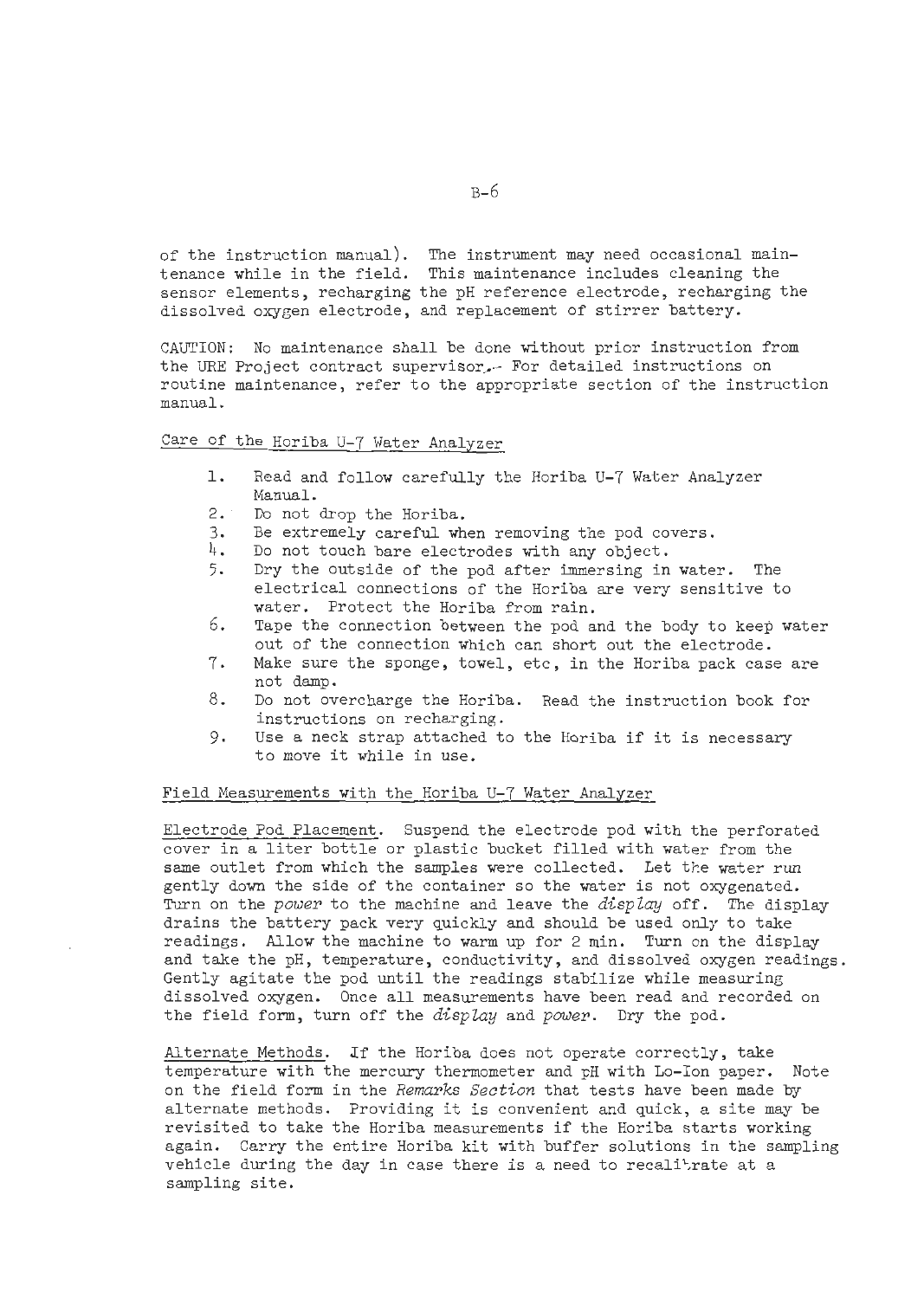#### Field Alkalinity Test

#### Requirements :

- 1. *Keep the kit clean.*
- 2. Carry two alkalinity vials in the fit. Fill both at the site, one for Total alkalinity (T-alkalinity) and the other for Pand M-alkalinity. Rinse both vials twice before titrating.
- **3.** If another bottle is refilled with alkalinity reagent B, label the bottle with tape and indelible ink. Rinse the bottle thoroughly with water and alkalinity reagent B before filling with reagent B.

Field Procedure for Alkalinity Test Kit Model WAT-MPR. The LaMotte Alkalinity Test Kit comes with an instruction sheet. It must be read prior to use in the field. Alkalinity measurements are always taken in the following order: T-alkalinity, P-alkalinity, and M-alkalinity.

#### T-Alkalinity  $\mathbf{1}$ .

The test vial is cleaned and rinsed in the water to be tested. It must not contain any old reagents or foreign matter. Fill the bottle to the 10-ppm level. The water meniscus should appear on top of the 10-ppm level marker. Other measurement levels may be used, but 10 ppm is most applicable. An accurate volume must be measured for this test to be of value. Add three drops of the BCG-MR indicator; cap bottle, and stir. Fill the syringe with the alkalinity titration reagent B by inserting the tip of the syringe in the reagent bottle opening, invert and expel all air bubbles from the syringe, and then withdraw reagent until the plunger tip is exactly on the zeromark on the syringe. Transfer the syringe to the titration bottle. Slowly titrate the sample drop-by-drop while shaking the bottle until the blue BCG-MR indicator starts to turn pink. Add the titration reagent a drop at a time until the sample turns pink. Carefully, read the volume used on the syringe. Calculate ppm alkalinity by multiplying the syringe reading by ten (if the 10-ppm line was used).

#### $2.$ P-Alkalinity

Clean and fill the titration bottle as explained in the preceding *T-AZkaZinity Section* to the 10-ppm level. Add two drops of the phenolphthalein liquid or one phenolphthalein tablet and shake gently. If no pink color appears, the P-alkalinity is zero (ppm). If it does turn pink, fill the syringe with reagent B as indicated previously in the *T-alkalinity Section.* Titrate the solution drop-by-drop, while shaking the sample, until the solution turns clear. Read the volume used on the syringe. Note that a P-alkalinity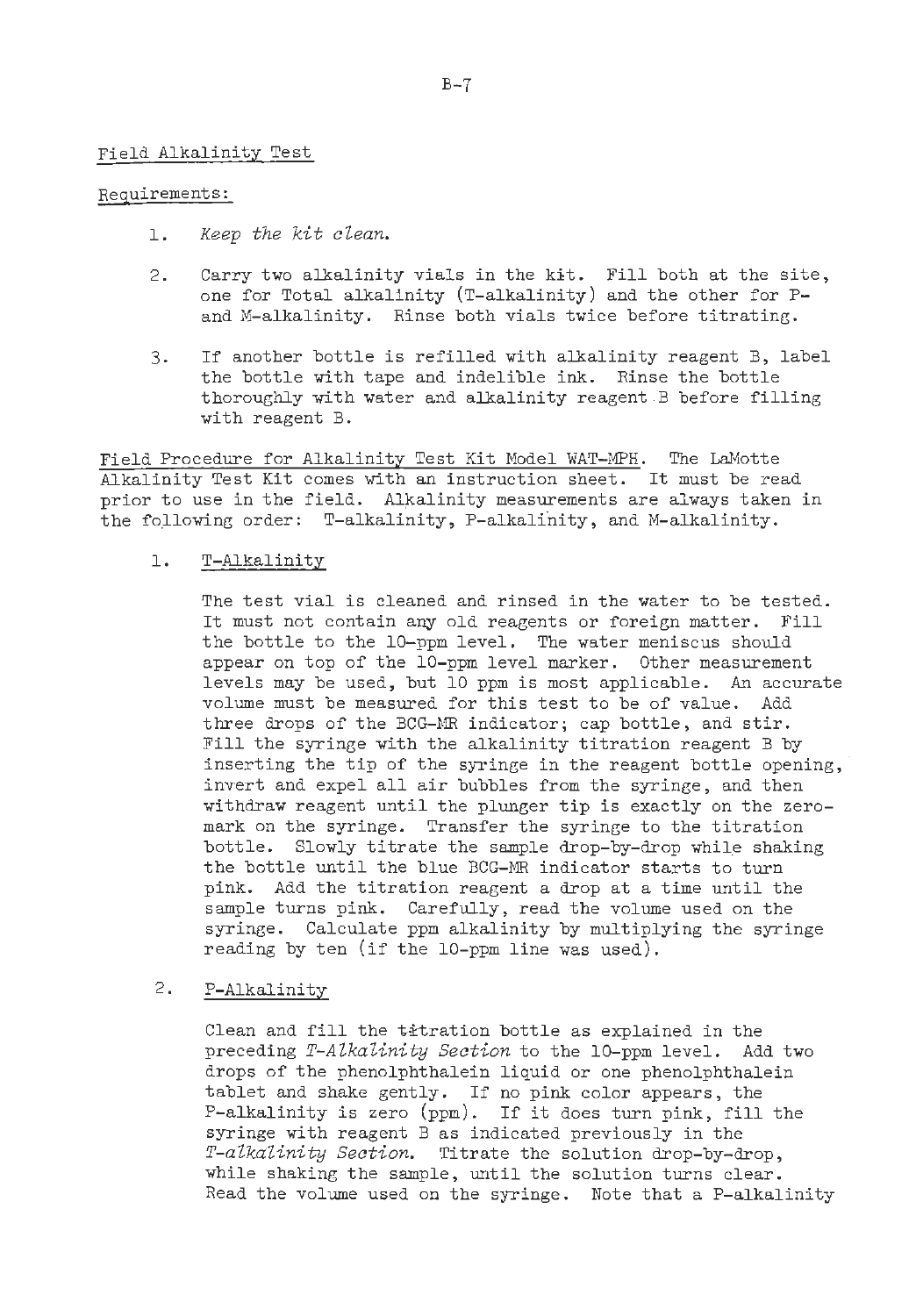should be zero for a pH of 8 or less. Note all exceptions in the *Remarks Section* of the field form. Calculate ppm alkalinity by multiplying the syringe reading by ten (if the 10-ppm line was used).

 $3.$ M-Alkalinity

> Use the remaining alkalinity titration liquid in the syringe used for the P-alkalinity measurement whether or not the Palkalinity was zero. If the P-alkalinity was zero, the syringe will be full at the start of the M-alkalinity titration; and, if a P-alkalinity was measured, the M-alkalinity titration will start with a syringe less than full by the amount titrated for the P-alkalinity measurement. Add three drops of BCG-MR indicator to the solution already used to measure P-alkalinity. Titrate it to a pink color as previously described in the *T-AZkaZinity Section* and multiply the syringe reading by ten to get results in ppm. It should agree to within 10% of the T-alkalinity measurement. If it does not, repeat all alkalinity measurements and record the discrepancy in the *Remarks Section* of the field form (Note: T-alkalinity  $=$  M-alkalinity).

- 4. Alternate pH Test Using Lo-Ion Paper
	- a. Read the procedures outlined on the Lo-Ion Kit.
	- b. Rinse the test tube and the cap twice.
	- c. Fill the test tube with water before inserting a piece of Lo-Ion paper.
	- d. The Lo-Ion kit, range 6.0-8.0, should be tried first because most of the water sampled has this pH range.
	- e. It is difficult to distinguish pH values between 7.9 **and**  8.3 with the paper.
	- f. When reading the color chart for pH determination, shade the chart and tube from direct sunlight to get an accurate reading.
	- g. Begin reading the pH color chart at 50 sec. This gives 10 sec to determine color.
	- h. Keep the Lo-Ion paper dry. It is good to test the accuracy of the paper against the Horiba before beginning a sampling tour. The paper can become defective with age.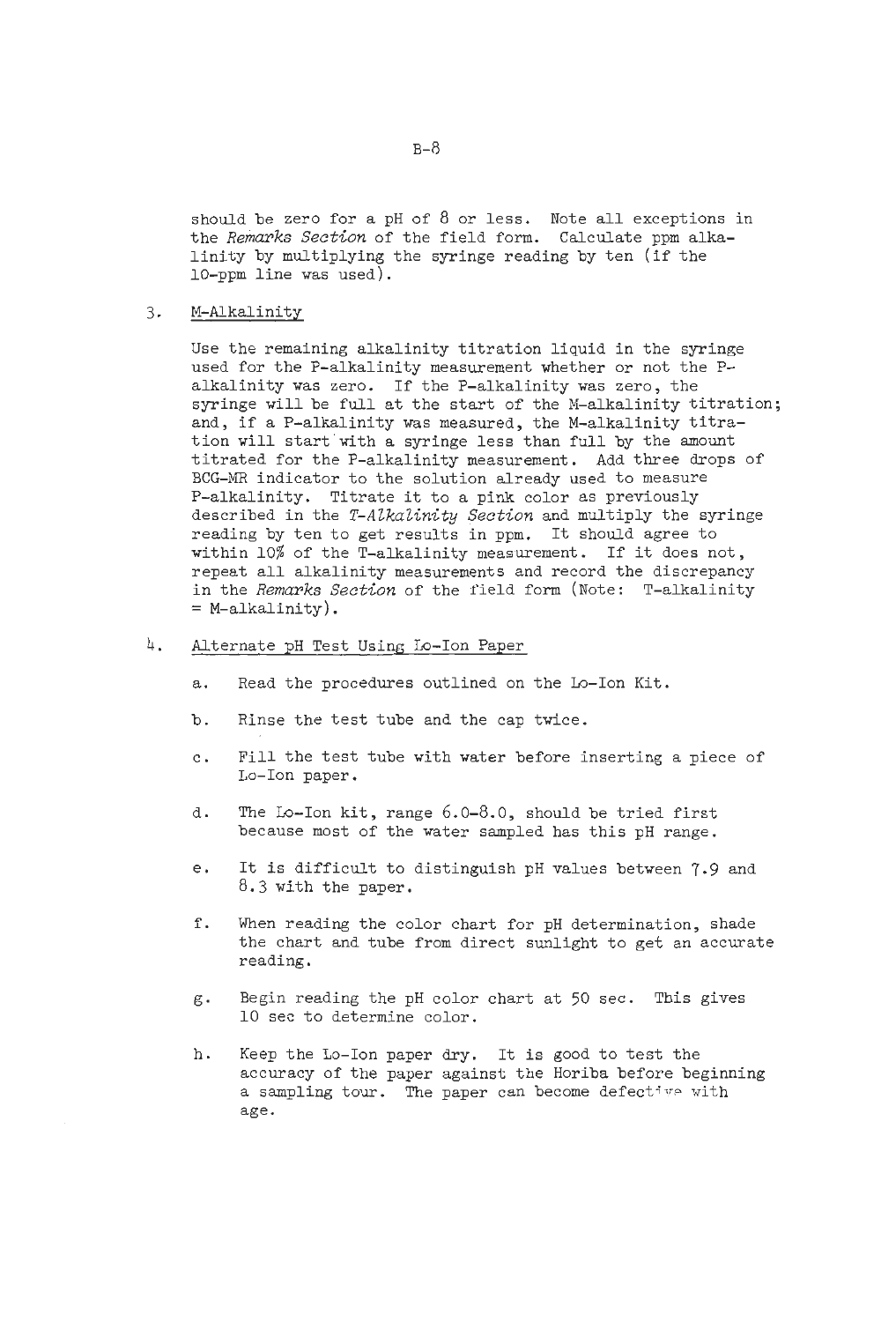i. Perform the Lo-Ion paper pH test once a week for practice on judging colors.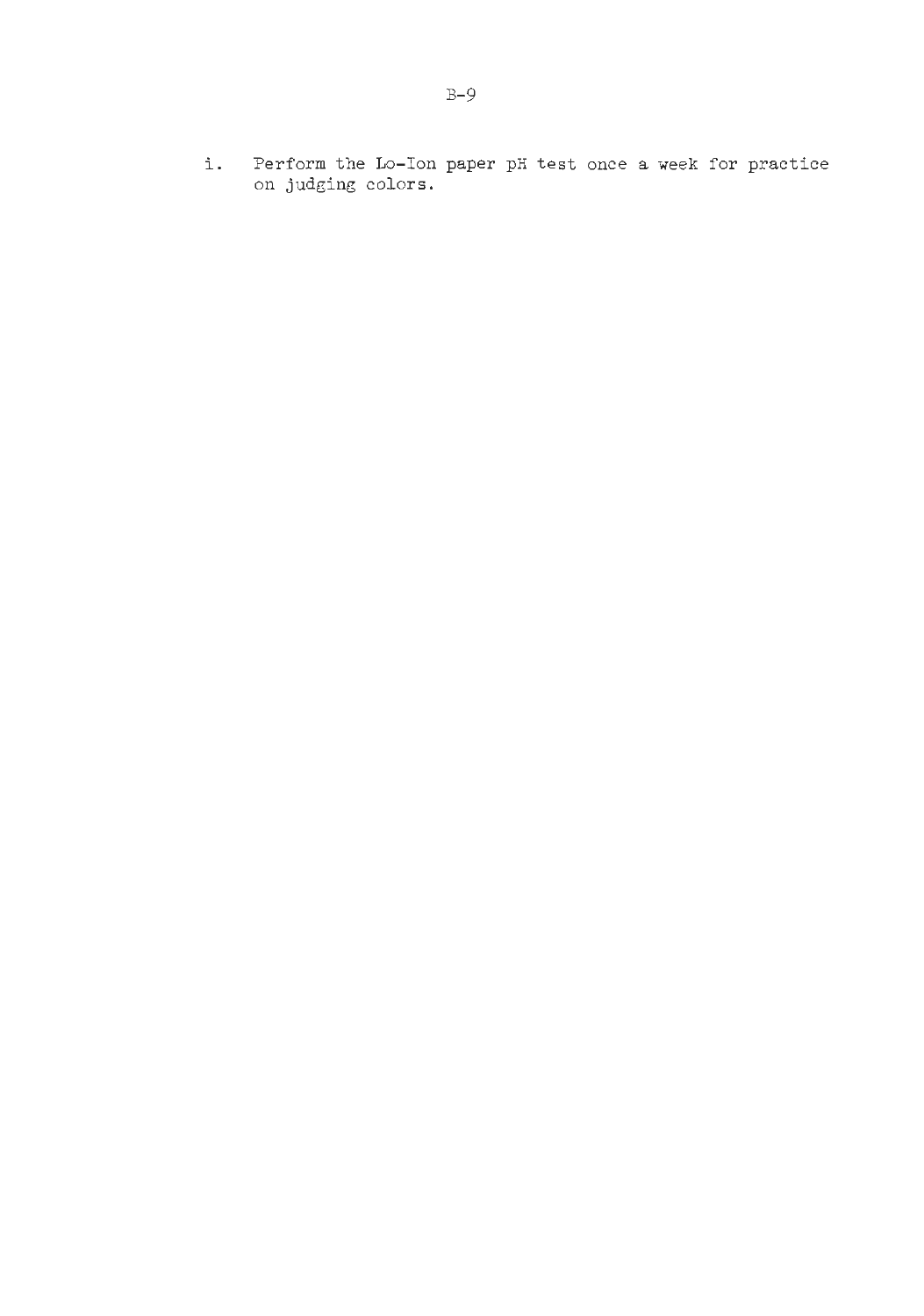APPENDIX C

WELL WATER **SAMPLE** DATA RECORDING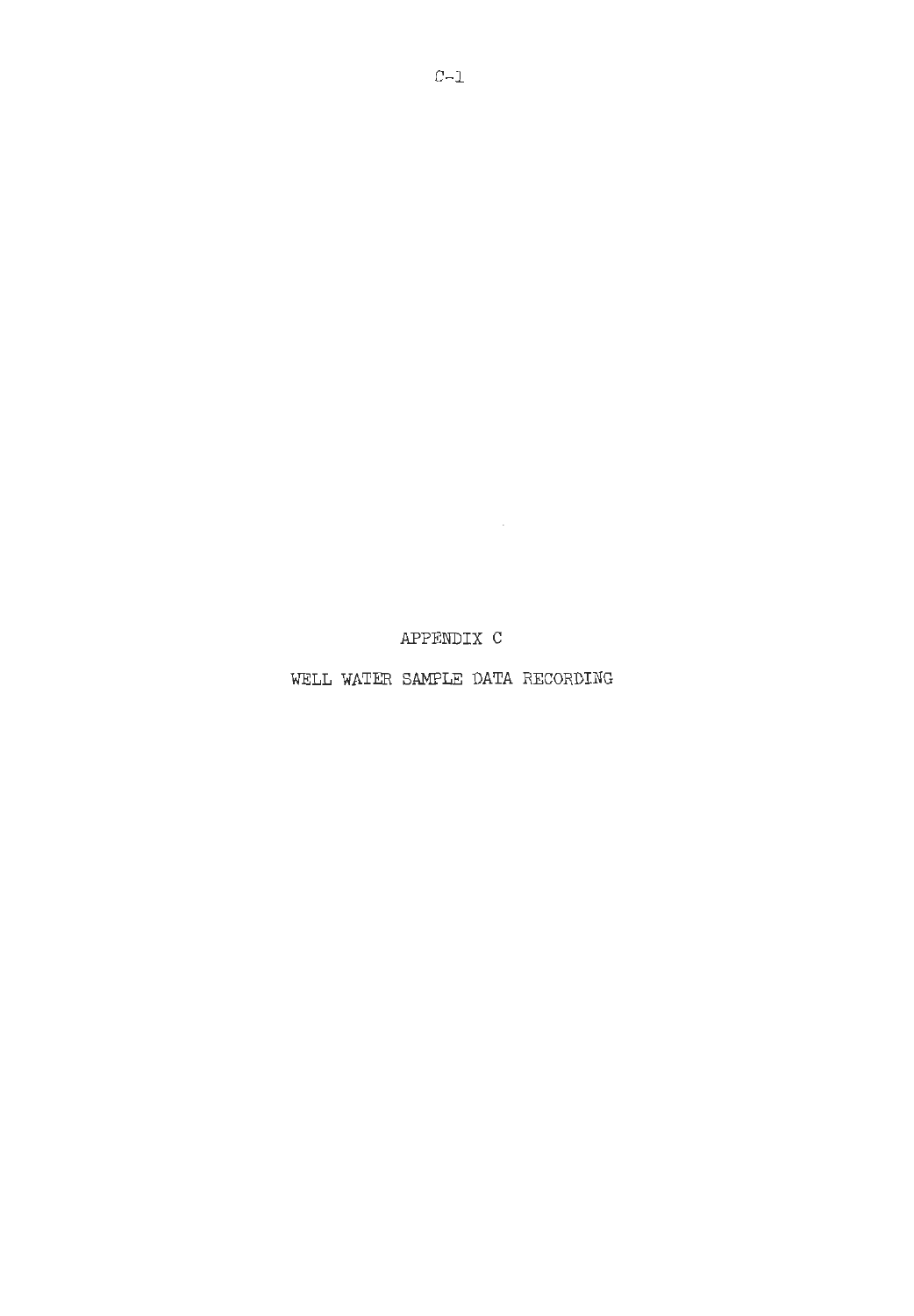#### APPENDIX C

#### WELL WATER SAMPLE DATA RECORDING

#### THE OAK RIDGE GEOCHEMICAL SAMPLING FORM

All field data is recorded on the Oak Ridge Geochemical Sampling Form (See Figure  $4$ ) which is a form designed for all sample types collected in the URE Project. It is subdivided into four keypunch cards which approximate grouping of information. Card 1, General Site Data, identifies data needed for all samples. Card 2 is completed for plant, stream sediment, and general water data. Card 3 is completed for well water and lake water samples. Card 4, the *Remarks Section* at the end of the field form, is reserved for specific information otherwise not recorded such as well log number, well location, owner's name and address, contamination, etc. Some of the data listed will be completed before going to the field; however, because alternate sites will be chosen on some occasions, instructions are given for completing all sections pertinent to well water sampling.

#### General Guidelines

- 1. Use red ink to complete the field form. A fine point accounting pen is best. Legibility is essential to accurate data transcription. In order to maintain legibility, upper case, readable block letters must be used. No lower case letters are allowed. When all blocks are not filled, all entries must be right justified.
- 2. When decimal points are provided in the boxes, do not enter another decimal point in a blank box. Where decimal points are not fixed and one is required, enter a decimal point in a blank box making sure that the numbers are right justified. Be aware of significant digits. **A** zero to the left of a decimal point is not significant but may be used if desired. A zero to the right of a decimal point is a significant digit. Record a zero to the right of a decimal point only when the zero is an exact measurement. Never use .00 as an entry. If a measurement is lower than .01, then use a .O1 and explain in the *Remarks Section* that the number is less than .01.
- 3. Use 0 for the letter 0 except when writing in the *Remarks Section* (example: POQ for the Quartermaster Formation)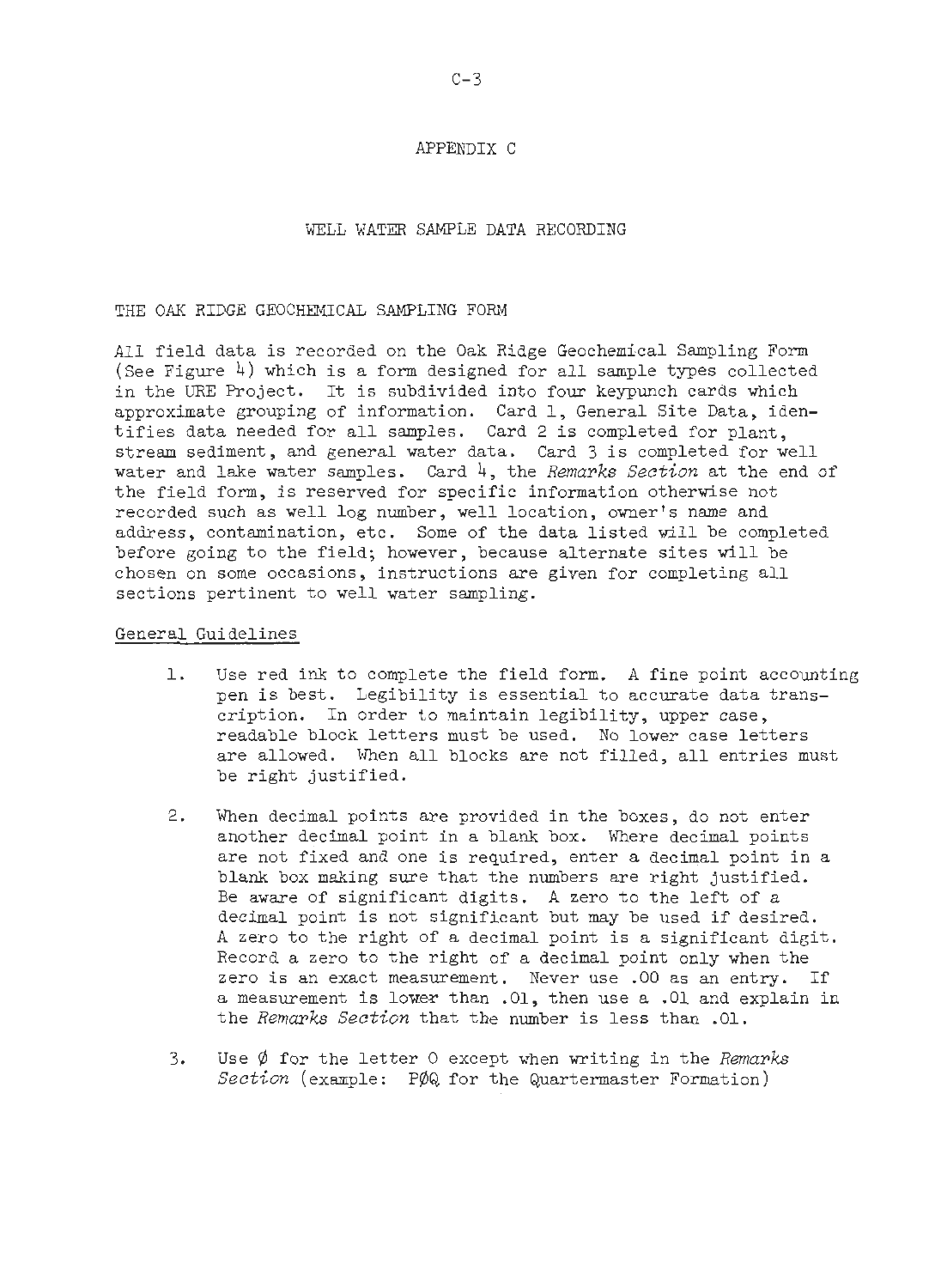#### $C-\mu$

# **OAK RIDGE GEOCHEMICAL SAMPLING FORM**



| .<br>יו ריש<br>м                 | . <del>.</del>                                      |
|----------------------------------|-----------------------------------------------------|
| getation                         | Sample Color (Except Plants)                        |
| Within 1 Km Upstream)            | Adi<br>Noun                                         |
| Conifer                          | 72<br>73 74<br>75<br>76                             |
| Co <b>nifer &amp; Dec</b> iduous |                                                     |
| Deciduous                        |                                                     |
| 3 rush                           | V V Lt<br>PK Pink<br>RD Red                         |
| Grass                            | L Light                                             |
| Moss                             | M Medium<br><b>GN</b> Green                         |
| Lichen                           | <b>BU Blue</b><br>D Dark                            |
| Other                            | <b>BN Brown</b><br>CL Clear                         |
|                                  | GY Gray<br><b>WH White</b>                          |
| Vegetation                       | <b>BK Black</b><br>YL Yellow                        |
| Within 1 Km Upstream)            | OT Other<br><b>OR Crange</b>                        |
| Barren                           | <b>Odor of Sampled Material</b><br>77               |
| Sparse                           | None<br>Ν                                           |
| Moderate                         | S<br>$H_{2}S$                                       |
| Dense                            | ø<br>Other                                          |
| Very Dense                       |                                                     |
|                                  | Results Request<br>76                               |
| ۲f                               | R<br>(Use Remarks)                                  |
| (Within 1 Km Upstream)           |                                                     |
|                                  |                                                     |
| (< 2m)<br>Flat                   | 1                                                   |
| Low<br>$(2-15m)$                 | 2<br><b>Card Number</b>                             |
| Gentle<br>$(15 - 60m)$           |                                                     |
| Moderate<br>$(60 - 300m)$        |                                                     |
| High<br>( > 300m)                | <b>PLANT SAMPLE</b>                                 |
| Other                            | 18   19<br>Number of Plants Sampled                 |
|                                  | (Number of grabs for moss)                          |
| Weather                          |                                                     |
| 59                               | 22<br>20 21<br>Trunk Diameter (m)                   |
| Calm<br>Clear<br>c               |                                                     |
| Lt Wind<br>L<br>Pt Cldy          | (1 m above ground)                                  |
| ₩<br>Windy<br>Overcst            |                                                     |
| V. Windy<br>٧<br>Rainy           | Plant Height (m)<br>24<br>25<br>23                  |
| G<br>Gale<br>Snowy               | (Average of Plants Sampled)                         |
|                                  |                                                     |
| f Contaminants                   | Name of Tree, Deciduous                             |
|                                  | 26<br>26                                            |
| None                             | R<br>Alto Verde<br>U<br>Locust                      |
| (Use Remarks)<br>Mining          | А<br>P<br>Ash<br>Maple                              |
| Agriculture                      | В<br>Beech<br>M<br>Mesquite                         |
| Oil Field                        | κ<br>Birch<br>I<br>Oak, Other                       |
| Industry                         | v<br>D<br>Box Elder<br>Olive                        |
| Sewage                           | F<br>٧<br>Cherry<br>Poplar                          |
| Power Plant                      | Ν<br>Cottonwood<br>s<br>Sycamore                    |
| Urban                            | Ε<br>Elm<br>Т<br>Salt Cedar                         |
| Other                            | н<br>G<br>Hackberry<br>Walnut                       |
|                                  | C<br>Х<br>Willow<br>Hickory                         |
| itream Velocity (m ⁄sec)         | W<br>Ø<br>Huisache<br>Other                         |
| 63                               | L<br>Live Oak                                       |
| N = No Visible Movement          |                                                     |
| P = Stagnant Pool                | Name of Tree, Conifer                               |
|                                  | 27<br>27                                            |
| 56                               | N. Wh. Cedar<br>А<br>L<br>Larch                     |
|                                  | C<br>Cedar, Other<br>P<br>Pine                      |
| Water Width (m)                  | F<br>Fir<br>S<br>Spruce                             |
|                                  | н<br>Hemlock<br>.G<br>Other                         |
| θ9                               | J<br>Juniper                                        |
|                                  | Name of Bush                                        |
| Average Depth (m)                |                                                     |
| Water Level                      | 28<br>28<br>Alder                                   |
| 70                               | ₩<br>Witch Hazel<br>А<br>B<br>Blueberry<br>Y<br>Yew |
| Dry<br>N<br>Normal               |                                                     |
|                                  | P<br>Pussy Willow<br>σ<br>Other                     |
| Pools<br>н<br>High<br>Low        |                                                     |
| F<br>Flood                       | Neme of Moss                                        |
|                                  | 29                                                  |
| <b>Bed Material</b>              | ρ<br>Peat                                           |
|                                  | s<br>Sphagnum (live)                                |
| Boulder                          | Ø<br>Other                                          |
| Cobble                           |                                                     |
| Pebble                           | Algae                                               |
| Sand                             | JО                                                  |
| Silt                             | Blue-Green<br>G                                     |
| Clay                             | Brown<br>в                                          |
| None (Use Remarks)               | σ<br>Other                                          |
|                                  |                                                     |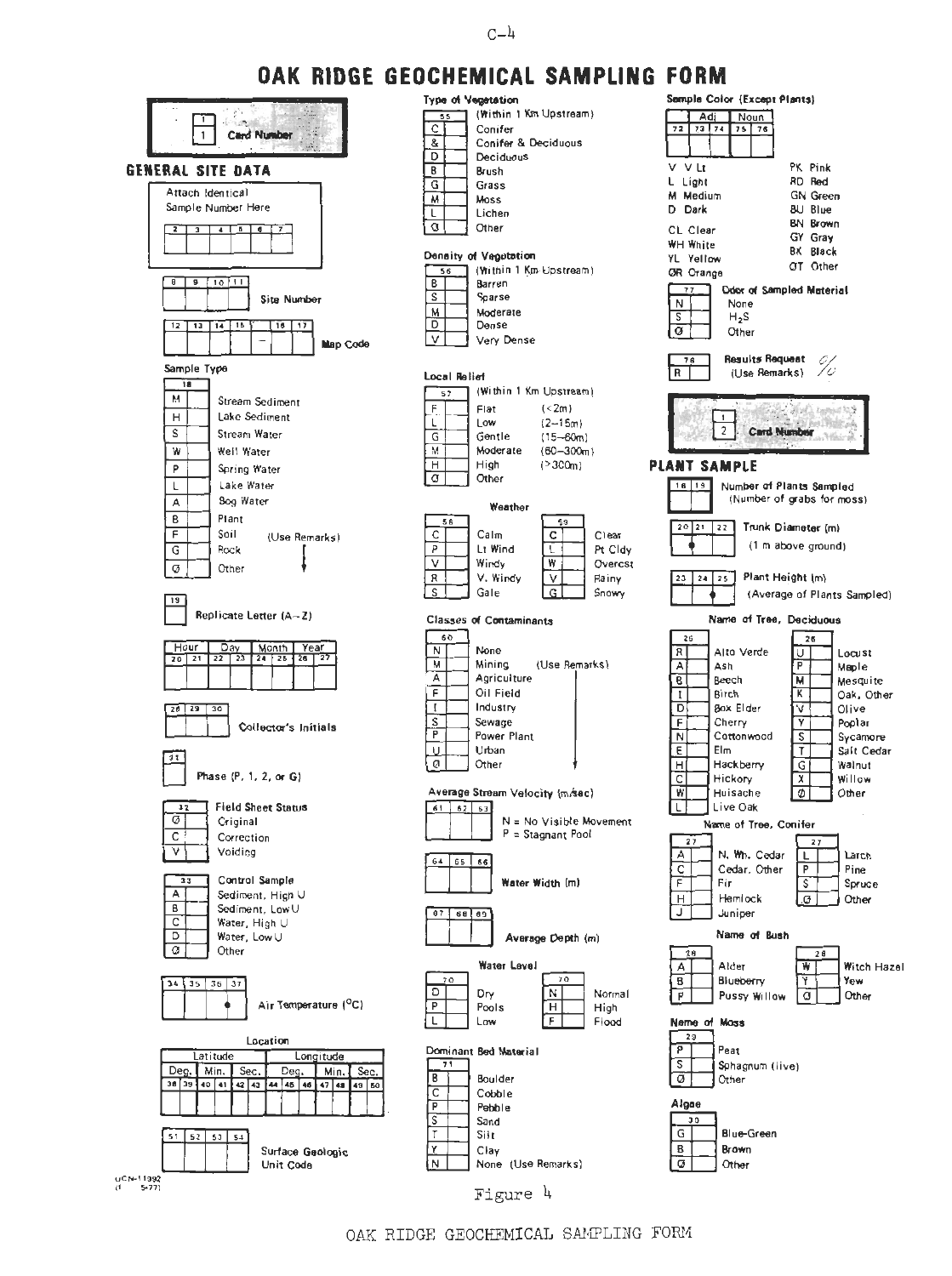$C-5$ 

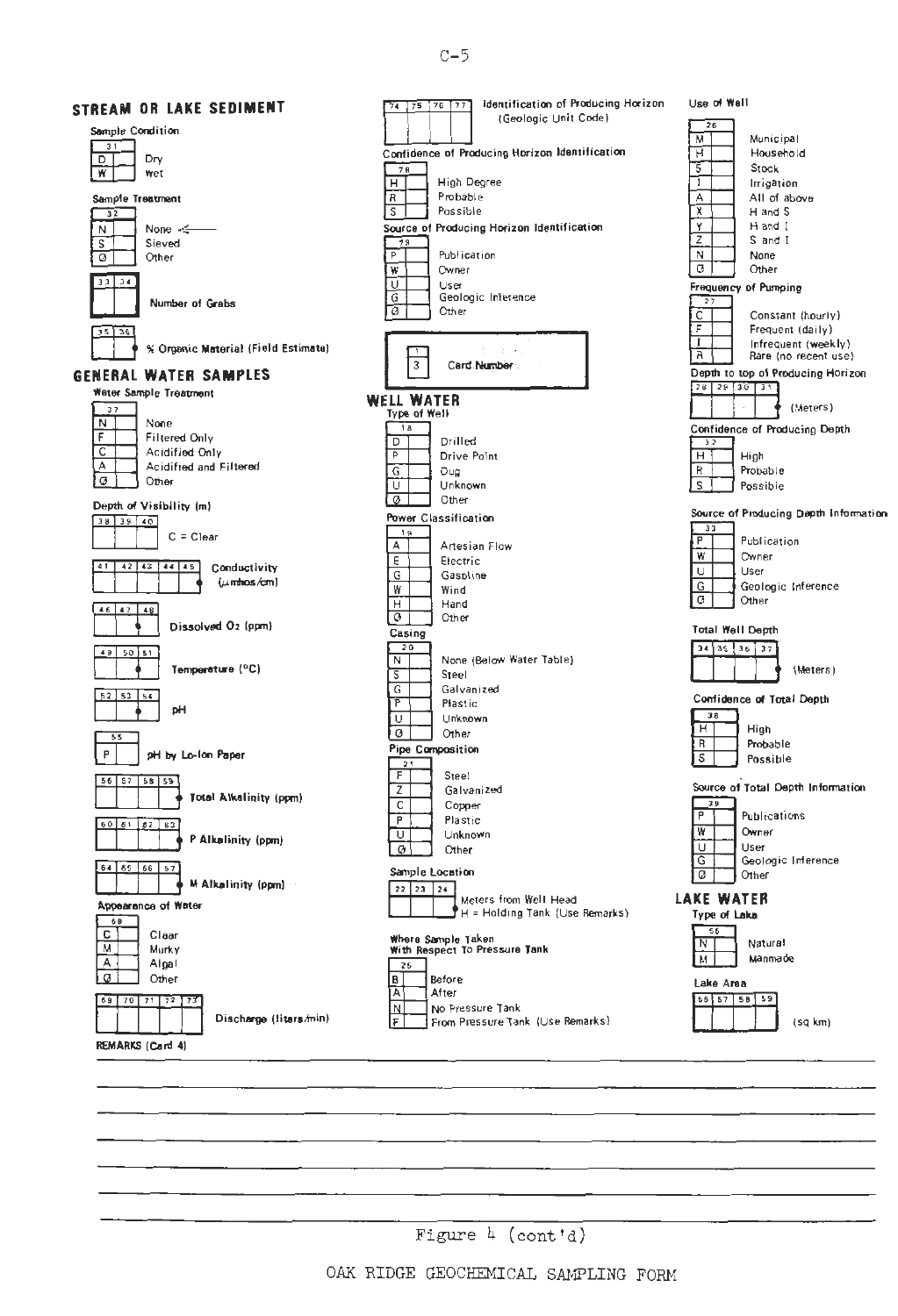- 4. Anytime Other is marked as a choice, explain the observation in the Remarks Section. Entries are made in the Remarks Section by indicating the card and the block number to which the remarks apply and then writing out the remark (Example: 1-78 followed by a name and address for Results Request).
- 5. If it is necessary to void a figure because an error has been made, mark through the original figure and draw another box with its number next to the printed box, and place the correct entry in the sketched box.

#### Card 1, General Site Data

Blocks 2-7



Attach the sample number label identical to that attached to the sample bottles over Blocks 2-7. If the label to be used Amytime *Other* is marked as a choice, explain the observation<br>
in the *Femariks Section*. Entries are made in the *Femariks*<br>
Section by indicating the card and the block number to which<br>
the remarks apply and then writi form. Note the two bottles of water collected at each site are identified by identical sample labels.

Blocks 8-11



Enter the unique site number in Blocks  $s$ ite Number  $8-11$ . Each point of sample collection (well) is defined as a site. Each site will have a unique number within any  $1^{\circ}$  x  $2^{\circ}$  quadrangle (starting with 1).

Blocks 12-17



Enter the map code in Blocks 12-17. Each  $M_{ap}$  Code  $1^{\circ}$  x 2<sup>o</sup> quadrangle has a unique map code (see Figure 5 at the end of the appendix for the appropriate code).

#### Block 18



Sample Type **19 COV Indicate the sample type in Block 18 by** placing an "X" in the box for Well Water.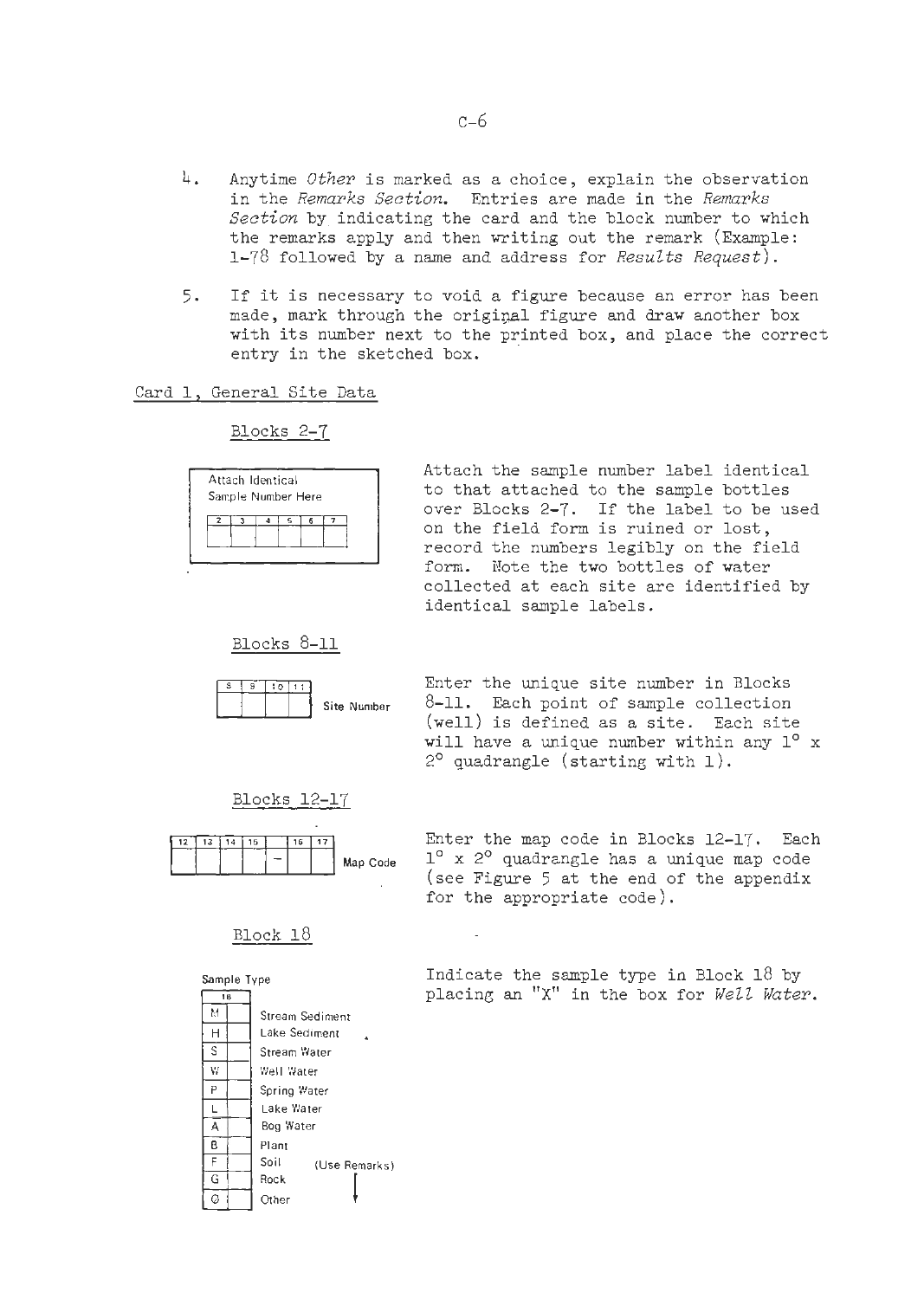



Figure 5

1° x 2° QUADRANGLE MAP CODES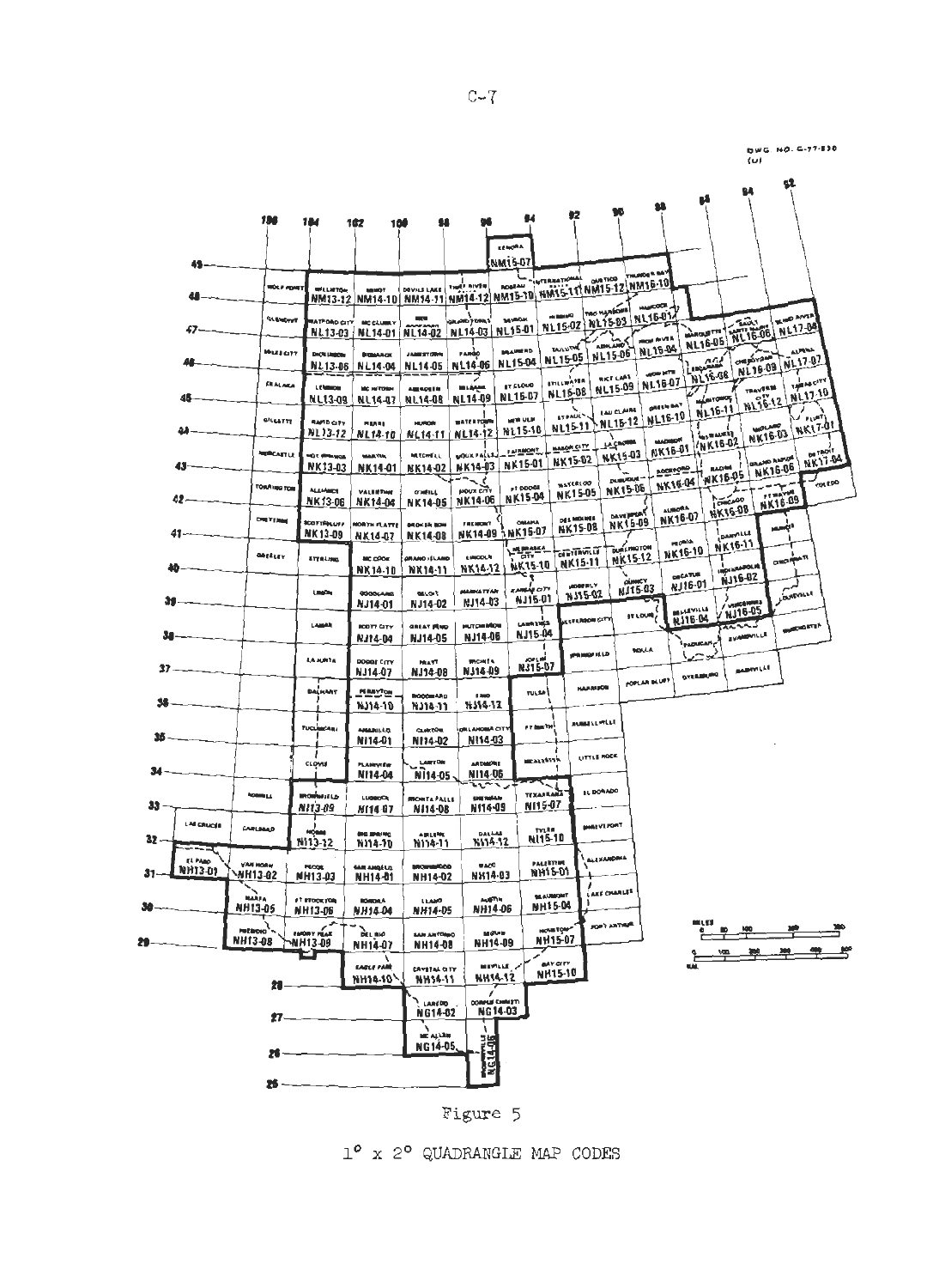

Leave Block 19 blank.

Blocks 20-27

| Hour |  | Dav |  |                          |  | Month | Year |  |
|------|--|-----|--|--------------------------|--|-------|------|--|
| 20   |  | 22  |  | $23$ $24$ $25$ $26$ $27$ |  |       |      |  |
|      |  |     |  |                          |  |       |      |  |
|      |  |     |  |                          |  |       |      |  |

Enter the-time to the nearest hour that the sample was collected in Blocks 20-27. Use the military  $24$ -hour system of telling time (example: 1:00 p.m. should be recorded as 13).

Blocks 28-30



Enter the sample collector's three initials Collector's Initials in Blocks  $28-30$  (or those designated for their use).

Block 31



Block 32



In Block 31, enter the phase. If sampling is being conducted on a 3.2-mi grid (10  $m1<sup>2</sup>$ , enter "2".

Enter the **Field Sheet** Status in Block 32. All new forms are *originals* and should be so designated. Forms submitted later to correct errors on forms previously submitted should be marked **Correction.** 

Block 33

| 3 <sub>3</sub> |  | Control Sample   |
|----------------|--|------------------|
|                |  | Sediment, High U |
| В              |  | Sediment, Low U  |
| C              |  | Water, High U    |
| D              |  | Water, Low U     |
| Ø              |  | Other            |

Leave Block 33 blank.

Blocks 34-37



Enter the air temperature in Blocks 34-37. Measure the air temperature by hanging the mercury thermometer in the shade. Let the thermometer stabilize for several minutes before reading and record the temperature to the nearest tenth of a degree.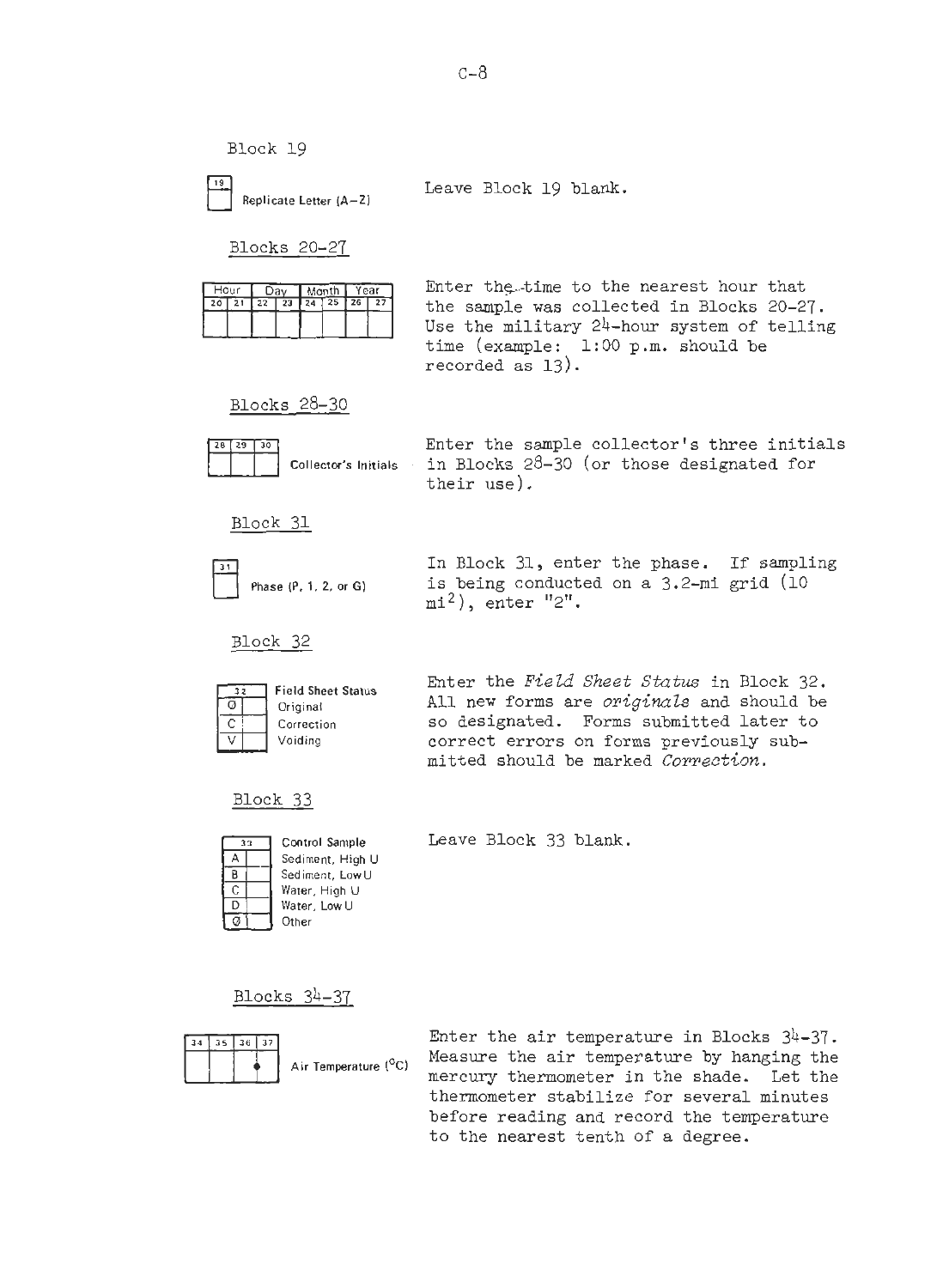

| I DAN'I MUP F AAN'I                                             |  |  |  |  |  |  |  |  | <b>Ded't I will't occ</b> |  |
|-----------------------------------------------------------------|--|--|--|--|--|--|--|--|---------------------------|--|
| $38 \ 39 \ 40 \ 41 \ 42 \ 43 \ 44 \ 45 \ 46 \ 47 \ 48 \ 49 \ 5$ |  |  |  |  |  |  |  |  |                           |  |
|                                                                 |  |  |  |  |  |  |  |  |                           |  |
|                                                                 |  |  |  |  |  |  |  |  |                           |  |
| Blocks 51-54                                                    |  |  |  |  |  |  |  |  |                           |  |

51 52  $53 \mid 54$ 

Leave Blocks 38-50 blank. The Latitude and Longitude are obtained from the electronic digitizer in Oak Ridge.

Enter the surface geologic unit code for Surface Geologic **the formation present at the surface where Unit Code** the well is located in Blocks 51-54. Prior to leaving the office, obtain a geologic code list for the region and be absolutely sure that the list is the most recent. If an alternate site must be selected, the surface geologic unit may be different than at the original site. It may be best to check with the contractor's field supervisor to determine which designator is most appropriate for an alternate site.

#### Block 55

#### C  $\&$ D B G Grass  $\mathcal{M}$ τ  $\sigma$ Other

**Type of Vegetation Enter the type of vegetation present (Within 1 Km Upstream) (Within 1 Km Upstream**) **(Within 1 Am of the semple site in Pl** (Within 1 Km Upstream) **within 1 km of the sample site in Block**<br>Conifer Contrer<br>Conifer & Deciduous 55. If conifer and deciduous are mixed by Deciduous more than 10% of the other type, then.mark Brush *Conifer* and *Deciduous.* Inspect the Grass sampling site for vegetation type as the woss<br>Lichen site is entered while driving or on foot.

#### Block 56

| 56 | (Within 1 Km Upstream) |  |  |  |
|----|------------------------|--|--|--|
| R  | Barren                 |  |  |  |
|    | Sparse                 |  |  |  |
| м  | Moderate               |  |  |  |
|    | Dense                  |  |  |  |
|    |                        |  |  |  |

**)enslty of Vegetatlm** Enter the density of vegetation within 1 km of the site in Block 56. *Barren* means no vegetation. *Sparse* indicates a definite lack of vegetation where grass, brush, etc. are present but the soil is uncovered Very Dense betrje"en patches of grass. *Moderate* is the normal vegetative cover. *Dense* indicates a growth so thick that movement through it is difficult. *Very Dense* would be a jungle or rain forest. A pasture may appear as a sparse situation but if covered with grass, it would be classified as *Moderate.*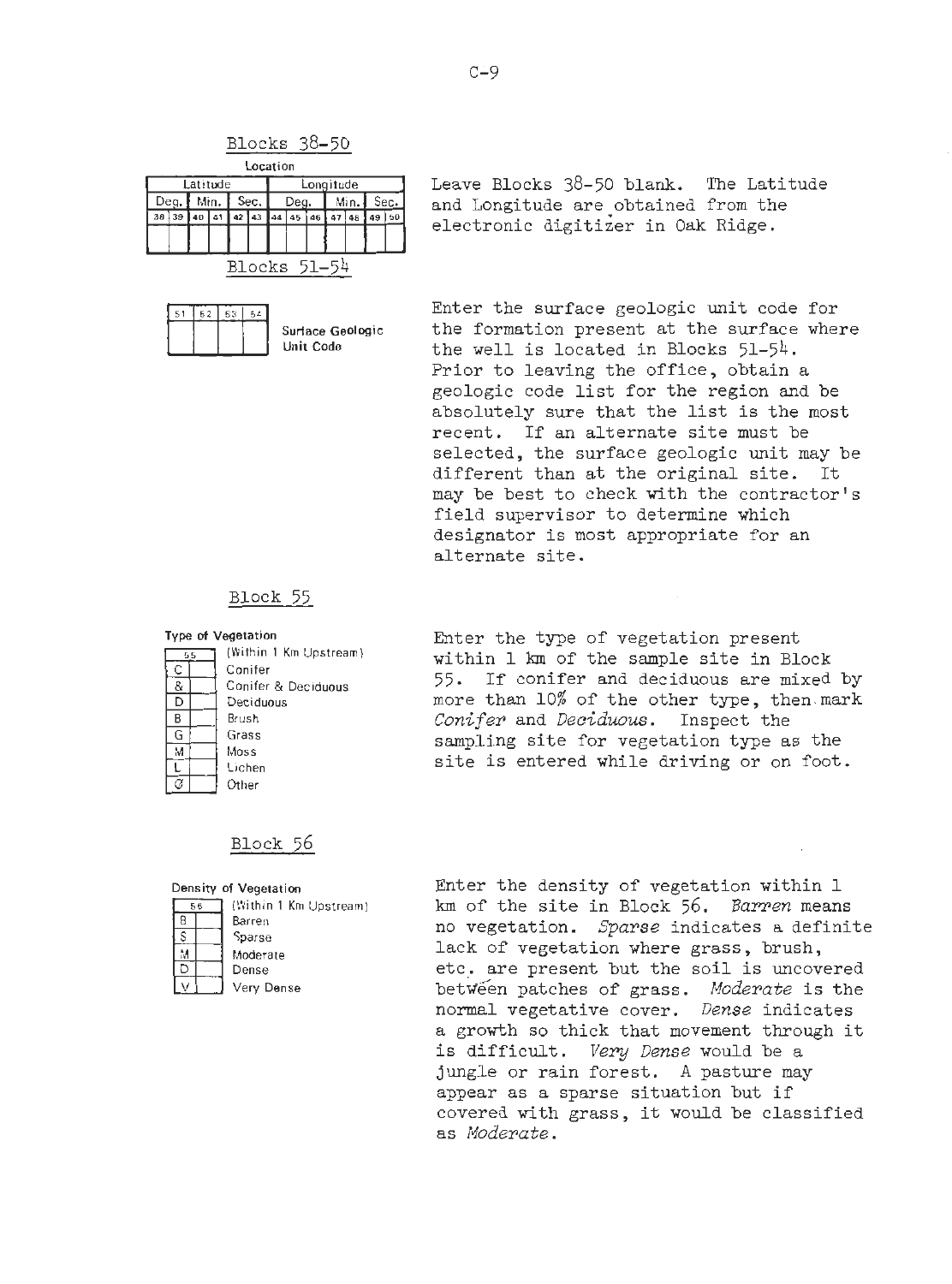|    | Local Relief |  |          |                        |  |  |  |
|----|--------------|--|----------|------------------------|--|--|--|
| 57 |              |  |          | (Within 1 Km Upstream) |  |  |  |
|    |              |  | Flat     | l - 2m)                |  |  |  |
|    |              |  | Low      | $(2 - 15m)$            |  |  |  |
|    | G            |  | Gentle   | $(15 - 60m)$           |  |  |  |
|    |              |  | Moderate | $(60 - 300m)$          |  |  |  |
|    |              |  | High     | ('300m)                |  |  |  |
|    |              |  |          |                        |  |  |  |

**Local Rehef** Enter the local relief in Block 57. The **(Wlthln 1 Km Upstream)** categories of local relief are defined **by I.2m)** the difference in elevation from the sample site to the highest point within a half kilometer radius of the sampling site. Relief is best estimated while **Other** driving or hiking to the site. These numbers are most accurately determined from a topographic map.

#### Blocks 58-59



### Block 60

Classes **of Contaminants**   $\overline{50}$  $\overline{N}$ **None**   $\overline{\mathcal{M}}$ **Mining (Use**  (Use Remarks)  $\overline{\mathsf{A}}$ **Agriculture**  Ē **Oil Field**  T **Industry**   $\frac{S}{P}$ **Sewage Power Plant**   $\overline{U}$ **Urban**   $\overline{c}$ **Mher 1** 

Weather **Enter** the appropriate choices for weather in both Blocks 58 and 59. There is a Colm Collear and both blocks yound ye. There is a<br> **at Wind Liference between** *Windy* and *Very Windy*.<br>
Windy Windy Overcst When the wind makes it difficult to hand Windy **We Overcst When the wind makes it difficult to handle**<br>V. Windy V. Rainy papers or equipment it is defined as *Veru* V. Windy V Rainy papers or equipment, it is defined as *Very* Gale **Gale Snowy** *Windy.* If more than 10% of the sky is covered by clouds, then mark *PartZy CZoudy.* 

> Enter any type of contamination near the well in Block 60 (Refer to *Appendix D*, *EvaZuation* of *Contamination).* For all categories except *None, an* explanation must be included in the *Remarks Section* of the field form. This includes a specific description of the situation including the position of the potential source of contamination with respect to the site. In the case of *Mining,* the description should include the size of the area disturbed in the surrounding area and the type of material mined. In the case of *Agriculture*. include the type of crop, size of cultivated field, and information that might be helpful in evaluating the type of fertilizer used. The presence of cows in a field is not of itself considered evidence of agricultural contamination. The categories of *Industry, Power Plants,* and *Urban* are included to give an indication of the particular trace elements which are most likely to be present.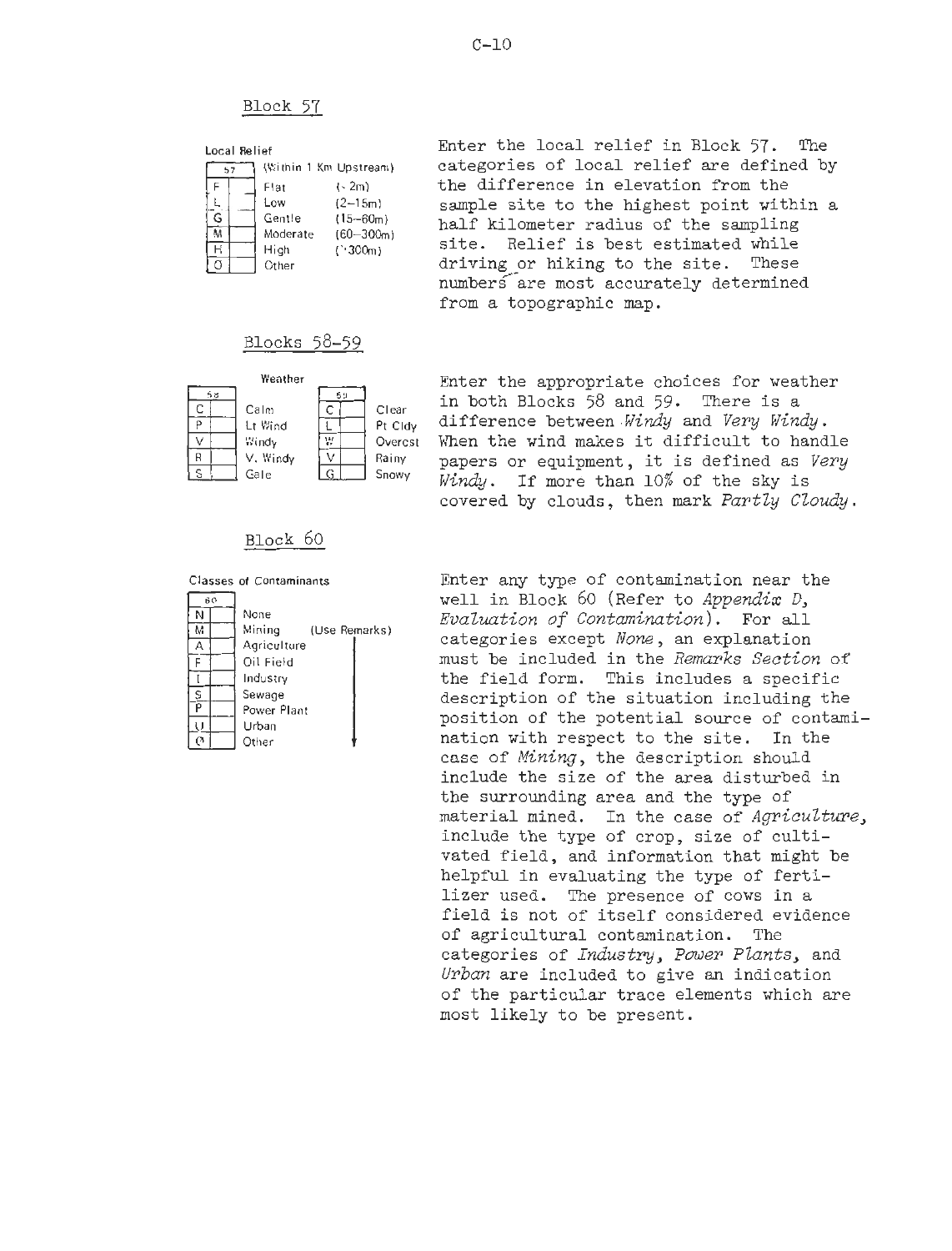#### Blocks 72-76

Sample Color (Except Plants)

|           |           | Adi |         | Noun            |  |                 |
|-----------|-----------|-----|---------|-----------------|--|-----------------|
| 72        | 73 74     |     | 75      | 76              |  |                 |
|           |           |     |         |                 |  |                 |
| V V It    |           |     |         | PK Pink         |  |                 |
| L Light   |           |     | RD Red  |                 |  |                 |
| M Medium  |           |     |         |                 |  | <b>GN</b> Green |
| D. Dark   |           |     |         |                 |  | <b>BU Blue</b>  |
| CL Clear  |           |     |         |                 |  | <b>BN Brown</b> |
|           |           |     | GY Grav |                 |  |                 |
| WH White  |           |     |         | <b>BK</b> Black |  |                 |
| YL Yellow | ØR Orange |     |         | <b>GT</b> Other |  |                 |

Enter the sample color of the well water sampled in Blocks 72-76. The color of water from wells is determined by placing white paper against a liter bottle full of water.

#### Block 77



| None<br>H <sub>2</sub> S | Block  |
|--------------------------|--------|
| Other                    | odors. |



*OEyof* **smpled Material** Indicate the odor of the well water in Block  $77.$  Pay special attention to  $H_2S$ 

Results Request **If it is necessary to provide the results (Use Remarks)** to obtain permission to sample, check Block 78. Enter the person's name and mailing address in the *Remarks Section.*  Legibility is essential. Place "%" after the standard pauses in a person's mailing address to instruct the computer where to start a new line when addressing the results. Be sure to obtain the Zip 'Code (See an example in *Section* E-4 of *Appendix*   $C$ ).

#### Card 2, General Water Samples

#### Block 37



**Water Sample Traatment**<br> **Enter the water sample treatment applied** in Block 37. If raw water samples were Filtered Only **collected**, indicate *None*.

Block 38-40

 $3833140$ 

**Depth of Visibility (m)** In Blocks 38-40, indicate the depth of visibility. This must be estimated from c <sup>=</sup>**Clear** water collected in a liter bottle. Use Clear when appropriate.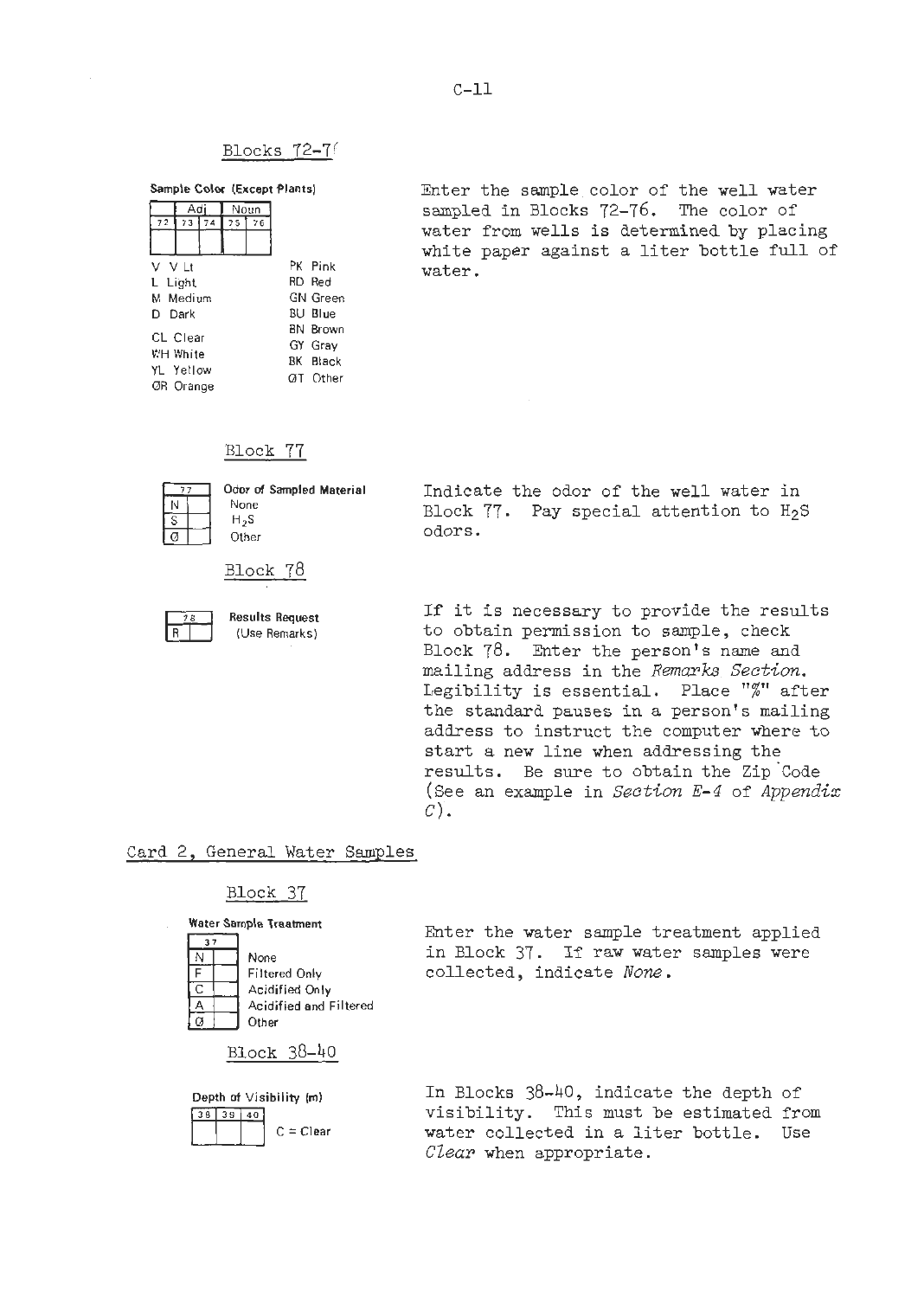Blocks 41-67



Record the appropriate field measurement in Blocks 41-67. For conductivity measurements, be aware that some of the Horiba **U-7** Water Analyzers measure in millimhos and some in micromhos. If the Horiba measures in millimhos, multiply the measurement by 1,000 and enter in Blocks 41-45. If the Horiba measures in micromhos, record the exact number read from the instrument. If Lo-Ion paper is used to measure pH, put an **"X"** in Block 55 and record the pH in Blocks 52-54. If there is no P-alkalinity measured, record "0" in Block 63.

#### Blocks 68

| B |       |
|---|-------|
|   | Clear |
|   | Murky |
|   | Algal |
|   | Other |
|   |       |

Blocks 69-73



**Appearance of Water** Indicate the *Appearance of the Water* in Block 68. It is important to record the presence of algae at well water sites **Algal** because algae is an effective trace element scavanger.

Record the *Discharge* in literslmin in **Discharge (litershin)** Blocks 69-73. Measure the discharge with a liter bottle directly from the well head. Do not measure the discharge from a pressure or holding tank, rather leave the block biank. If the discharge cannot be measured, ask the user the pumping capacity of the well. Record that figure and enter the fact that the discharge is estimated in the *Remarks Section.*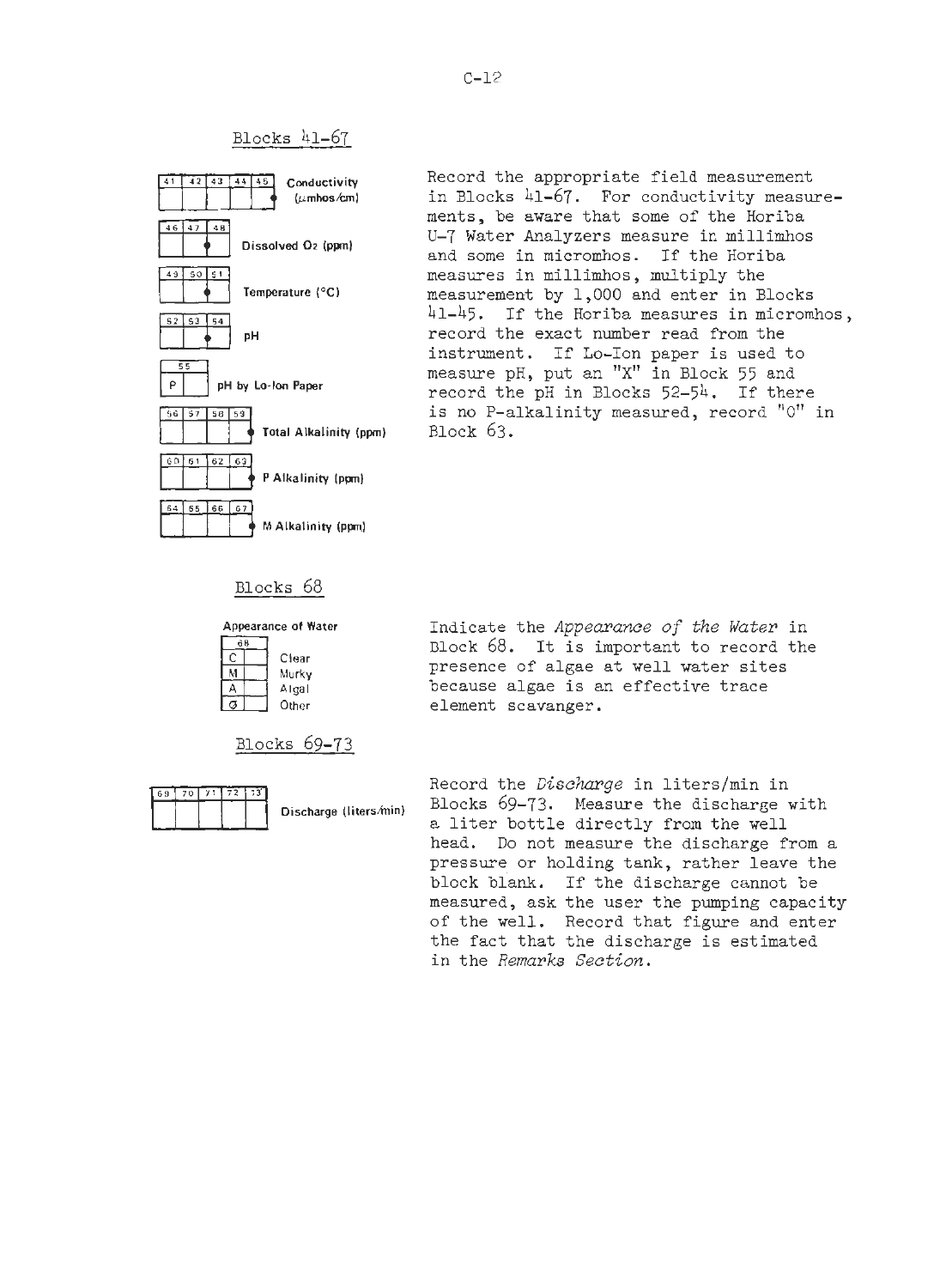#### Blocks 74-77

**Identification of Producing Horizon** Indicate the *Identification of the Producing* (Geologic Unit Code) *Horizon* in Blocks 74-77. The identity **(Geologic Unit Code)** *Horizon* in Blocks 74-77. The identity should normally be completed in the office from drillers' logs or other sources of information. If an alternate site must be selected, obtain the appropriate geologic code from the list of geologic unit codes.  $\begin{tabular}{c|c} \hline \textbf{Blocks} & 74--77 \\ \hline \hline \textbf{75} & 76 & 77 \\ \hline \textbf{16} & (Geologic Unit Code) \\ & (Geologic Unit Code) \\ & & (Geologic Unit Code) \\ \hline \textbf{178} & \textbf{Block} & 78 \\ \hline \textbf{18} & \textbf{High Degree} \\ \hline \textbf{R} & \textbf{Probable} \\ \hline \textbf{19} & \textbf{Posible} \\ \hline \end{tabular}$ 

#### Block 78

**Confidence of Rcducing Hwiron Identification** 



ە:

 $W$ 

G  $\overline{\circ}$  **High Degree Probable Possible** 

Indicate the *Confidence of the Producing .Horizon Identification* in Block 78. If the identity is inferred, then *Possible*  should be indicated. If the source of the information is drillers' logs or other sources of published information, then *Probable* or *High Degree* should be indicated Note that if *High Degree* is marked, be absolutely certain of the identity of the producing horizon.

# Block 79



**Geologic Inference** 

Indicate the *Source of the Producing Horizon Identification* in Block 79.

Card *3,* Well Water

**Other** 

Owner User

Publication

Block 18

| Type of Well |  |             |  |  |  |  |  |
|--------------|--|-------------|--|--|--|--|--|
| 18           |  |             |  |  |  |  |  |
| IJ           |  | Drilled     |  |  |  |  |  |
| ٥            |  | Drive Point |  |  |  |  |  |
|              |  | Dug         |  |  |  |  |  |
|              |  | Unknown     |  |  |  |  |  |
|              |  | Other       |  |  |  |  |  |

Block 19

**Power Classification** 

|    | Artesian Flow |
|----|---------------|
| Ε  | Flectric      |
| G  | Gasoline      |
| ₩  | Wind          |
| н  | Hand          |
| Ω, | Other         |

Indicate the *Type of Well* sampled in Block 18. Often, this information can be obtained in the office from drillers' logs prior to going to the field.

Indicate the class of power unit used to pump the well in Block 19.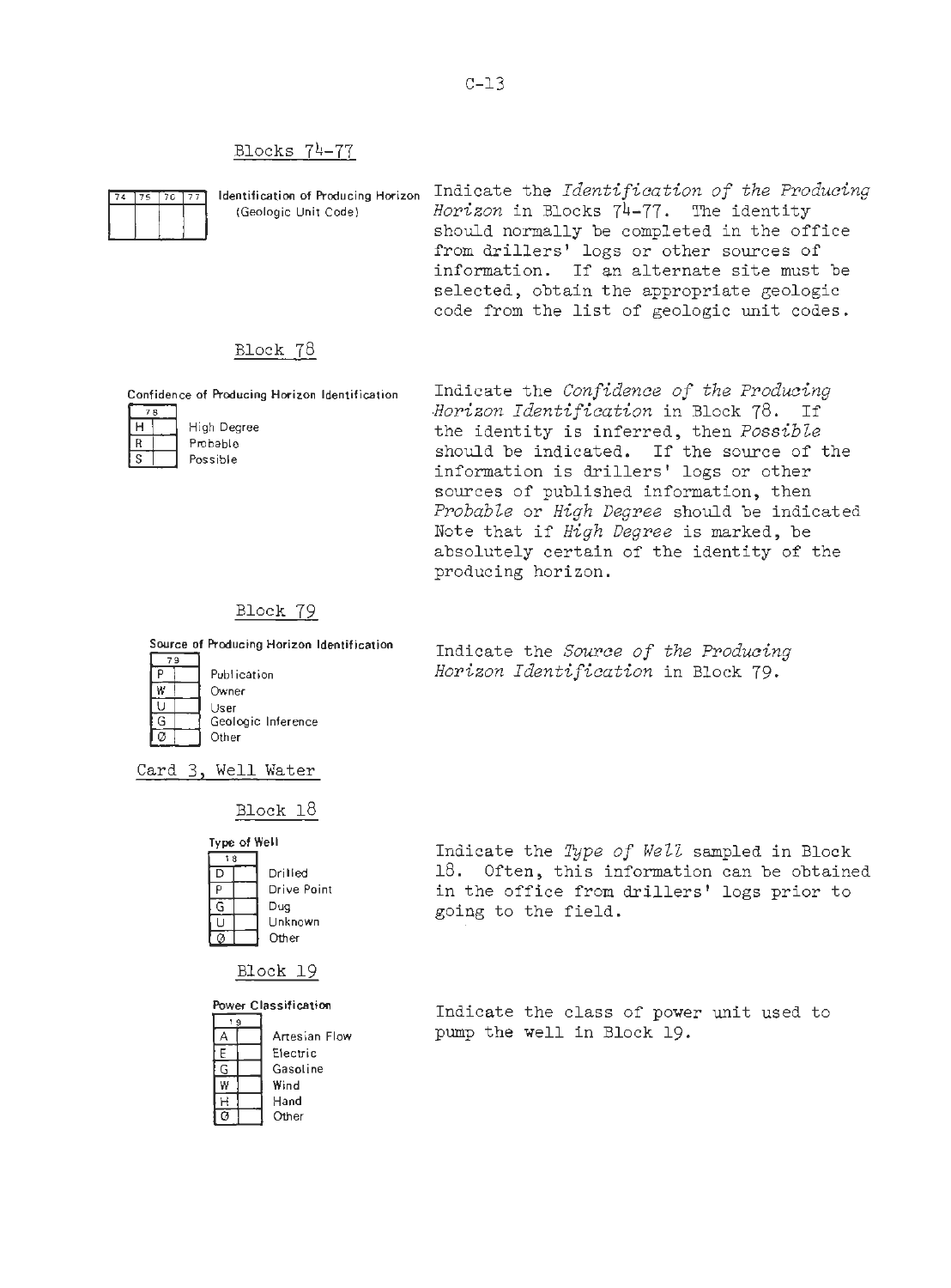

Indicate the *Casing* composition in Block 20. It will be necessary to distinguish between *Steel*, iron, or *Galvanized*. Galvanized has a gray color. Steel is the most common casing and looks like iron when rusted. Check for lead casing which can be present in some very old wells. Iron and lead should be marked as *Other*  and noted in the *Remarks Section.* 

#### Block 21



Indicate the pipe composition in Block 21. Galvanized is the most common.

# Blocks 22-24



Indicate the distance between the sample location and the well head in Blocks 22-24. The distance recorded is the total length of the pipe from the well head regardless of how indirect the path of the pipe.

# Block 25



Indicate the location of the sample with respect to the pressure tank in Block 25. In the *Remarks Section,* indicate the approximate size, relative age (old or new), and the composition of the tank.

# Block 26

 $\bar{z}$ 

**Use of Well** 

| 26 |              |
|----|--------------|
| м  | Municipal    |
| Н  | Household    |
| S  | Stock        |
|    | Irrigation   |
|    | All of above |
| x  | H and S      |
| Y  | H and I      |
| Z  | S and I      |
| N  | None         |
| C  | Other        |

Indicate the *Use of Well* in Block 26. **If**  a well is used for several homes, it is considered a municipal well.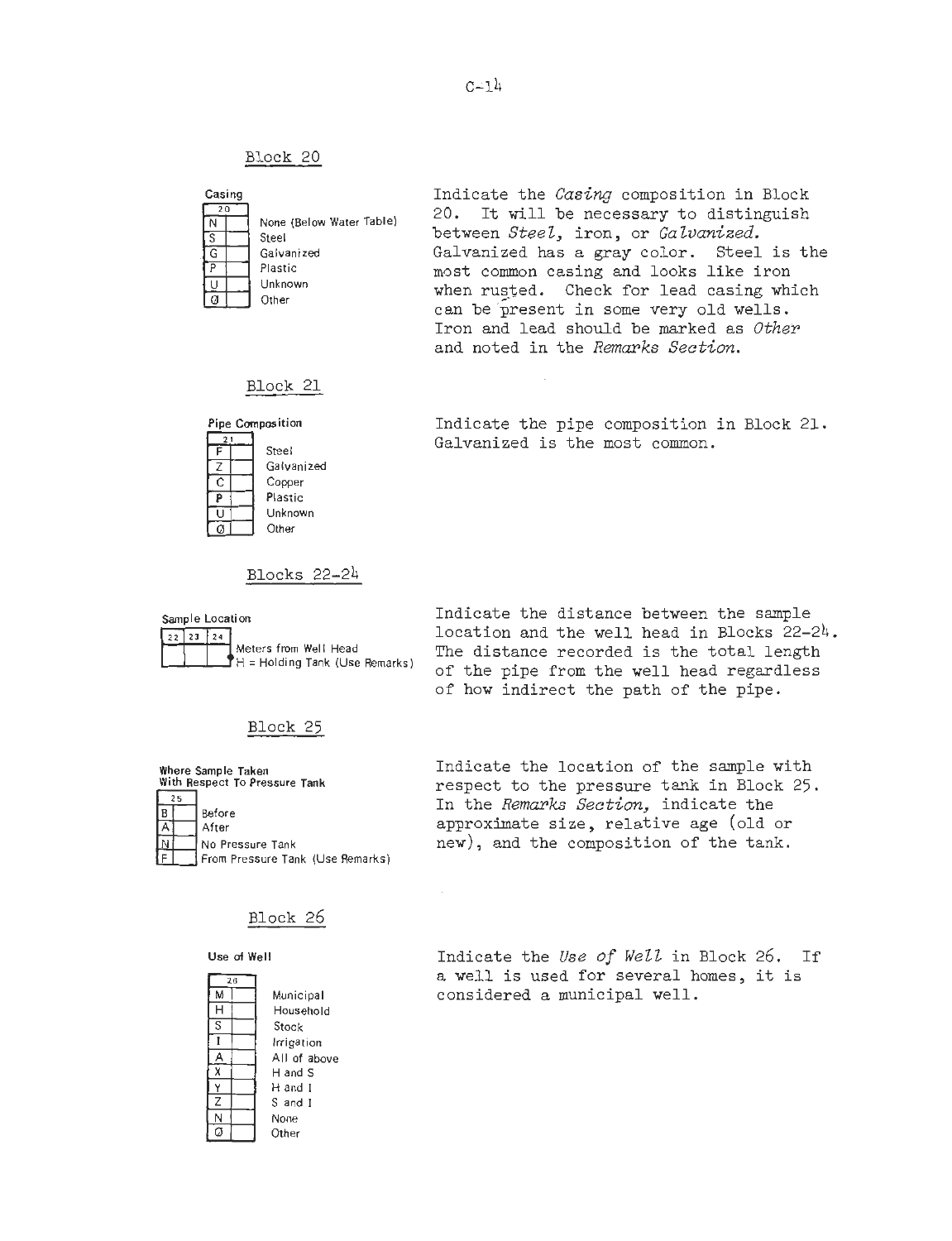**Frequency of Pumping**   $\overline{27}$ **Constant (hourly)**  ᅮ **Frequent (daily) Infrequent (weekly)**  R **Rare (no recent use)** 

Indicate the *Frequency of Pwnping* in Block 27.

# Blocks 28-31

**Depth to top of Producing Horizon** 

| 28 29 30 31 |  |          |
|-------------|--|----------|
|             |  | (Meters) |

Indicate the *Depth to the Top of the*  Producing Horizon in Blocks 28-31. When this information is not available, it is necessary to substitute the total well depth. If the total well depth is unknown and the aquifer is unconfined, the depth to the top of the producing horizon may be approximated by entering the depth to the water in the well when the pump has not been running for a period of time. If the depth has been approximated, it should be so indicated in the *Remarks Section.* 

## Block 32

**Confidence of Roducing Depth** 

|  | High     |
|--|----------|
|  | Probable |
|  | Possible |

Indicate the confidence of the producing horizon depth in Block 32.

### Block 33

**Source of Producing Depth Information** 

| 79. |                    |  |
|-----|--------------------|--|
|     | Publication        |  |
| W   | Owner              |  |
| υ   | User               |  |
| G   | Geologic inference |  |
|     | Other              |  |

Indicate the source of the producing horizon depth information in Block 33.

Blocks 34-37



Indicate the *Total We22 Depth* in Blocks 34-37. This information is often available from drillers' logs or publications.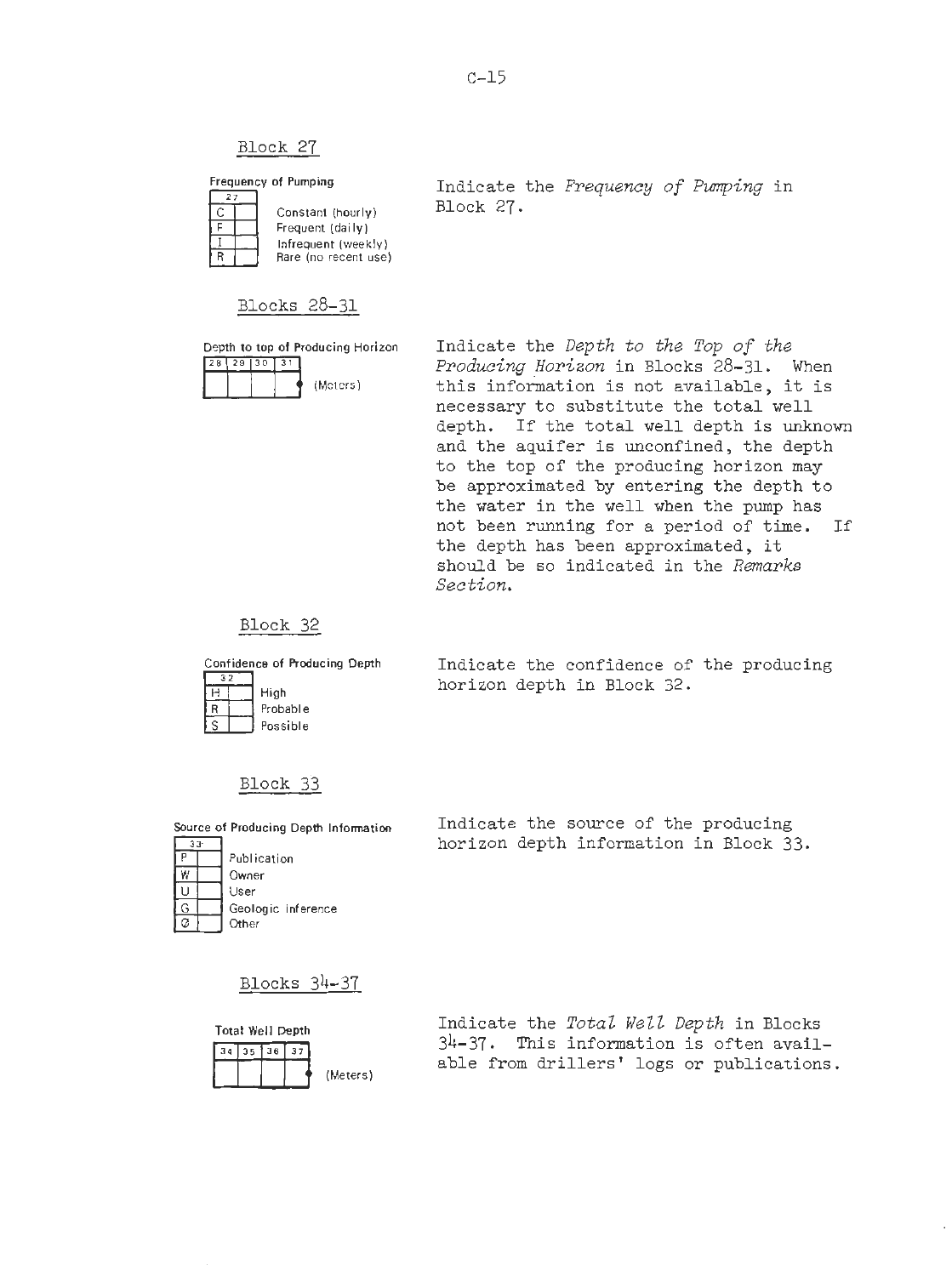Confidence of Total Depth **Indicate the confidence of the total well**  $\overline{3R}$ depth in Block 38. Only indicate *High* if  $\overline{H}$ **High**  High **Probable 31 and You are absolutely certain of the total Possible 31 and Apple 1.**<br>Possible 31 appth. Ħ **Possible** depth.  $\overline{s}$ 

#### Block 39

 $\overline{39}$ Publications w Cwner User  $\overline{1}$ **Geologic Inference** G **Other** 

**Source of Total Depth lnfonnation** Indicate the source of the total well depth information in Block 39.

#### Card 4, Remarks

- 1. Print all *Remarks* in upper case, block letters. Be neat to assure accurate transcription.
- 2. Start the *Remarks Section* with the card and block number that pertain to the remark. End each remark with a colon  $(:)$  and then start the next remark (example: 1-60 RECENTLY DRILLED, POSSIBLY CONTAMINATED BY DRILLING MUD: 3-21 LEAD PIPE:).
- 3. The first entry in the *Remarks Section* should be the exact location from which the sample was obtained. The information required in the description includes:
	- a. the name of the *digitizer* map on which the sample is entered,
	- b. the well log code (log number or other identifier) if available,
	- c. the owner's name and address,
	- d. a description of the location of the well including where the sample was actually collected.

(1-37 JACKSON HILL 7.5 **MINUTE** *MAF',* STATE OF IOWA WELL LOG NUMBER 07854, **MR** JOHN ZLOTECKI, ROUTE 1, COON RAPIDS, IOWA, SAMPLE COLLECTED FROM FAUCET ON PRESSURE TANK, 2 M FROM WELL, WHICH IS LOCATED IN THE WHITE SHED 45 M NORTH OF THE BACK DOOR OF THE HOUSE: )

 $4.$  If results are requested by the well owner at any site, use the following format (in addition to the well location format).

> 1-78 **MR** JOHN ZLOTECKI%, ROUTE 1, BOX 65% COON RAPIDS, IOWA 52340:

سير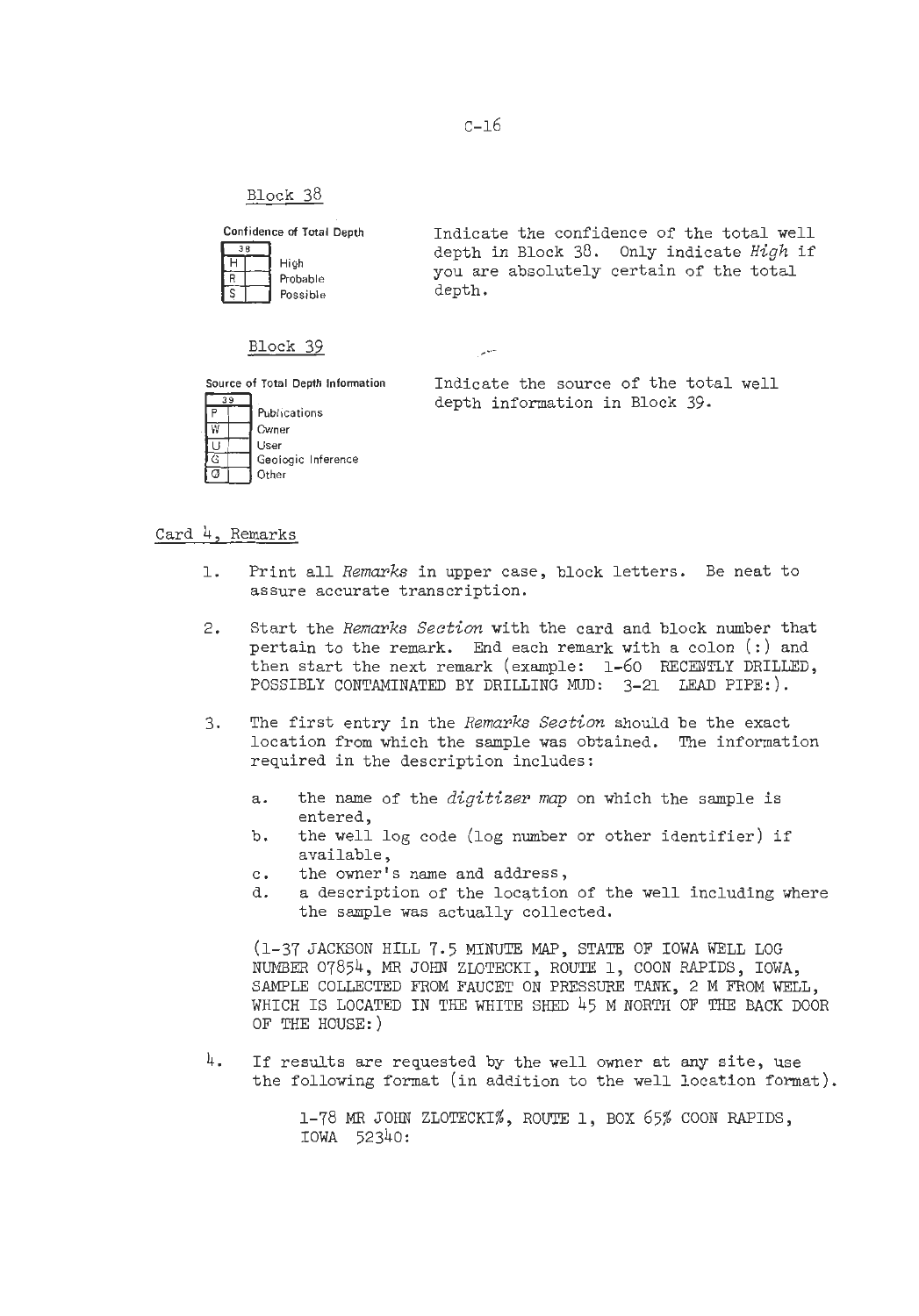- 5. If keying a remark to two or more different boxes, use this format: 1-60 #3-21 WELL WATER **MAY** BE CONTAMINATED BY LEAD PIPE:
- *6.* Record all information in the *Remarks Section* that helps describe the sample and sampling site. It should be brief but accurate. Small items that seem unimportant at the site may be very significant in interpreting geochemical data.
- 7. Be neat when crossing out an entry in which an error has been made in the *Remarks Section.*

#### DIGITIZER MAPS

The accurate location of sites that have been sampled must be done after the samples have been collected. Site locations are plotted on clean unfolded copies of 7-1/2' or 15' topographic maps or, if necessary, on county highway maps. The planning maps prepared in the office for preliminary site selection may be used for navigation and other purposes. The final maps that are to be digitized must be so indicated by writing "DIGITIZER MAP" in the lower right hand corner and by affixing the labels which are provided. **An** example is shown below.

| SAMPLER NAME(S)                                   |                                                                                                                                                                                                                                                                                                                                                                                                                                      |  |  |
|---------------------------------------------------|--------------------------------------------------------------------------------------------------------------------------------------------------------------------------------------------------------------------------------------------------------------------------------------------------------------------------------------------------------------------------------------------------------------------------------------|--|--|
| TYPE MAP<br><u> 1980 - Johann Barbara, martxa</u> | <b>DATE</b><br>$\frac{1}{1-\frac{1}{1-\frac{1}{1-\frac{1}{1-\frac{1}{1-\frac{1}{1-\frac{1}{1-\frac{1}{1-\frac{1}{1-\frac{1}{1-\frac{1}{1-\frac{1}{1-\frac{1}{1-\frac{1}{1-\frac{1}{1-\frac{1}{1-\frac{1}{1-\frac{1}{1-\frac{1}{1-\frac{1}{1-\frac{1}{1-\frac{1}{1-\frac{1}{1-\frac{1}{1-\frac{1}{1-\frac{1}{1-\frac{1}{1-\frac{1}{1-\frac{1}{1-\frac{1}{1-\frac{1}{1-\frac{1}{1-\frac{1}{1-\frac{1}{1-\frac{1}{1-\frac{1}{1-\frac{1$ |  |  |
| QUADRANGLE NAME AND NUMBER                        |                                                                                                                                                                                                                                                                                                                                                                                                                                      |  |  |
|                                                   |                                                                                                                                                                                                                                                                                                                                                                                                                                      |  |  |
| PHASE<br>NO. OF SITES                             |                                                                                                                                                                                                                                                                                                                                                                                                                                      |  |  |
| PHASE<br>NO. OF SITES                             |                                                                                                                                                                                                                                                                                                                                                                                                                                      |  |  |

Once a sample has been collected, determine the location of the sample site on the *digitizer map* as accurately as possible. Using a red pen, put a dot over the site location and then circle the dot. Next to the sample site location, attach a small sample label that is provided along with the labels for the sample containers. In some cases, the small labels will not be usable, and the six-digit sample number will have to be printed neatly next to the sample location. The sample site location and sample number should be accented using a yellow marking pen if sample number labels are not used.

When all sampling has been completed on either a  $7-1/2$ ' or  $15'$  topographic map or on a county highway map, the information must be completed on the label which has been affixed in the margin. The unfolded *digitizer*  **map** should be returned to Oak Ridge to the address indicated in the procedures for shipping maps.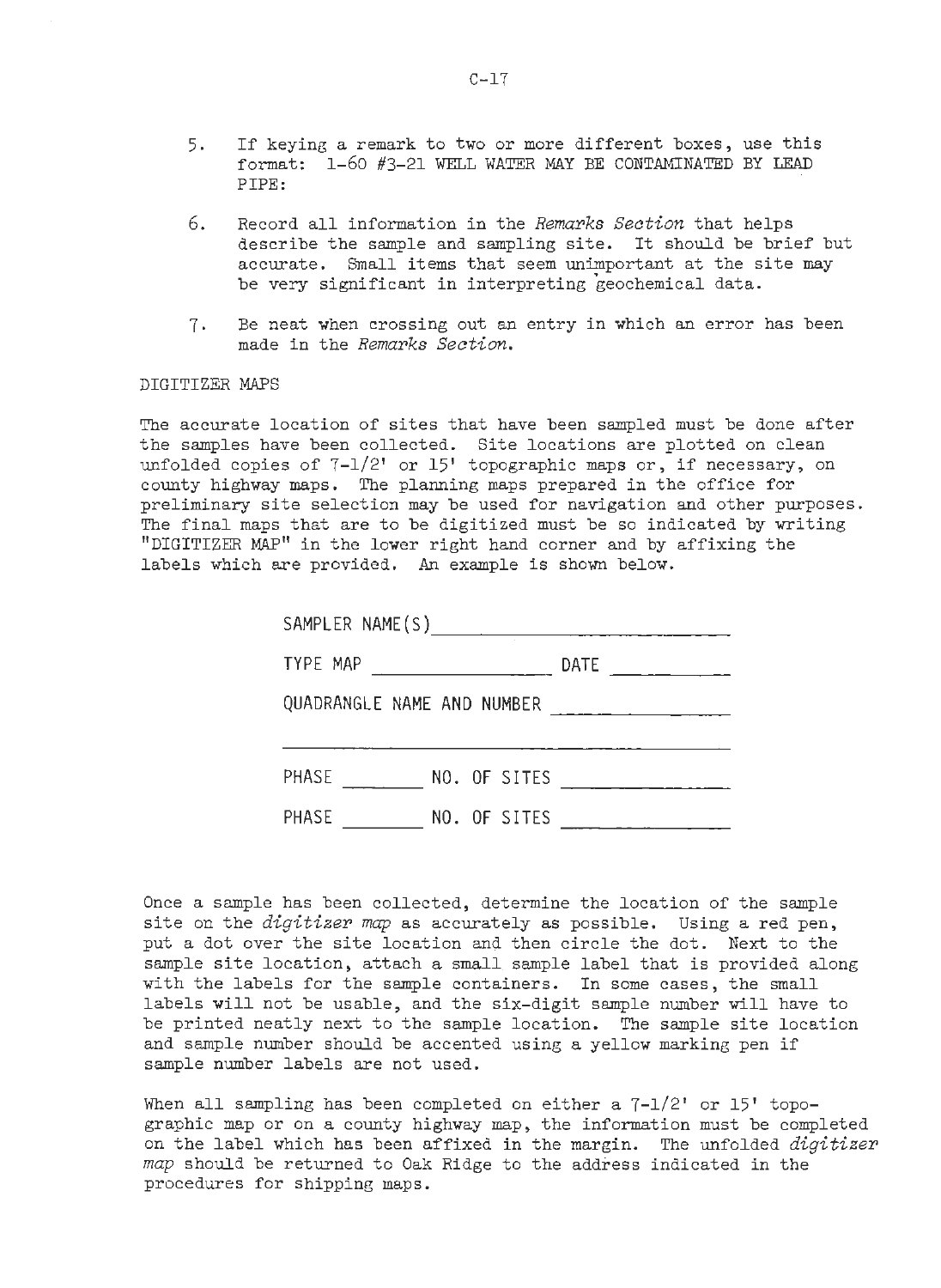# COMPOSITE *MAPS*

ample site locations actually sampled should be entered on the  $1^{\circ}$  x  $2^{\circ}$ master planning map each day. Accompanying the accurately positioned ample site location will be the sample number and site number. This map must be kept up to date so that it can be used to report monthly progress to the URE Project contract supervisor as well as to correct any discrepancies that may occur on *digitizer maps*.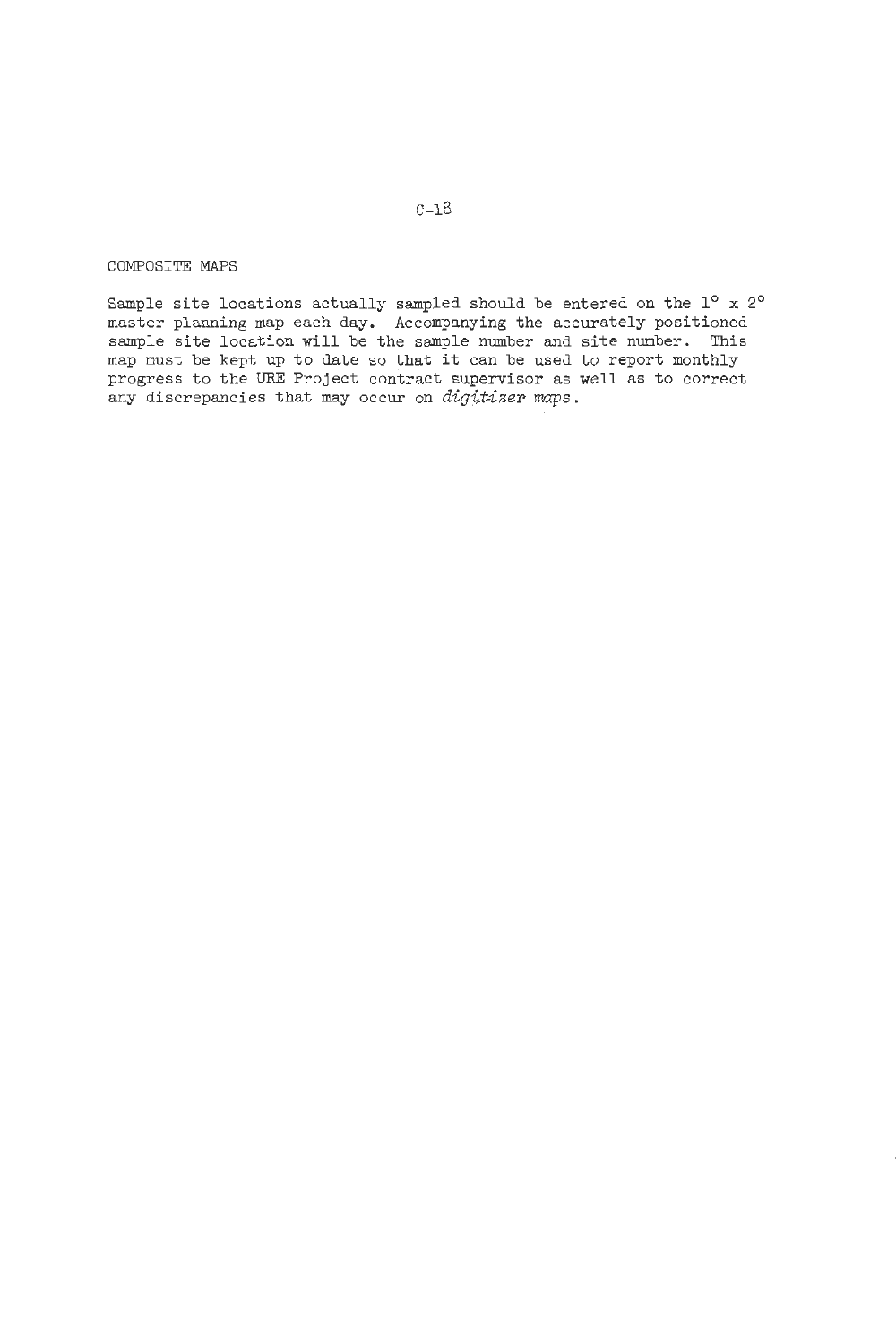APPENDIX D

EVALUATION OF CONTAMINATION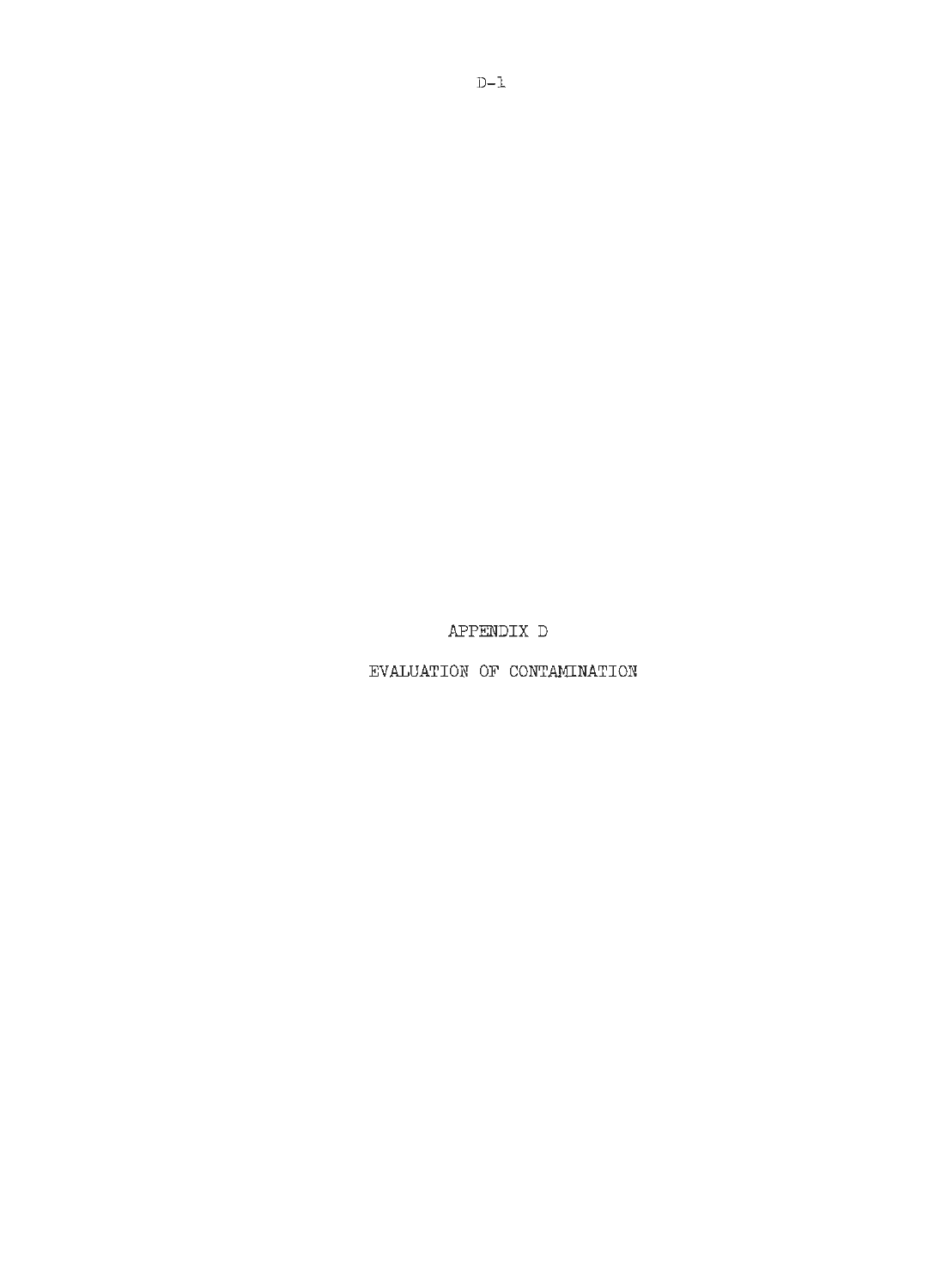#### APPENDIX D

#### EVALUATION OF CONTAMINATION

Listed below are the sources of contamination most likely to be encountered. Avoid these circumstances, if possible, and always record possible/certain contaminants in the *Remarks Section.* 

1. Agricultural Contamination

Agricultural contamination is generally restricted to the application of fertilizer. As the mid-continent region of the United States contains 70% of the American agricultural production, this is of major importance. Phosphate fertilizers are widely used and contain concentrations of uranium that may potentially enter the groundwater.

2. Corroded Well Casing or Pipes

Record this upon observation. Ask the landowner or user about the condition of the well.

3. Drilling Grease/Lubricants for New Wells

Record their presence in the *Remarks Section.* 

4. Precipitate Around Pipes and Faucets

This indicates possible mineralization and should be noted in the *Remarks Section.* 

5. Oil-Producing Field

If samples are being taken in an oil/gas field, record this information although no actual oil film is observed. Brines are used for injection and contain significant trace element concentrations.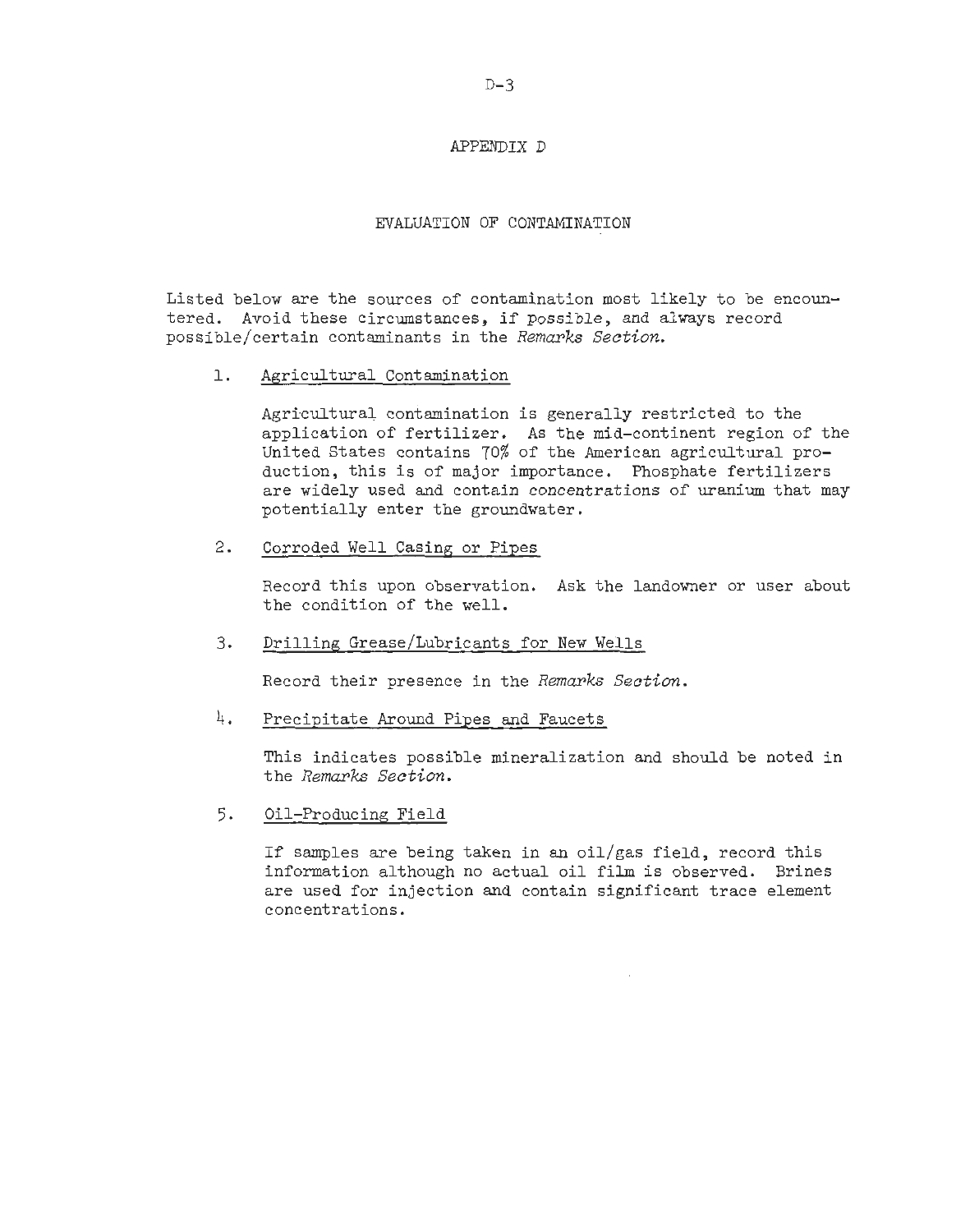APPENDIX E

GENERAL GUIDELINES FOR DATA CONTROL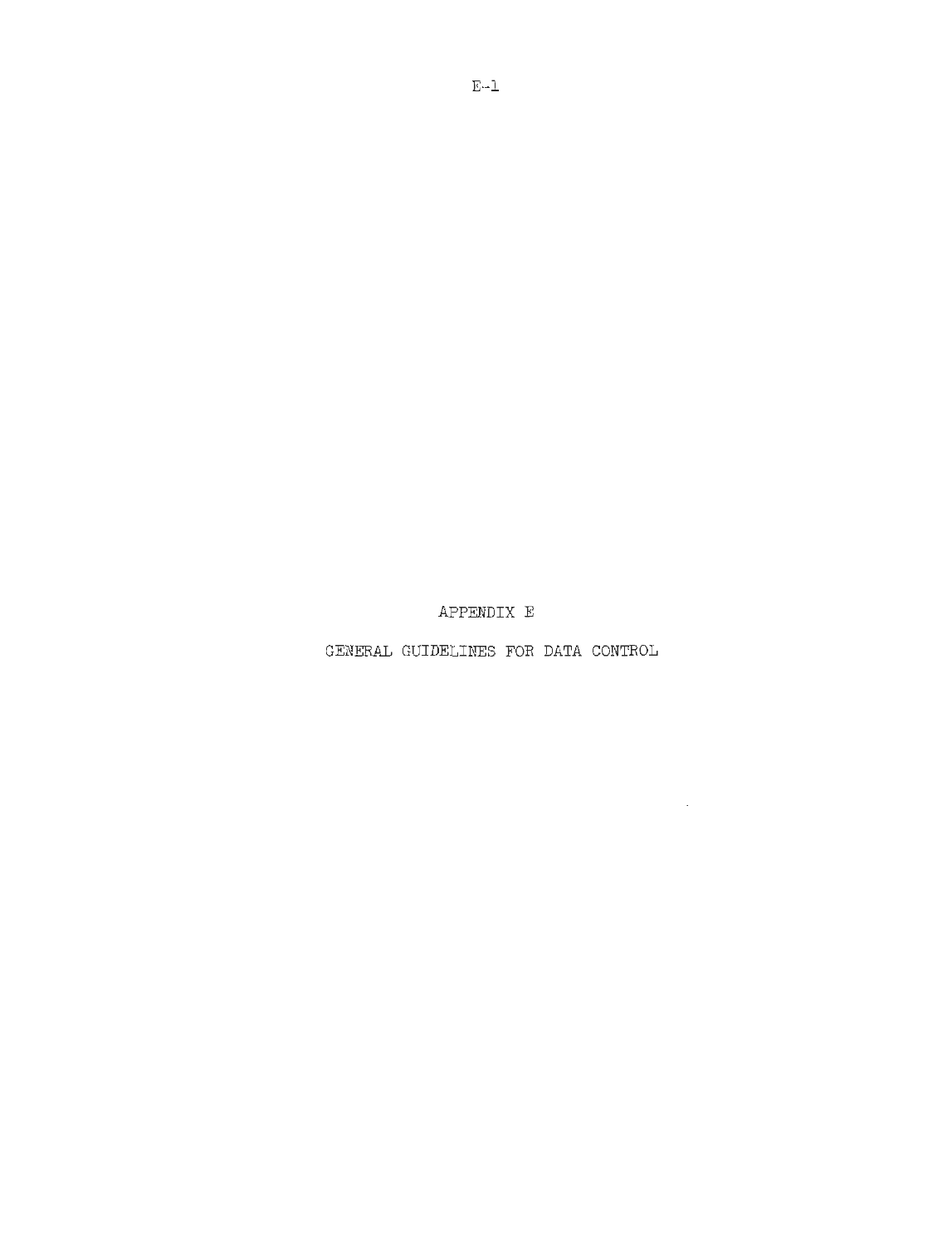#### APPENDIX E

GENERAL GUIDELINES FOR DATA CONTROL

- 1. Site numbers are unique within any 1<sup>o</sup> x 2<sup>o</sup> quadrangle, starting at 0001 and progressing to 9999 (however, that many samples are never collected within an individual quadrangle).
- 2. When potential well sampling sites are identified from well logs and located on  $7 \frac{1}{2}$ ' or  $15'$ ' topographic or county highway maps, a field form should be completed listing the available information.
- 3. Site numbers should be consecutive, if possible, within any individual base map and should not be repeated within that  $1^{\circ}$  x 2<sup>o</sup> quadrangle.
- $4.$  When wells have been found for all potential sites and have been identified on a planning map in the office, the field forms completed for those sites should be attached to the base map along with an appropriate number of sample labels (Note: the sequence of sample numbers is not continuous because numbers have been randomly removed for quality control samples. ).
- 5. When samples are collected, the actual sample site should be entered in red ink on a new, clean, unfolded map (not the planning map completed in the office), called a **digitizer** map, using a "00" rapidograph. The sample number label should be attached next-to the accurately located sample site as shown below:

## ⊙700017

The **digitizer map** must not be folded because it is the one that goes to the electronic digitizer in **Oak** Ridge. Folding will distort the position of site locations with respect to coordinates of the maps.

*6.* If a site cannot be sampled, an alternate site must be sampled to fill that grid point. The new site should be assigned the site number of the one not sampled and a new field form must be completed using the unused site number. The field form for the unsampled site should be placed in a specially designated envelope which will be given to the contractor's field supervisor. On the original planning base map from the office, label the site as one that was not sampled. Enter the new site on the **digitizer map.**